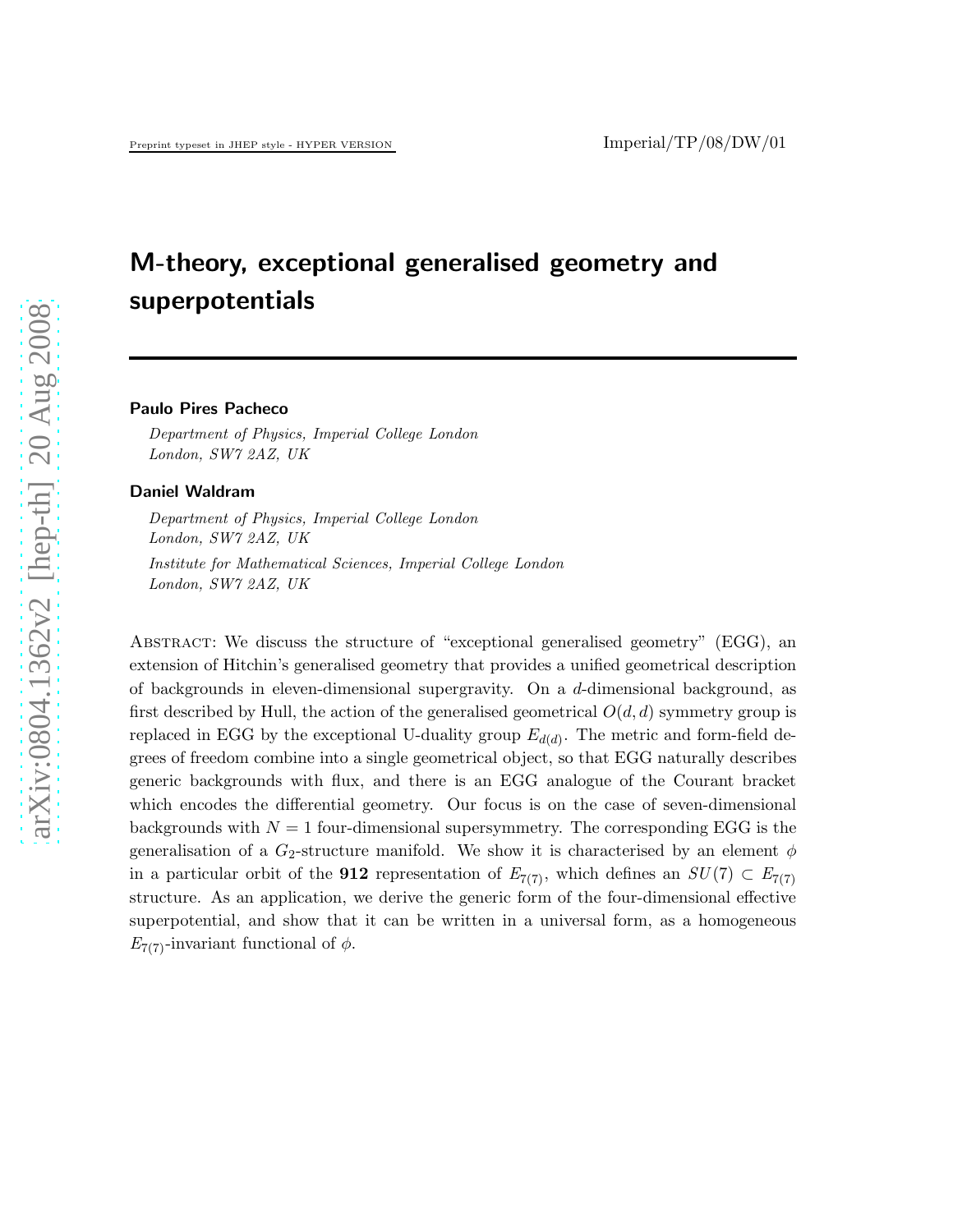# Contents

| 1. | Introduction                                                                  |            |  |
|----|-------------------------------------------------------------------------------|------------|--|
| 2. | EGG in seven dimensions                                                       |            |  |
|    | Review of generalised geometry<br>2.1                                         | $\sqrt{3}$ |  |
|    | The exceptional generalised tangent space and $E_{7(7)}$<br>2.2               | $\bf 5$    |  |
|    | The exceptional generalised metric and $SU(8)/\mathbb{Z}_2$ structures<br>2.3 | 9          |  |
| 3. | Supersymmetric backgrounds and EGG                                            |            |  |
|    | Effective theories and field decompositions<br>3.1                            | 11         |  |
|    | Review of generalized geometry of $N = 2$ type II backgrounds<br>$3.2\,$      | 13         |  |
|    | $N = 1$ M-theory backgrounds, EGG and $SU(7)$ structures<br>3.3               | 16         |  |
|    | 4. Application: the effective superpotential                                  |            |  |
|    | Generic form of the effective superpotential<br>4.1                           | 19         |  |
|    | An $E_{7(7)}$ covariant expression<br>4.2                                     | 20         |  |
| 5. | Conclusions                                                                   |            |  |
|    | A. Conventions                                                                | 25         |  |
|    | A.1 Eleven-dimensional supergravity                                           | 25         |  |
|    | A.2 Cliff $(7,0)$ and seven-dimensional spinors                               | 26         |  |
|    | <b>B.</b> The exceptional Lie group $E_{7(7)}$                                |            |  |
|    | B.1 Definition and the 56 representation                                      | 27         |  |
|    | B.2 The 133 and 912 representations                                           | 28         |  |
|    | A $GL(7)$ subgroup<br>B.3                                                     | 29         |  |
|    | B.4 The $SU(8)/\mathbb{Z}_2$ subgroup and spinor indices                      | 30         |  |
|    |                                                                               |            |  |

## 1. Introduction

Type II string backgrounds in d dimensions which include non-trivial fluxes have a natural description in terms of Hitchin's generalised geometry[[1](#page-32-0), [2](#page-32-0), [3](#page-32-0), [4\]](#page-32-0), where the metric and NS–NS B-field are combined into a single geometrical object, transforming under  $O(d, d)$ . This description has proved very useful in, among other things: characterising supersymmetric backgrounds, finding new examples with non-zero fluxes and writing supersymmetric low-energy effective theories [\[5\]](#page-32-0)–[[25\]](#page-33-0); describing topological string theories and generic  $N = (2, 2)$   $\sigma$ -models [\[26\]](#page-33-0)–[\[39](#page-34-0)]; as well as motivating the structure of non-geometrical backgrounds[[40](#page-34-0)]–[\[48](#page-34-0)].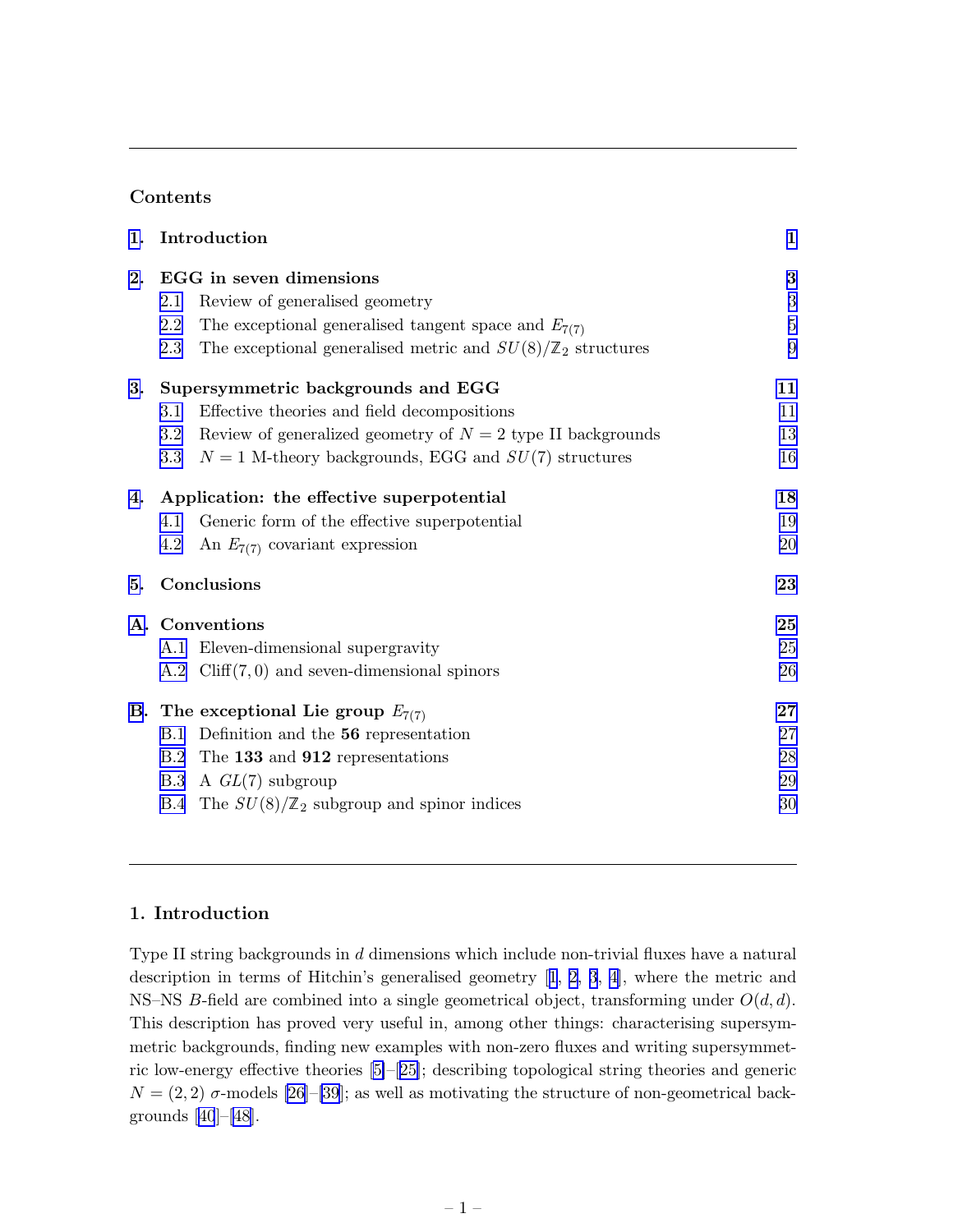The aim of this paper is to understand some details of how similar constructions based on the exceptional groups  $E_{d(d)}$  can be used to describe M-theory, or more precisely, eleven-dimensional supergravity backgrounds. The general form of such constructions, as well as those arising from type II theories, has been described recently by Hull [\[49](#page-34-0)]. That work was partially motivated by the existence of so-called "non-geometrical" backgrounds, which appear consistent as string theory vacua and are typically dual to supergravity backgrounds, but do not themselves have a consistent global description in supergravity. This suggested considering extensions of generalised geometry based on generic  $O(d, d)$  or  $E_{d(d)}$ bundles, whereas only a subclass of such bundles arise in supergravity. The corresponding geometry was generically dubbed "extended" (or more specifically "M-geometry" for the generalisation of eleven-dimensional supergravity).

Here, however, we will consider only supergravity backgrounds and concentrate on the physically important example of seven-dimensional backgrounds and hence the group  $E_{7(7)}$ . There are two parts to the analysis. First to build the analog of the generalised geometry and then to describe the geometrical objects that characterise supersymmetric  $N = 1$  backgrounds in four dimensions. In analogy to the type II analysis in [\[11](#page-32-0), [20\]](#page-33-0), we consider the particular application of writing the  $N = 1$  superpotential in a generic  $E_{7(7)}$ -invariant form.

The essential idea of the construction is that  $O(d, d)$  symmetries of generalised ddimensional geometry, which in string theory are related to T-duality symmetries, should be replaced by the U-duality exceptional symmetry groups  $E_{d(d)}$  [\[50](#page-34-0), [51, 52](#page-34-0)]. Since the Uduality connects all the bosonic degrees of freedom of eleven-dimensional supergravity, or for type II theories, both NS–NS and R–R degrees of freedom, this extension should provide a geometrisation of generic flux backgrounds. The fact that the full eleven-dimensional supergravity could be reformulated in terms of  $E_{d(d)}$  objects was first pointed out by de Wit and Nicolai [\[53\]](#page-34-0) (for  $E_{7(7)}$ ) and then by Nicolai [\[54](#page-34-0)] and Koepsell, Nicolai and Samtleben [\[55\]](#page-34-0) (for  $E_{8(8)}$ ), the latter calling the construction "exceptional geometry". Motivated by these authors' and Hull's nomenclature [\[49](#page-34-0)], we will refer to the variant of Hitchin's generalised geometry relevant to eleven-dimensional (and type II) supergravity as EGG for "exceptional generalised geometry". This reserves "extended" and "M" for generic M-theory backgrounds, potentially including non-geometrical examples.

We should note here that recently there have also been more ambitious related proposals connecting infinite-dimensional exceptional algebras to supergravity. The original proposal of [\[56](#page-34-0), [57](#page-34-0)] had the goal of giving an eleven-dimensional covariant formulation of M-theorywith  $E_{11}$  invariance, as well as of lower-dimensional gauged supergravities [[58\]](#page-35-0), while the work of [\[59](#page-35-0)] describes a gauged-fixed version of the supergravity dynamics in terms of an explicit  $E_{10}$  coset construction.

The paper is arranged as follows. In section [2](#page-3-0), after briefly reviewing generalised geometry, we describe how the analogous  $E_{7(7)}$ -invariant EGG can be defined for a seven-dimensional manifold M. Much of this analysis appears in [\[49\]](#page-34-0). The corresponding exceptional generalised tangent space (EGT) encodes all the topological information of the conventional tangent space  $TM$  as well as the topology of the "gerbe", the analogue of a  $U(1)$ -bundle, on which the supergravity three-form A is a connection. We give new details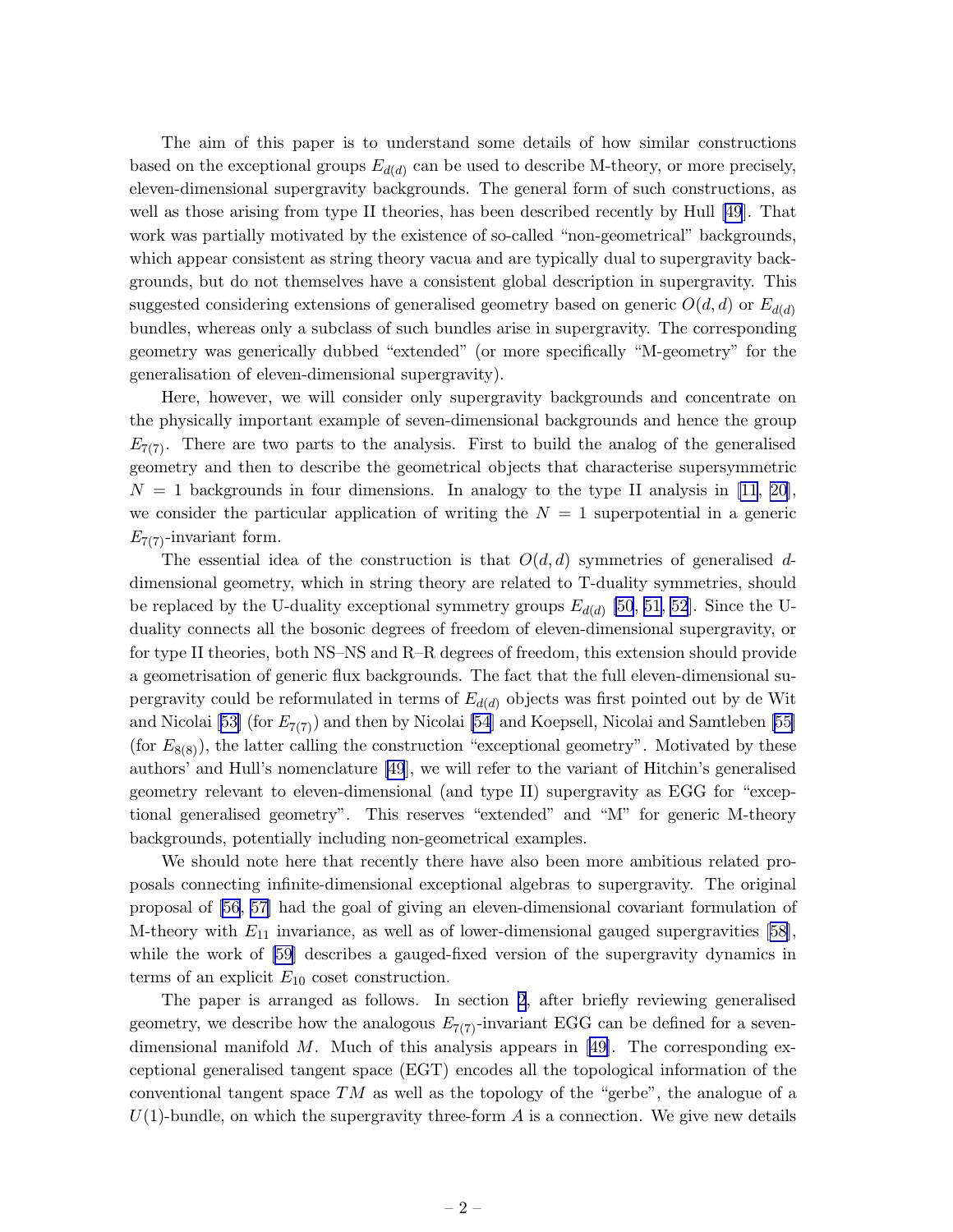<span id="page-3-0"></span>on how the tangent space bundle embeds into the EGG, as well as the precise form of the gerbes. We also define the analogue of the Courant bracket on the EGT which encodes the differential geometry. We then introduce the notion of an  $SU(8)/\mathbb{Z}_2$  structure on the EGT and show that this encodes supergravity metric  $g$  and three-form  $A$ . (This is equivalent to the result [\[49](#page-34-0)], familiar from toroidal reductions [\[50](#page-34-0)], that they parameterize an element of the coset space  $E_{7(7)}/(SU(8)/\mathbb{Z}_2)$ .) We show in particular how the non-linear Chern–Simons-like terms for A appear naturally in this formalism.

In section [3,](#page-11-0) we again start with review. We discuss the pure  $O(6,6)$  spinors  $\Phi^{\pm}$ which characterise generalised geometrical six-dimensional type II backgrounds preserving  $N = 2$  supersymmetry in four dimensions, and define an  $SU(3) \times SU(3)$  structure on the generalised tangent space. We then make the analogous analysis for EGG. (A short related discussion of supersymmetric backgrounds appeared in section 8 of [\[49](#page-34-0)].) Without flux, for the background to have  $N = 1$  supersymmetry in four dimensions, the compactification manifold must have a  $G_2$ -structure. We show that the generalisation to EGG is that the EGT must admit an  $SU(7)$  structure. This is equivalent to the existence of a nowhere vanishing tensor  $\phi$  transforming in the **912** of  $E_{7(7)}$ . It is not a generic element but, to be stabilized by  $SU(7)$  must lie in a particular orbit under  $E_{7(7)}$ .

In section [4](#page-18-0) we give an application of the these results. We first derive the form of the superpotential for a generic  $N = 1$  compactification of eleven-dimensional supergravity slightlyextending the results of [[60](#page-35-0)]. We then use the structure  $\phi$ , which plays the role of the chiral scalar fields in the four-dimensional theory, to show that the superpotential can be rewritten in a  $E_{7(7)}$ -invariant form.

We conclude in section [5](#page-23-0) with a brief discussion of our results and of possible further work.

#### 2. EGG in seven dimensions

In this section we discuss the structure of exceptional generalised geometry, focusing on the case of seven dimensions. Much of this analysis also appears in[[49\]](#page-34-0). Here we approach the construction from the point of view of geometrical structures and include some new details on the gerbe topology and tangent space embedding, as well the definition of the analogue of the Courant bracket. Our particular motivation will be compactification of eleven-dimensional supergravity to a four-dimensional effective theory. However here we will first simply introduce the EGG formalism and leave the more detailed connection to supergravity to the following section. We start by reviewing the structure of generalised geometry[[1](#page-32-0), [2](#page-32-0), [3, 4\]](#page-32-0) since the EGG structure arises in a very analogous way.

#### 2.1 Review of generalised geometry

In defining generalised geometry [\[1, 2](#page-32-0), [3, 4](#page-32-0)] on a d-dimensional manifold, one starts with the (untwisted) generalised tangent space  $E_0 = TM \oplus TM^*$ . Let us denote elements of  $E_0$ by  $X = x + \xi$ . There is then a natural  $O(d, d)$ -invariant metric  $\eta$  on E given by

$$
\eta(X,X) := i_x \xi. \tag{2.1}
$$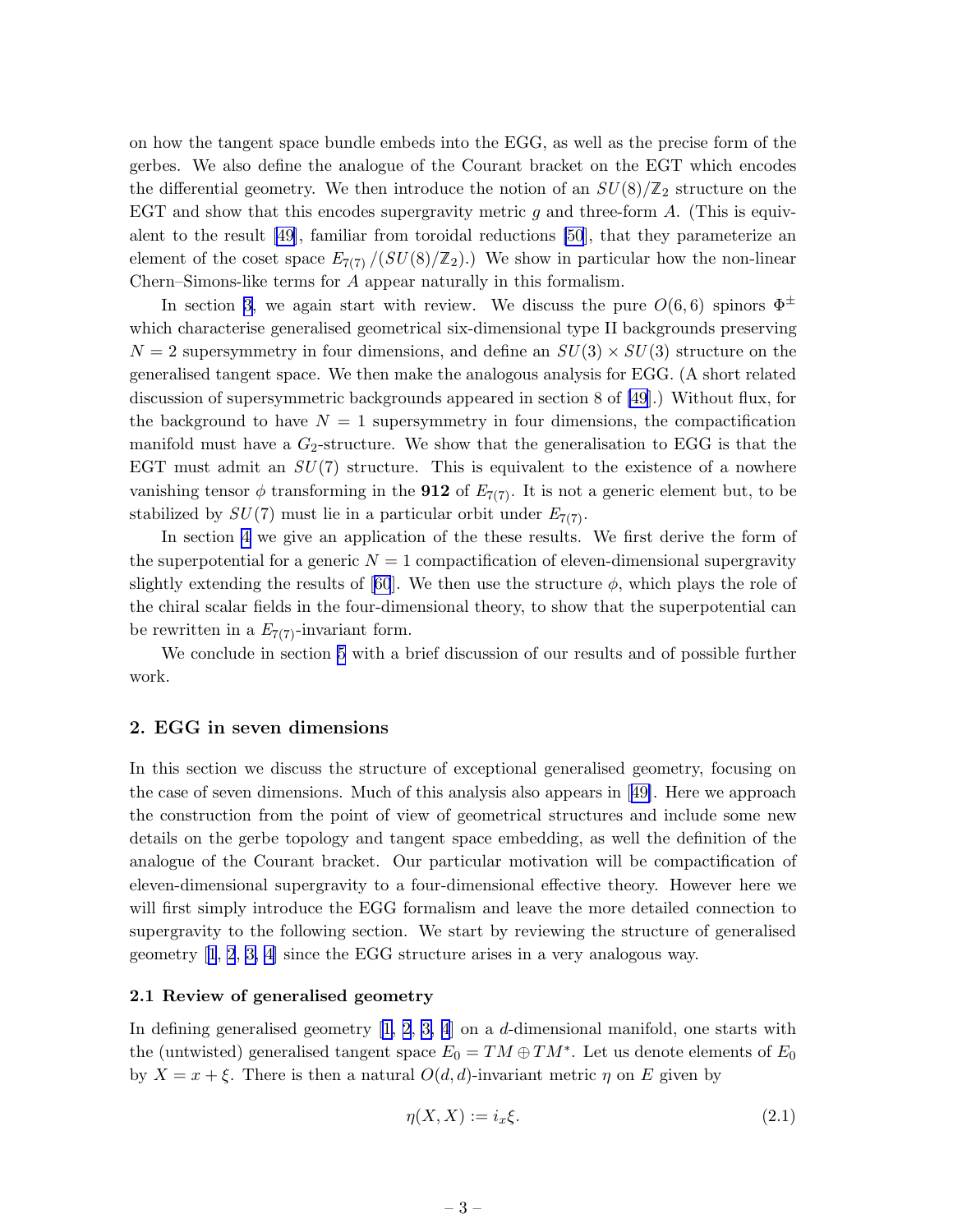<span id="page-4-0"></span>In particular,  $\eta$  is invariant under the  $GL(d) \subset O(d,d)$  action on the fibres of TM and  $T^*M$ . The metric is also invariant under so called "B-shifts" where for any  $B \in \Lambda^2 T^*M$ we define

$$
e^{B} X := x + (\xi - i_x B). \tag{2.2}
$$

The differential geometry of the generalised tangent space is encoded in the Courant bracket which generalises the Lie bracket between two vectors. It is defined by

$$
[x + \xi, y + \zeta] = [x, y] + \mathcal{L}_x \zeta - \mathcal{L}_y \xi - \frac{1}{2} d (i_x \zeta - i_y \xi), \qquad (2.3)
$$

where  $[x, y]$  is the usual Lie bracket of vector fields and  $\mathcal{L}_x$  is the Lie derivative, so  $\mathcal{L}_x \alpha =$  $i_x d\alpha + d i_x \alpha$  for any form  $\alpha$ . Note that its automorphism group is not the full group of local  $O(d,d)$  transformations but only the subgroup generated by diffeomorphisms and the B-shifts (2.2) (with  $dB = 0$ ). Formally we can write this as the semidirect product  $\text{Diff}(M) \ltimes \Omega^2_{\text{closed}}(M).$ 

The usefulness of generalised geometry in string theory and supergravity is that the ordinary metric  $g$  and NS–NS two-form field  $B$  combine naturally into a single object, the so-called generalised metric  $G$  [\[2\]](#page-32-0). This is an  $O(2d)$ -invariant metric which is compatible with  $\eta$ , that is  $\eta^{-1}G\eta^{-1} = G^{-1}$ . If we split into TM and  $T^*M$ , we can write the  $O(d,d)$ metric as the matrix

$$
\eta = \frac{1}{2} \begin{pmatrix} 0 & 1 \\ 1 & 0 \end{pmatrix}, \qquad \text{where} \qquad X = \begin{pmatrix} x \\ \xi \end{pmatrix}. \tag{2.4}
$$

The generic generalised metric can then be written as

$$
G = \frac{1}{2} \begin{pmatrix} g - Bg^{-1}B & Bg^{-1} \\ -g^{-1}B & g^{-1} \end{pmatrix},
$$
\n(2.5)

where g is an ordinary Riemannian metric, and  $B \in \Lambda^2 T^*M$  is the NS-NS two-form.

Note that one can also define G as a product structure  $\Pi$ . Writing  $\Pi = \eta^{-1}G$  one has  $\Pi^2 = \mathbb{1}$ , and in addition  $\eta(X, Y) = \eta(\Pi X, \Pi Y)$ . Hence  $\Pi$  is a product structure, compatible with  $\eta$ , and the projections  $\frac{1}{2}(\mathbb{1} \pm \Pi)$  project onto two d-dimensional subspaces  $C^{\pm}$ , such that  $E = C^+ \oplus C^-$ . From this perspective, given  $\eta$ , one sees that G defines an  $O(d) \times O(d)$ structure, and  $\eta$  and G decompose into the separate metrics on  $C^+$  and  $C^-$ . One can view g and B as parametrising the coset space  $O(d,d)/O(d) \times O(d)$ .

One can also write

$$
G(X,Y) = G_0(e^BX, e^BY) \tag{2.6}
$$

where

$$
G_0 = \frac{1}{2} \begin{pmatrix} g & 0 \\ 0 & g^{-1} \end{pmatrix} .
$$
 (2.7)

If B leads to a non-trivial flux  $H$  it is only locally defined as a two-form. Globally one must patch by gauge transformations, so on the overlap  $U_{(\alpha)} \cap U_{(\beta)}$  one has

$$
B_{(\alpha)} - B_{(\beta)} = d\Lambda_{(\alpha\beta)},\tag{2.8}
$$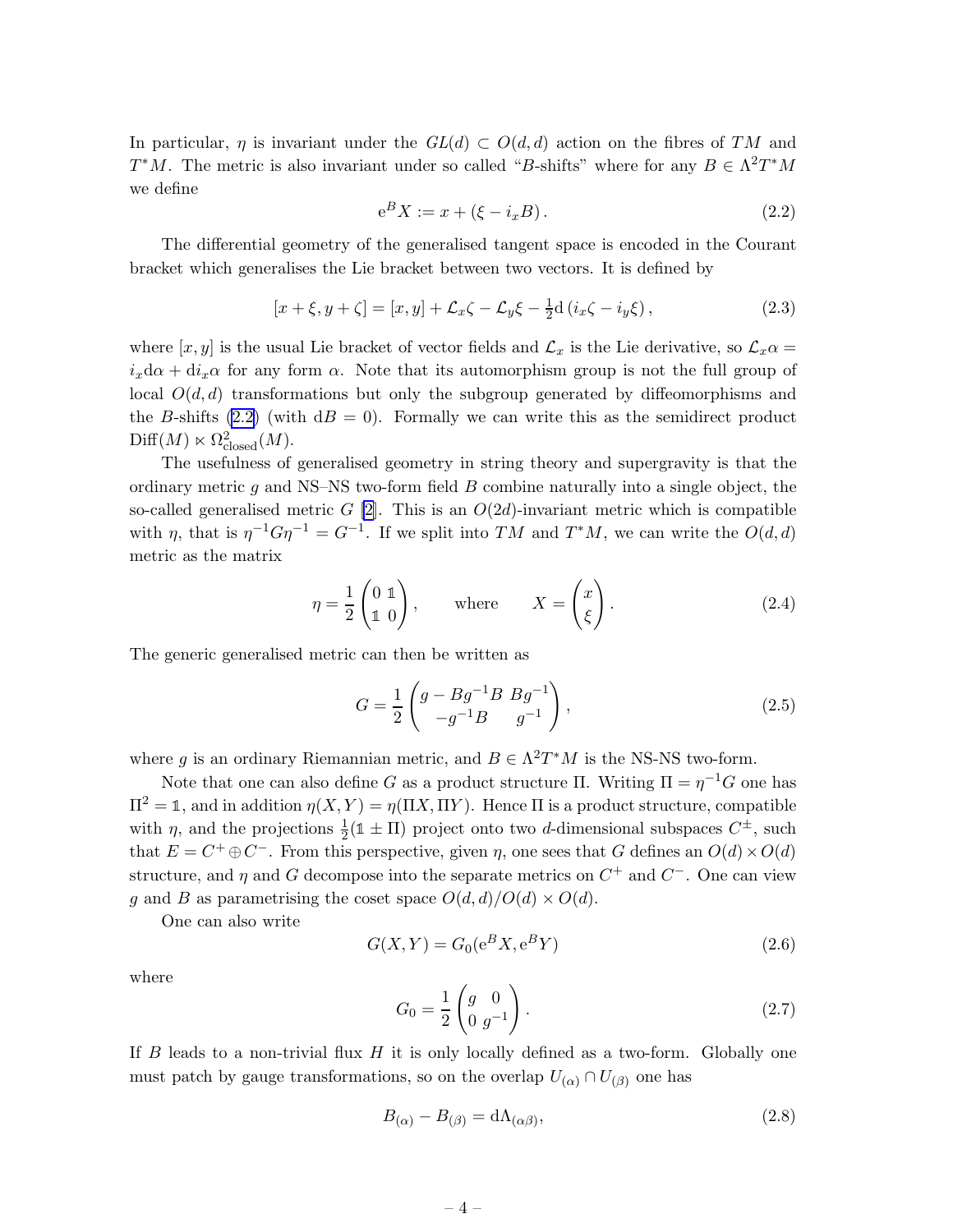<span id="page-5-0"></span>(so  $\Lambda_{(\alpha\beta)} = -\Lambda_{(\beta\alpha)}$ ) while on the triple overlap  $U_{(\alpha)} \cap U_{(\beta)} \cap U_{(\gamma)}$ 

$$
\Lambda_{(\alpha\beta)} + \Lambda_{(\beta\gamma)} + \Lambda_{(\gamma\alpha)} = d\Lambda_{(\alpha\beta\gamma)},\tag{2.9}
$$

(implying  $\Lambda_{(\alpha\beta\gamma)} = -\Lambda_{(\alpha\gamma\beta)}$  etc.). Mathematically this means B is a connection on a gerbe (see for instance [\[61\]](#page-35-0)). If the flux is quantised  $H \in H^3(M, \mathbb{Z})$  then one has  $g_{(\alpha\beta\gamma)} =$  $e^{i\Lambda_{(\alpha\beta\gamma)}} \in U(1)$  and these elements satisfy a cocycle condition on  $U_{(\alpha)} \cap U_{(\beta)} \cap U_{(\gamma)} \cap U_{(\delta)}$ 

$$
g_{(\beta\gamma\delta)}g_{(\alpha\gamma\delta)}^{-1}g_{(\alpha\beta\delta)}g_{(\alpha\beta\gamma)}^{-1} = 1.
$$
\n(2.10)

Formally the  $g_{(\alpha\beta\gamma)}$  define the gerbe, while the  $\Lambda_{(\alpha\beta)}$  define a "connective structure" on the gerbe. Together they encode the analogue of the topological data of a  $U(1)$  gauge bundle.

IfB is non-trivial, the form of the generalised metric  $(2.6)$  $(2.6)$  $(2.6)$  means that G cannot really be an inner product on sections of  $E_0 = TM \oplus T^*M$ . Instead, the generalised vectors must be sections of an extension E

$$
0 \longrightarrow T^*M \longrightarrow E \longrightarrow TM \longrightarrow 0,
$$
\n(2.11)

where on the intersection of two patches  $U_{\alpha} \cap U_{\beta}$  one identifies  $X_{(\alpha)} = e^{-d\Lambda_{(\alpha\beta)}} X_{(\beta)}$ , or in components

$$
x_{(\alpha)} + \xi_{(\alpha)} = x_{(\beta)} + (\xi_{(\beta)} + i_{x_{(\beta)}} d\Lambda_{(\alpha\beta)}).
$$
\n(2.12)

Here  $\Lambda_{(\alpha\beta)}$  is the same one-form that appears in defining the connection B (though of course it is independent of the particular choice of  $B$ ). Thus we see that E encodes both the topological structure of the tangent space  $TM$  and the connective structure of the gerbe. Note that the form of the twisting (2.12) is such that, since the Courant bracket is B-shift invariant (when  $B$  is closed), it can still be defined on sections of the twisted  $E$ .

## 2.2 The exceptional generalised tangent space and  $E_{7(7)}$

We would now like to describe an exceptional generalised geometry (EGG), analogous to the generalised geometry of Hitchin, but relevant to the description of eleven-dimensional supergravity rather than simply the NS–NS sector of type II. We will concentrate on the case of a seven-dimensional manifold M. The basic construction has been described, in generaldimension d, in [[49](#page-34-0)] and is closely related to the work of [[53, 54](#page-34-0), [55\]](#page-34-0).

Introducing the generalised tangent space allowed one to construct objects transforming under  $O(d,d)$ . The q and B degrees of freedom, parametrising the generalised metric G, then define an element in the  $O(d,d)/O(d) \times O(d)$  coset. This coset structure is familiar from the moduli space of toroidal compactifications of NS-NS sector ten-dimensional supergravity to  $10 - d$  dimensions (see for instance [\[62\]](#page-35-0)). In addition, there is, of course, a stringy  $O(d, d; \mathbb{Z})$  T-duality symmetry relating equivalent compactifications. The string winding and momentum charges transform in the 2d-dimensional vector representation of  $O(d, d)$ , namely  $TM \oplus T^*M$ .

If one includes Ramond–Ramond fields, or equivalently considers toroidal compactifi-cationsof eleven-dimensional supergravity [[50, 51\]](#page-34-0), the moduli spaces are cosets  $E_{d(d)}/H$ (where  $E_{d(d)}$  is the maximally non-compact real form of the exceptional group and H is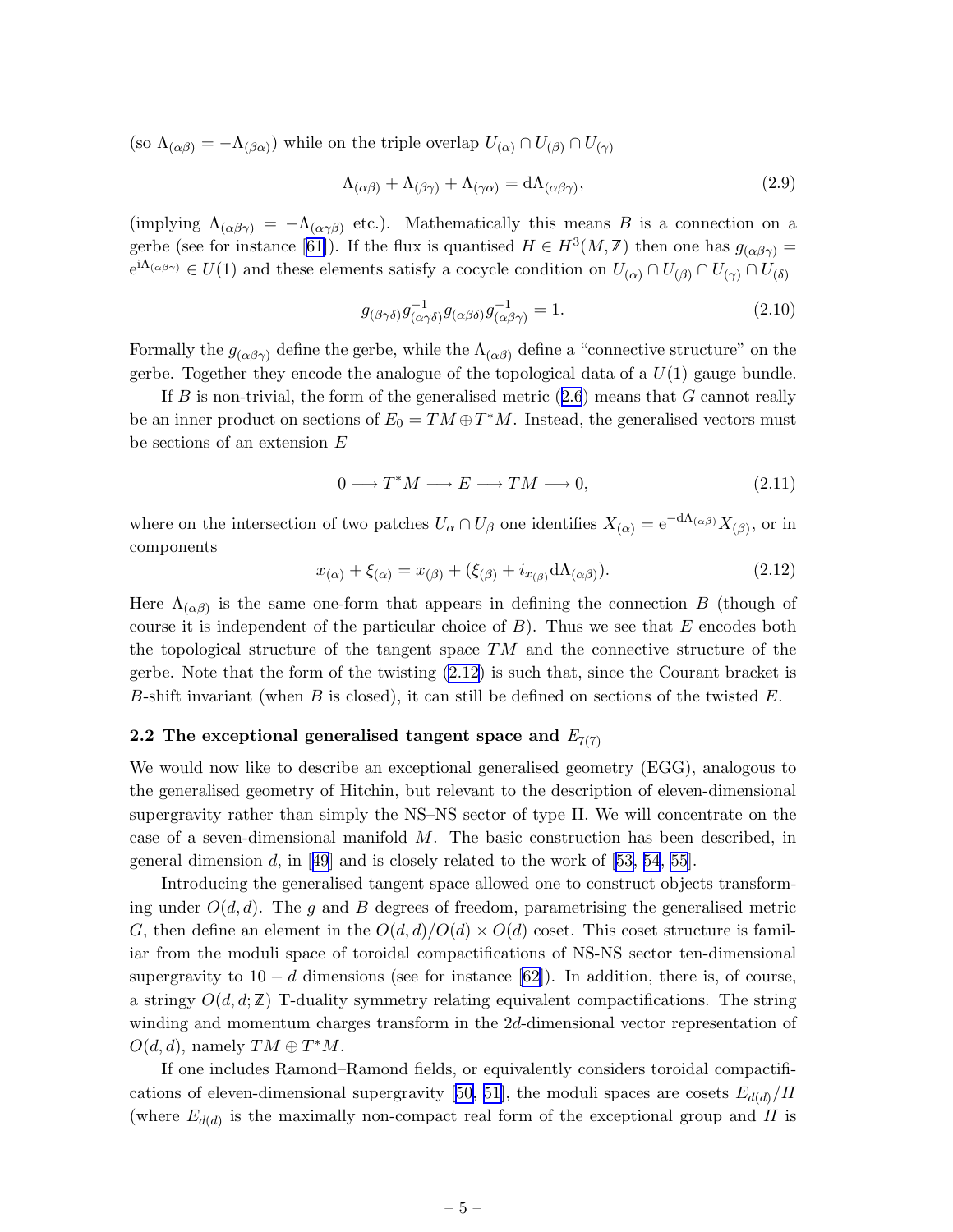<span id="page-6-0"></span>the corresponding maximal compact subgroup). Elements in the coset are parametrised by the components of the eleven-dimensional supergravity fields on the compact space, namely the metric g and three-form  $A$  potential (and potentially its dual six-form  $A$ ). The discrete subgroup  $E_{(d(d))}(Z)$  is the U-duality group relating different equivalent M-theory backgrounds [\[52](#page-34-0)]. The momentum and brane charges fill out a particular representation of  $E_{d(d)}$ . In particular, in  $d = 7$ , the momentum, membrane, fivebrane and Kaluza–Klein monopolecharges [[63](#page-35-0)] fill out the 56 representation of  $E_{7(7)}$ . (Note that the definition of  $E_{7(7)}$ , together with some details of its various representations, is summarised in appendix [B.](#page-27-0))

Given this extension from the T-duality group  $O(d, d)$  to U-duality group  $E_{d(d)}$ , it is natural to introduce a corresponding extension of generalised geometry. For  $d = 7$ , the analogue of the generalised tangent space is an "exceptional generalised tangent space" (EGT) which transforms in the 56 representation of  $E_{7(7)}$ . As in generalised geometry, the  $GL(7,\mathbb{R})$  structure group of the tangent and cotangent spaces should be a subgroup of  $E_{7(7)}$ , and we also expect the gauge transformations of A, like the B-shifts in generalised geometry, to be somehow embedded into  $E_{7(7)}$ .

The construction of the EGT is as follows. As described in appendix [B.1](#page-27-0), there is an  $SL(8,\mathbb{R})$  subgroup of  $E_{7(7)}$  under which the 56 representation is given by

$$
E_0 = \Lambda^2 V \oplus \Lambda^2 V^* \tag{2.13}
$$

where V is the eight-dimensional fundamental representation of  $SL(8,\mathbb{R})$ . The  $GL(7,\mathbb{R})$ structure group of the tangent space  $TM$  embeds as (see appendix [B.3\)](#page-29-0)

$$
V = \left[ (\Lambda^7 T^* M)^{1/4} \otimes T M \right] \oplus (\Lambda^7 T^* M)^{-3/4}.
$$
\n
$$
(2.14)
$$

One then finds

$$
E_0 = (\Lambda^7 T^* M)^{-1/2} \otimes \left[ T M \oplus \Lambda^2 T^* M \oplus \Lambda^5 T^* M \oplus (T^* M \otimes \Lambda^7 T^* M) \right]. \tag{2.15}
$$

(Note that the final term in brackets can also be written as  $(\Lambda^7 T^* M)^2 \otimes \Lambda^6 T M$ ). The bundle  $(\Lambda^7T^*M)^{-1/2}$  is isomorphic to the trivial bundle, thus there is always a (non-canonical) isomorphism

$$
E_0 \simeq TM \oplus \Lambda^2 T^* M \oplus \Lambda^5 T^* M \oplus (T^* M \otimes \Lambda^7 T^* M). \tag{2.16}
$$

It is  $E_0$  which is the (untwisted) exceptional generalised tangent space<sup>1</sup>. Except for the overall tensor density factor of  $(\Lambda^7 T^* M)^{-1/2}$ , we see that we can identify it as a sum of vectors, two-forms, five-forms and one-forms tensor seven-forms. Given the isomorphism (2.16) we can write

$$
X = x + \omega + \sigma + \tau \in E_0,\tag{2.17}
$$

<sup>&</sup>lt;sup>1</sup>Note that there is a second possible way to embed  $GL(7,\mathbb{R})$ , and hence choice for  $E_0$ , analogous to thechoice of spin-structures of  $O(d, d)$  [[2\]](#page-32-0), where  $E_0$  is defined as in (2.15) except with an overall factor of  $\Lambda^7TM/|\Lambda^7TM|$ . This bundle has a similar isomorphism to (2.16) but with TM and T<sup>\*</sup>M exchanged everywhere.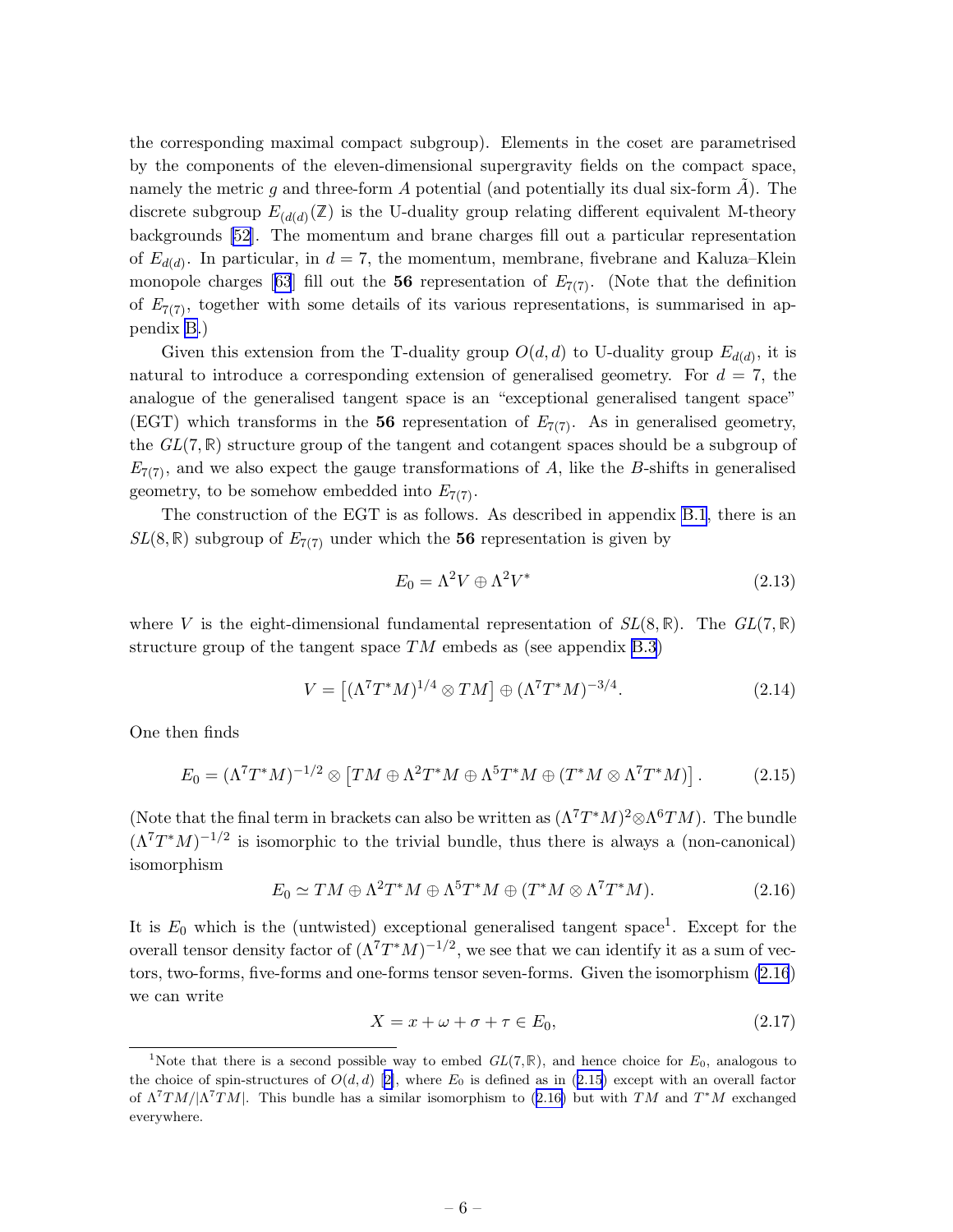<span id="page-7-0"></span>where, writing the  $GL(7,\mathbb{R})$  indices explicitly, we have  $x^m$ ,  $\omega_{mn}$ ,  $\sigma_{m_1...m_5}$  and  $\tau_{m,n_1...n_7}$ . Physically in M-theory we expect these to correspond to momentum, membrane, fivebrane and Kaluza–Klein monopole charge respectively.

Recall that the T-duality symmetry group acting on the generalised tangent space was defined in terms of a natural  $O(d, d)$ -invariant metric. As discussed in appendix [B.1](#page-27-0), the group  $E_{7(7)}$  is defined by, not a metric, but a symplectic structure  $\Omega$  and symmetric quartic invariant  $q$  on the 56-dimensional representation space. These are given explicitly in terms of $SL(8,\mathbb{R})$  representations in the appendix  $(B.1)$  $(B.1)$ , and are by definition  $GL(7,\mathbb{R})$ , hence diffeomorphism, invariant.

Having identified the  $GL(7,\mathbb{R})$  tangent space symmetry in  $E_{7(7)}$ , we would next like to identify the analogues of the B-shifts. This is essentially contained in the original dimensional reduction of eleven-dimensional supergravity on  $T<sup>7</sup>$  [[50\]](#page-34-0). We note that the 133-dimensional adjoint representation of  $E_{7(7)}$  decomposes under  $GL(7,\mathbb{R})$  as

$$
A = (TM \otimes T^*M) \oplus \Lambda^6 TM \oplus \Lambda^6 T^*M \oplus \Lambda^3 TM \oplus \Lambda^3 T^*M. \tag{2.18}
$$

Given there is a three-form potential A in eleven-dimensional supergravity, the analogue of B-shifts should be A-shifts generated by  $A \in \Lambda^3 T^*M$ . In fact, we will also consider  $\tilde{A}$ -shifts with  $\tilde{A} \in \Lambda^6 T^*M$  corresponding to the dual six-form potential. This will be described in more detail in the next section. For now we simply note that A and  $\tilde{A}$  are both elements ofthe adjoint bundle (2.18). Their action on  $X \in E$  is given in ([B.23](#page-30-0)). It exponentiates to

$$
e^{A+\tilde{A}}X = x + [\omega + i_x A] + [\sigma + A \wedge \omega + \frac{1}{2}A \wedge i_x A + i_x \tilde{A}]
$$
  
+ 
$$
[\tau + jA \wedge \sigma - j\tilde{A} \wedge \omega + jA \wedge i_x \tilde{A} + \frac{1}{2}jA \wedge A \wedge \omega + \frac{1}{6}jA \wedge A \wedge i_x A],
$$
 (2.19)

wherewe are using a notion for elements of  $T^*M \otimes (\Lambda^7 T^*M)$  defined in ([B.24](#page-30-0)). Note that the action truncates at cubic order. The corresponding Lie algebra, unlike the case of B-shifts is not Abelian. We have the commutator

$$
[A + \tilde{A}, A' + \tilde{A}'] = -A \wedge A'. \qquad (2.20)
$$

That is, two A-shifts commute to give a  $\tilde{A}$  shift [\[64](#page-35-0)].

When  $A$  and  $A$  are non-trivial one is led to defining a twisted EGT which encodes the patching of the potentials. This is again completely analogous to the generalised geometrical case. One starts with

$$
X_0 \in TM \oplus \Lambda^2 T^*M \oplus \Lambda^5 T^*M \oplus (T^*M \otimes \Lambda^7 T^*M). \tag{2.21}
$$

On a given patch  $U_{(\alpha)}$  we define the shifted element

$$
X_{(\alpha)} = e^{A_{(\alpha)} + \tilde{A}_{(\alpha)}} X_0. \tag{2.22}
$$

In passing from one patch to another we have, on  $U_{(\alpha)} \cap U_{(\beta)}$ ,

$$
X_{(\alpha)} = e^{d\Lambda_{(\alpha\beta)} + d\tilde{\Lambda}_{(\alpha\beta)}} X_{(\beta)},
$$
\n(2.23)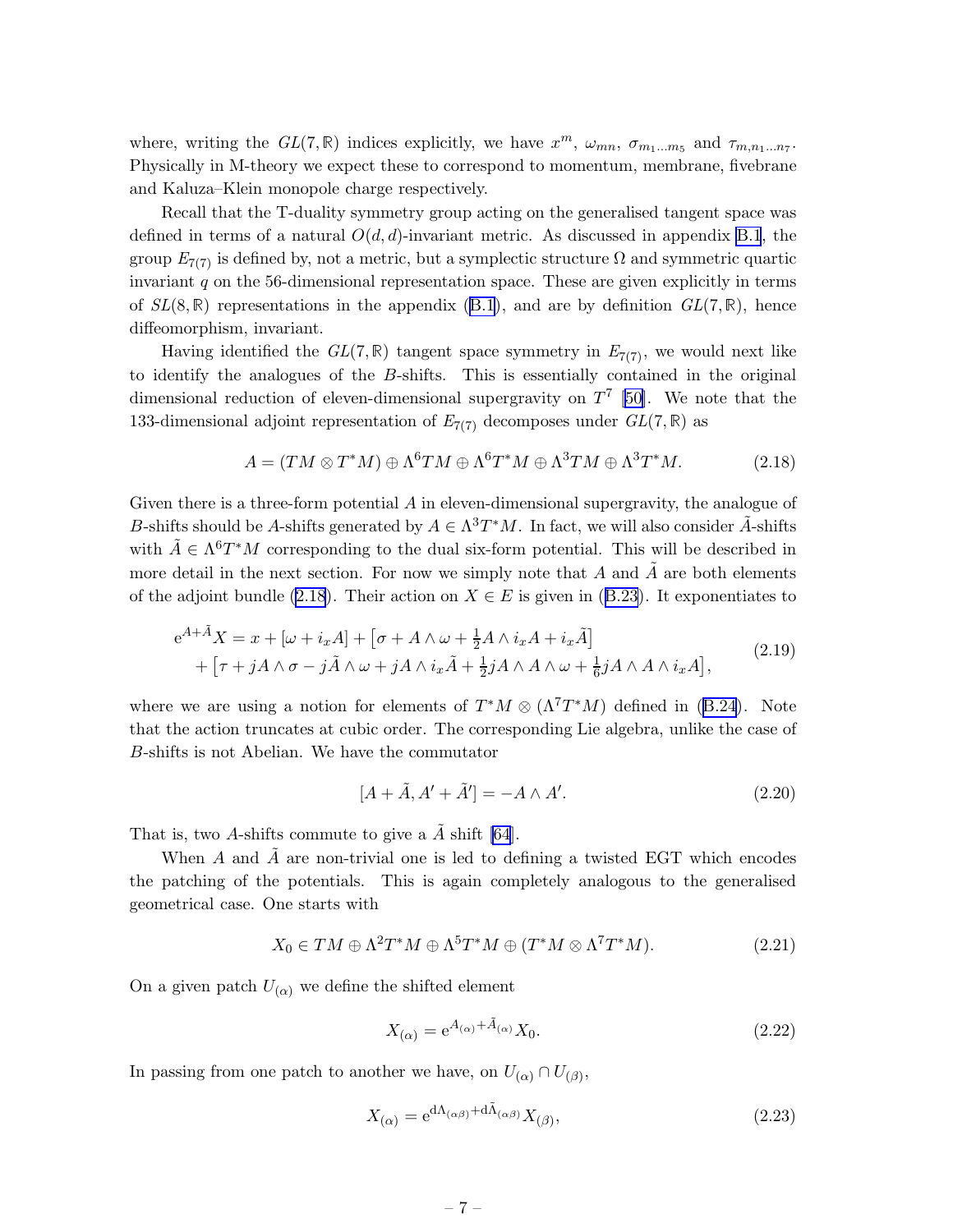<span id="page-8-0"></span>provided the connections  $A$  and  $\overline{A}$  patch as

$$
A_{(\alpha)} - A_{(\beta)} = d\Lambda_{(\alpha\beta)},
$$
  
\n
$$
\tilde{A}_{(\alpha)} - \tilde{A}_{(\beta)} = d\tilde{\Lambda}_{(\alpha\beta)} - \frac{1}{2}d\Lambda_{(\alpha\beta)} \wedge A_{(\beta)}.
$$
\n(2.24)

As we will see in the next section this corresponds exactly to the patching of the threeand six-form potentials arising from eleven-dimensional supergravity.

Thepatching ([2.23](#page-7-0)) imply that  $X_{(\alpha)}$  are sections of a twisted EGT which we will denote as E. Explicitly in components we have

$$
x_{(\alpha)} = x_{(\beta)},
$$
  
\n
$$
\omega_{(\alpha)} = \omega_{(\beta)} + i_{x_{(\beta)}} d\Lambda_{(\alpha\beta)},
$$
  
\n
$$
\sigma_{(\alpha)} = \sigma_{(\beta)} + d\Lambda_{(\alpha\beta)} \wedge \omega_{(\beta)} + \frac{1}{2} d\Lambda_{(\alpha\beta)} \wedge i_{x_{(\beta)}} d\Lambda_{(\alpha\beta)} + i_{x_{(\beta)}} d\tilde{\Lambda}_{(\alpha\beta)},
$$
  
\n
$$
\tau_{(\alpha)} = \tau_{(\beta)} + j d\Lambda_{(\alpha\beta)} \wedge \sigma_{(\beta)} - j d\tilde{\Lambda}_{(\alpha\beta)} \wedge \omega_{(\beta)} + j d\Lambda_{(\alpha\beta)} \wedge i_{x_{(\beta)}} d\tilde{\Lambda}_{(\alpha\beta)}
$$
  
\n
$$
+ \frac{1}{2} j d\Lambda_{(\alpha\beta)} \wedge d\Lambda_{(\alpha\beta)} \wedge \omega_{(\beta)} + \frac{1}{6} j d\Lambda_{(\alpha\beta)} \wedge d\Lambda_{(\alpha\beta)} \wedge i_{x_{(\beta)}} d\Lambda_{(\alpha\beta)}
$$
  
\n(2.25)

One can define  $E$  formally via a series of extensions

$$
0 \longrightarrow \Lambda^2 T^* M \longrightarrow E'' \longrightarrow TM \longrightarrow 0,
$$
  
\n
$$
0 \longrightarrow \Lambda^5 T^* M \longrightarrow E' \longrightarrow E'' \longrightarrow 0,
$$
  
\n
$$
0 \longrightarrow T^* M \otimes \Lambda^7 T^* M \longrightarrow E \longrightarrow E' \longrightarrow 0,
$$
  
\n(2.26)

in analogy with [\(2.11\)](#page-5-0).

As for the B-field, the potentials A and  $\tilde{A}$  are formally connections on gerbes. To define the connective structure of the gerbe we must define the patchings on successively higher-order intersections. For A, on the corresponding multiple intersections of patches we have

$$
\Lambda_{(\alpha\beta)} + \Lambda_{(\beta\gamma)} + \Lambda_{(\gamma\alpha)} = d\Lambda_{(\alpha\beta\gamma)} \qquad \text{on } U_{(\alpha)} \cap U_{(\beta)} \cap U_{(\gamma)},
$$
\n
$$
\Lambda_{(\beta\gamma\delta)} - \Lambda_{(\alpha\gamma\delta)} + \Lambda_{(\alpha\beta\delta)} - \Lambda_{(\alpha\beta\gamma)} = d\Lambda_{(\alpha\beta\gamma\delta)} \qquad \text{on } U_{(\alpha)} \cap U_{(\beta)} \cap U_{(\gamma)} \cap U_{(\delta)}.
$$
\n(2.27)

For a quantised flux  $\mathcal{F} = dA_{(\alpha)}$  we have  $g_{(\alpha\beta\gamma\delta)} = e^{i\Lambda_{(\alpha\beta\gamma\delta)}} \in U(1)$  with the cocycle condition

$$
g_{(\beta\gamma\delta\epsilon)}g_{(\alpha\gamma\delta\epsilon)}^{-1}g_{(\alpha\beta\delta\epsilon)}g_{(\alpha\beta\gamma\epsilon)}^{-1}g_{(\alpha\beta\gamma\delta)} = 1,
$$
\n(2.28)

on  $U_{(\alpha)} \cap \cdots \cap U_{(\epsilon)}$ . For  $\tilde{\Lambda}_{(\alpha\beta)}$  there is a similar set of structures, with the final cocycle condition defined on a octuple intersection  $U_{(\alpha_1)} \cap \cdots \cap U_{(\alpha_8)}$ .

The bundle  $E$  encodes all the topological information of the supergravity background: the twisting of the tangent space  $TM$  as well as the patching of the form potentials, but, asfor  $(2.11)$  $(2.11)$  is independent of the particular choice of A and A.

Finally we would like to identify the analogue of the Courant bracket for the EGT. We look for a pairing with A- and  $\tilde{A}$ -shifts as automorphisms when  $dA = d\tilde{A} = 0$ . One finds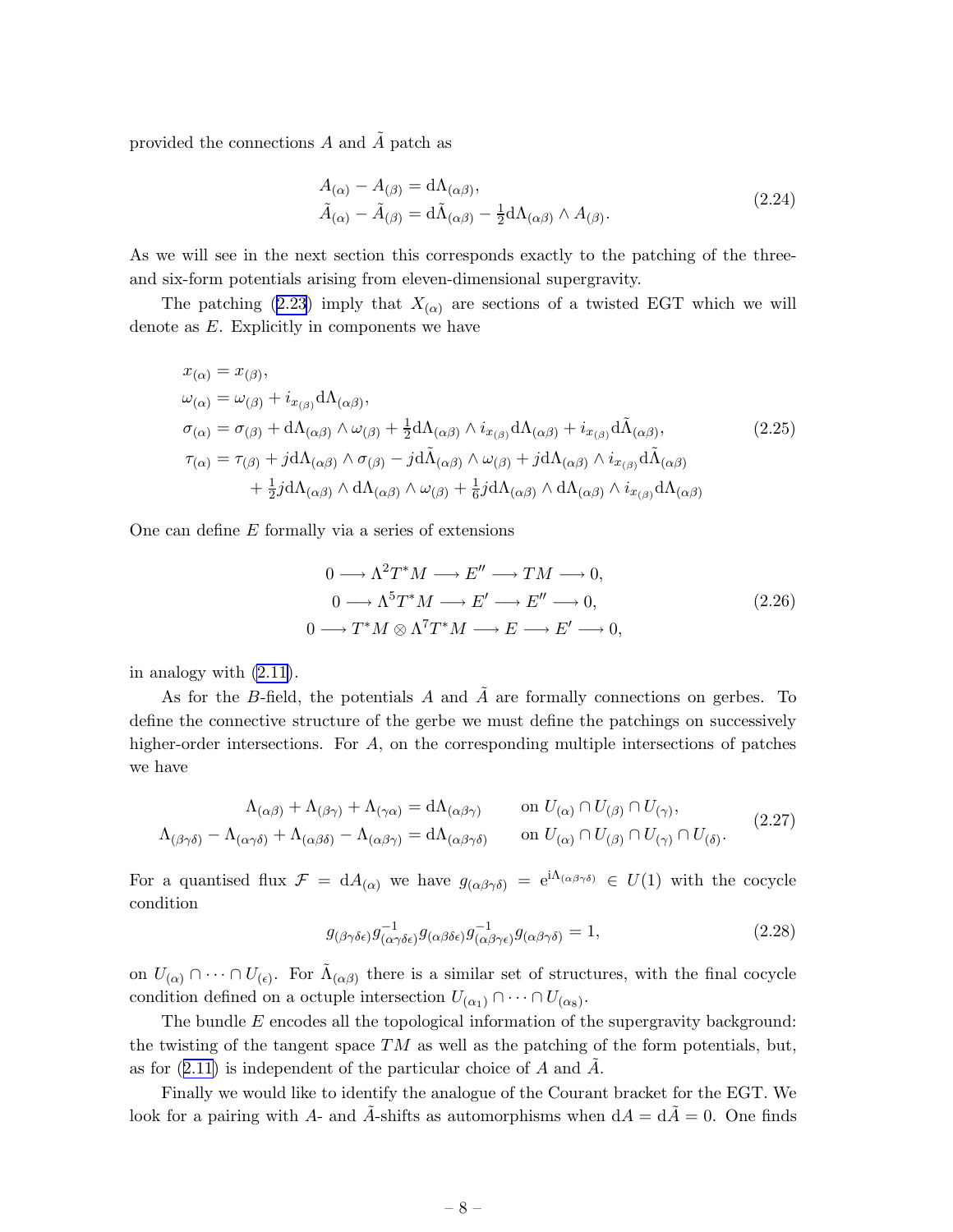<span id="page-9-0"></span>the unique "exceptional Courant bracket" (ECB):

$$
[x+\omega + \sigma + \tau, x' + \omega' + \sigma' + \tau'] =
$$
  
\n
$$
[x, x'] + \mathcal{L}_x \omega' - \mathcal{L}_{x'} \omega - \frac{1}{2} d (i_x \omega' - i_{x'} \omega)
$$
  
\n
$$
+ \mathcal{L}_x \sigma' - \mathcal{L}_{x'} \sigma - \frac{1}{2} d (i_x \sigma' - i_{x'} \sigma) + \frac{1}{2} \omega \wedge d\omega' - \frac{1}{2} \omega' \wedge d\omega
$$
  
\n
$$
+ \frac{1}{2} \mathcal{L}_x \tau' - \frac{1}{2} \mathcal{L}_{x'} \tau + \frac{1}{2} (j \omega \wedge d\sigma' - j \sigma' \wedge d\omega) - \frac{1}{2} (j \omega' \wedge d\sigma - j \sigma \wedge d\omega')
$$
\n(2.29)

If  $G_{\text{closed}}(M)$  is the group generated by closed A and A shifts, the ECB is invariant under the Diff $(M) \ltimes G_{\text{closed}}(M)$ .

#### 2.3 The exceptional generalised metric and  $SU(8)/\mathbb{Z}_2$  structures

Having defined the EGT, its topology and the corresponding bracket, one can then introduce, as in[[49](#page-34-0)], the analog of the generalised metric which encodes the fields of elevendimensional supergravity. The motivation is that, when compactified on  $T^7$ , the moduli arising from the eleven-dimensional supergravity fields g and A parametrise a  $E_{7(7)}/(SU(8)/\mathbb{Z}_2)$ coset space [\[50](#page-34-0)]. Rather than consider a fixed element of the coset space, one takes one that is a function of position in the manifold  $M$  [\[53](#page-34-0)]. In the following, instead of starting with the coset, we show how the exceptional generalised metric can be defined as a generic  $SU(8)/\mathbb{Z}_2$  structure on the EGT.

Fixing an element of the coset space  $E_{7(7)}/(SU(8)/\mathbb{Z}_2)$  is equivalent to choosing a particular  $SU(8)/\mathbb{Z}_2$  subgroup of  $E_{7(7)}$ . Making such a choice at each point in M corresponds geometrically to a  $SU(8)/\mathbb{Z}_2$  structure on E. Such a structure can be defined as follows. The 56 representation decomposes into  $28 + 28$  under  $SU(8)/\mathbb{Z}_2$ . Thus an  $SU(8)/\mathbb{Z}_2$  structure is equivalent to the existence of a decomposition of the (complexified) EGT  $E \otimes \mathbb{C} = C \oplus \overline{C}$  where the fibres of C transform in the 28 of  $SU(8)/\mathbb{Z}_2$ . However this is the same as an almost complex structure  $J$  with  $J^2 = -\mathbb{1}$  on  $E$ . For  $J$  to define an  $SU(8)/\mathbb{Z}_2$  subgroup it must also be compatible with the  $E_{7(7)}$  structure. Recall that the latter was defined by a symplectic form  $\Omega$  and a quartic invariant q. Compatibility requires

$$
\Omega(JX, JY) = \Omega(X, Y), \qquad q(JX) = q(X), \tag{2.30}
$$

or in other words  $J \in E_{7(7)}$ . (Note the that first condition is just the usual condition between a symplectic and an almost complex structure required to define an Hermitian metric.) Such an almost complex structure J defines an  $SU(8)/\mathbb{Z}_2$  structure on E.

In contrast to the generalised geometry case where the  $O(d) \times O(d)$  structure was equivalent to a compatible almost product structure satisfying  $\Pi^2 = \mathbb{1}$ , for  $SU(8)/\mathbb{Z}_2 \subset$  $E_{7(7)}$  the structure is defined by a compatible almost complex structure satisfying  $J^2 = -1$ . Given  $J$  and  $\Omega$  one can then define the corresponding exceptional generalised metric (EGM) G by

$$
G(X,Y) = \Omega(X,JY),\tag{2.31}
$$

which gives a positive definite metric on E.

We now turn to how one constructs the generic form of  $J$  and hence  $G$ . Given a metric  $\hat{g}_{ab}$  on the  $SL(8,\mathbb{R})$  representation space V, a natural way to define a particular almost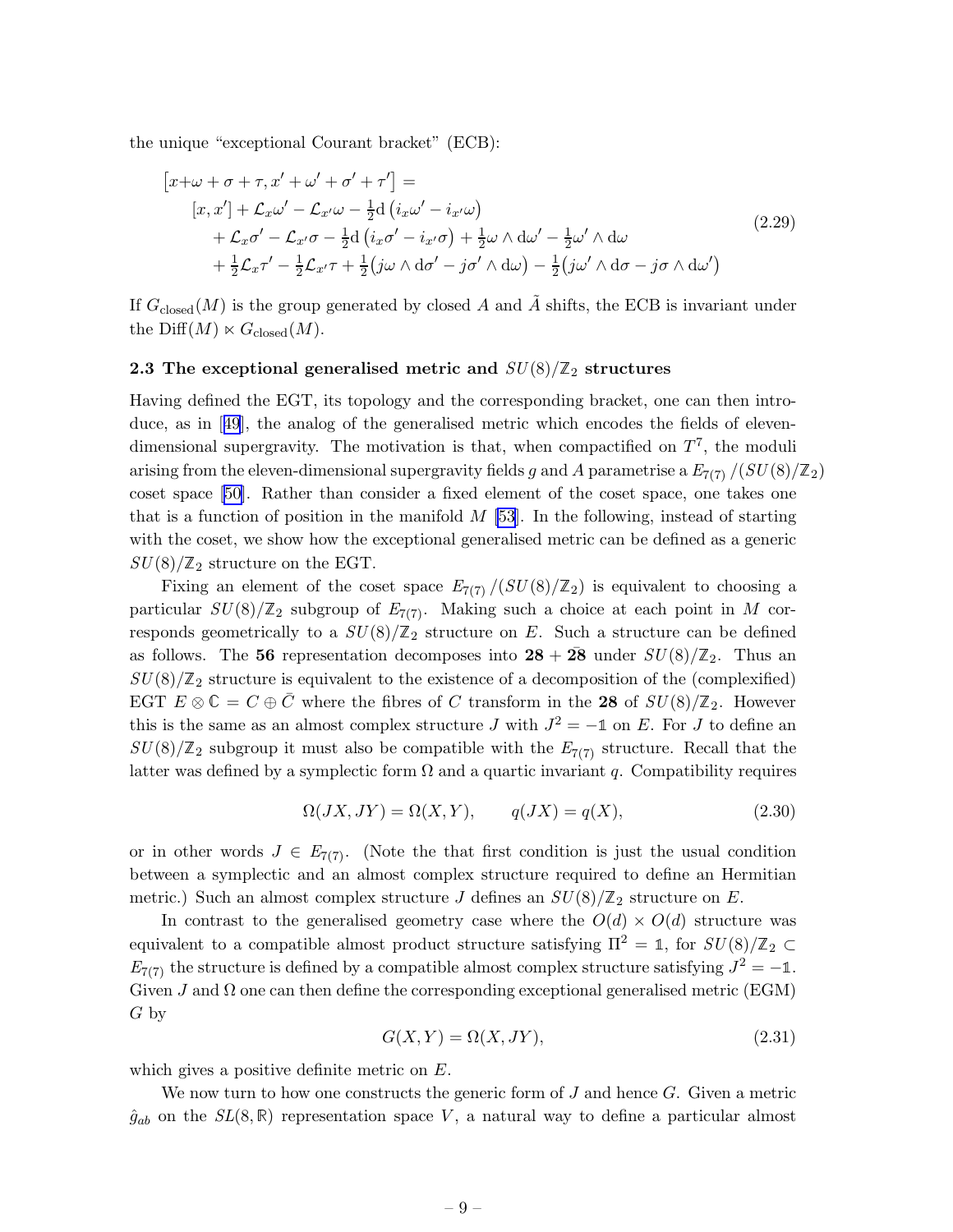complex structure  $J_0$  (using the conventions of appendix [B.1,](#page-27-0) so that, in particular, pairs of indices  $aa'$  and  $bb'$  are antisymmetrised) is as

$$
J_0 X = \begin{pmatrix} 0 & -\hat{g}^{ab}\hat{g}^{a'b'} \\ \hat{g}_{ab}\hat{g}_{a'b'} & 0 \end{pmatrix} \begin{pmatrix} x^{bb'} \\ x'_{bb'} \end{pmatrix} = \begin{pmatrix} -\hat{g}^{ab}\hat{g}^{a'b'}x'_{bb'} \\ \hat{g}_{ab}\hat{g}_{a'b'}x^{bb'} \end{pmatrix}.
$$
 (2.32)

By construction  $J_0^2 = -\mathbb{1}$ . The corresponding EGM is

$$
G_0(X,Y) = \hat{g}_{ab}\hat{g}_{a'b'}x^{aa'}y^{bb'} + \hat{g}^{ab}\hat{g}^{a'b'}x'_{aa'}y'_{bb'}.
$$
 (2.33)

Fromthe definitions ([B.3\)](#page-27-0) and [\(B.4](#page-28-0)) of  $\Omega$  and q it is clear that  $J_0 \in E_{7(7)}$  provided det  $\hat{g} = 1$ . Under an infinitesimal  $E_{7(7)}$  transformation  $\mu \in \mathbf{133}$  we have

$$
\delta J_0 = [\mu, J_0] = \begin{pmatrix} \mu^{+aa'}_{\phantom{a'}bb'} & -2\mu^{+ab}\hat{g}^{a'b'}\\ -2\mu^+_{ab}\hat{g}_{a'b'} & -\mu^+_{aa'} \end{pmatrix}
$$
\n(2.34)

where  $\mu_{abcd}^{\pm} = \frac{1}{2}$  $\frac{1}{2}(\mu_{abcd} \pm *\mu_{abcd})$  and  $\mu_{ab}^{\pm} = \frac{1}{2}$  $\frac{1}{2}(\mu_{ab} \pm \mu_{ba})$  where indices are raised and lowered using  $\hat{g}$ . Thus  $J_0$  is invariant under the subgroup generated by  $\mu_{ab}^-$  and  $\mu_{abcd}^-$ . As discussed in appendix [B.4](#page-30-0) this is precisely  $SU(8)/\mathbb{Z}_2$  (see [\(B.30\)](#page-31-0)).

Given the embedding [\(2.14](#page-6-0)) of  $GL(7,\mathbb{R})\subset SL(8,\mathbb{R})$  discussed in detail in appendix [B.3,](#page-29-0) we can define  $\hat{q}$  in terms of a seven-dimensional metric q as

$$
\hat{g}_{ab} = (\det g)^{-1/4} \begin{pmatrix} g_{mn} & 0 \\ 0 & \det g \end{pmatrix}.
$$
 (2.35)

Acting on elements of  $X = x + \omega + \sigma + \tau$  we have

$$
G_0(X, X) = 2(|x|^2 + |\omega|^2 + |\sigma|^2 + |\tau|^2), \qquad (2.36)
$$

where  $|\tau|^2 = \frac{1}{7!} \tau_{m,n_1...n_7} \tau^{m,n_1...n_7}$ ,  $|\sigma|^2 = \frac{1}{5!} \sigma_{n_1...n_5} \sigma^{n_1...n_5}$  etc. and, so that the result is a scalar, we have dropped on overall factor of  $(\det g)^{1/2}$ , which is natural, since in writing  $X = x + \omega + \sigma + \tau$  we are using the isomorphism [\(2.16](#page-6-0)).

Given a seven-dimensional metric g we have been able to write a particular  $SU(8)/\mathbb{Z}_2$ structure  $J_0$ . A generic structure, given all such structures lie in the same orbit, will be of the form  $J = hJ_0h^{-1}$  where  $h \in E_{7(7)}$ , or equivalently  $G(X,Y) = G_0(h^{-1}X,h^{-1}Y)$ . We write  $h = e^{\mu}$  with the Lie algebra element  $\mu = (\mu^a{}_b, \mu_{abcd}) \in 133$ . The elements  $\mu^m{}_n$ generate the  $GL(7,\mathbb{R})$  subgroup and acting on  $J_0$  simply change the form of the metric g. The additional components  $\mu_{m}^{8}$  and  $\mu_{8}^{m}$  modify the form of  $\hat{g}$  (2.35). Since only  $\mu_{ab}^{+}$  acts non-trivially on  $J_0$ , we need only consider transformations with, say,  $\mu^m$ <sub>8</sub>. Similarly since only  $\mu_{abcd}^+$  acts non-trivially we can generate a generic J using only, say  $\mu_{mnp8}$ . However,  $\mu^{m}{}_{8}$  and  $\mu_{mnp8}$  transformations precisely correspond to the subgroup of A- and  $\tilde{A}$ -shifts. Thus, given a generic g defining  $G_0$ , the generic EGM can be written as

$$
G(X,Y) = G_0(e^{-A-\tilde{A}}X, e^{-A-\tilde{A}}Y).
$$
\n(2.37)

This is analogous to the form [\(2.6\)](#page-4-0) of the generalised metric in generalised geometry. Note also that for non-trivial A and  $\tilde{A}$ ,  $G_0$  is an EGM on the untwisted EGT given by  $TM \oplus \Lambda^2T^*M \oplus \Lambda^5T^*M \oplus (T^*M \otimes \Lambda^7T^*M)$ , while G is an EGM on the twisted bundle E given by  $(2.26)$ .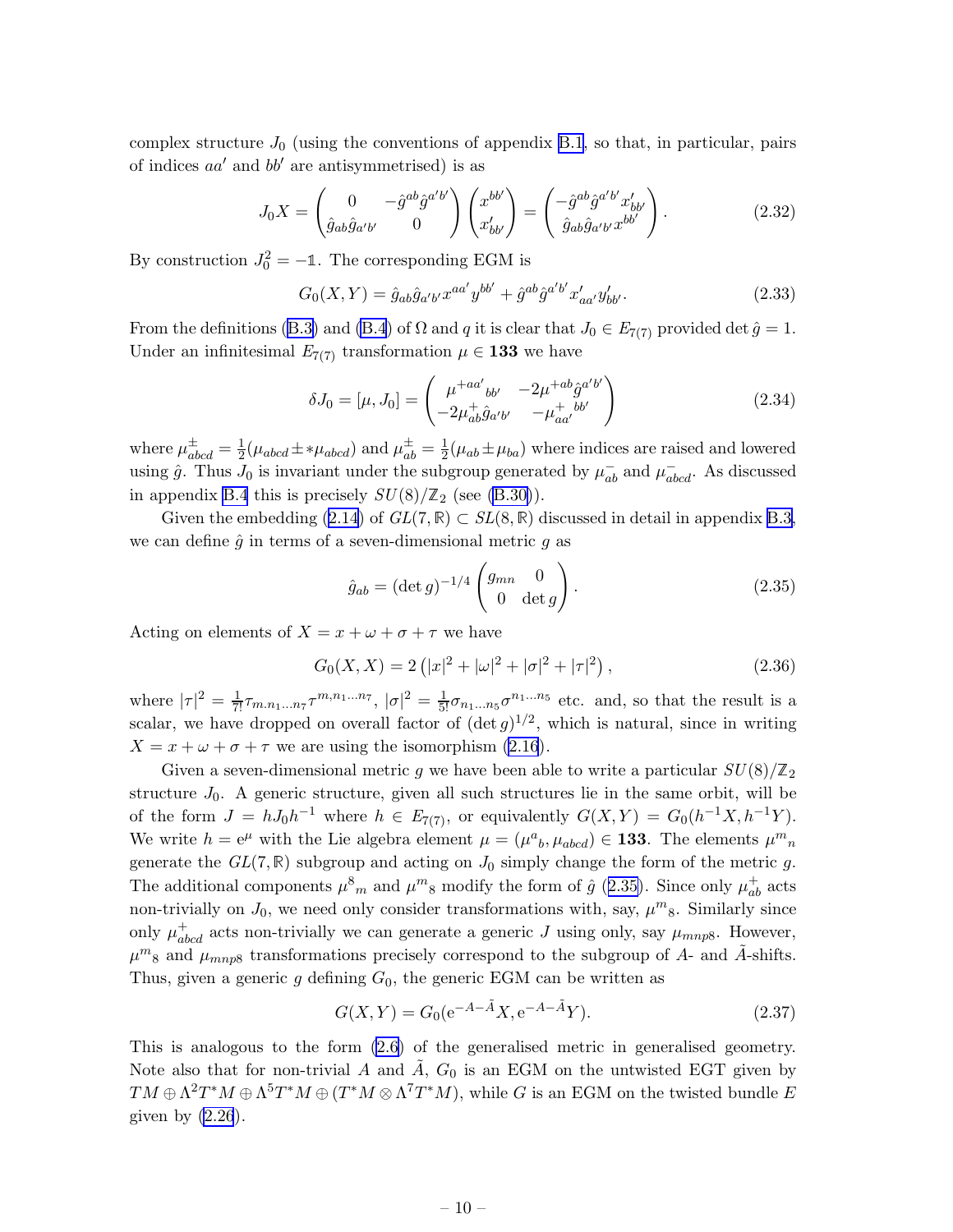#### <span id="page-11-0"></span>3. Supersymmetric backgrounds and EGG

We will now relate the EGG defined in the previous section to eleven-dimensional supergravity and in particular seven-dimensional supersymmetric backgrounds. After identifying the standard decomposition of the supergravity degrees of freedom on such backgrounds, we first briefly review the corresponding connection between type II backgrounds and generalised geometry before turning to EGG.

The physical context we are interested in is where the eleven-dimensional spacetime is topologically a product of a four-dimensional "external" and a seven-dimensional "internal" space

$$
M_{10,1} = M_{3,1} \times M_7 \tag{3.1}
$$

If  $M_7$  is compact we can consider compactifying eleven-dimensional supergravity to give an effective four-dimensional theory. In particular, the effective theory could be supersymmetric. We could also look for particular examples of compactifications which are solutions of the supergravity field equations and preserve some number of supersymmetries. In either case,the geometry of  $M_7$  is restricted, and some discussion of the latter case appears in [[49\]](#page-34-0). The goal here is to understand how this restricted geometry can be naturally described in terms of EGG structures on  $M<sub>7</sub>$ . We will also focus on the low-energy effective theory rather than the on-shell supersymmetric backgrounds.

#### 3.1 Effective theories and field decompositions

Given the product (3.1), the tangent bundle decomposes as  $TM_{10,1} = TM_{3,1} \oplus TM_7$  and all the supergravity fields can be decomposed under a local  $Spin(3,1) \times Spin(7) \subset Spin(10,1)$ symmetry. Normally one would derive a four-dimensional effective description by truncating the Kaluza–Klein spectrum of modes on  $M<sub>7</sub>$  to give a four-dimensional theory with a finite number of degrees of freedom. For instance, compactifying on a torus and keeping massless modes, one finds that the degrees of freedom actually arrange themselves into multiplets transforming under  $E_{7(7)}$  for the bosons and  $SU(8)$  for the fermions.

However, one can also keep the full dependence of all eleven-dimensional fields on both the position on  $M_{3,1}$  and  $M_7$ . One can then simply rewrite the eleven-dimensional theory, breaking the local  $Spin(10, 1)$  symmetry to  $Spin(3, 1) \times Spin(7)$ , so that it is analogous to a four-dimensional theory. This was done explicitly by de Wit and Nicolai[[53](#page-34-0)], retaining all 32 supersymmetries, where it was shown that in general the degrees of freedom fall into  $E_{7(7)}$  and  $SU(8)/\mathbb{Z}_2$  representations. In this paper we will ultimately be interested in such reformulations focusing on only four of the supercharges so that the theory has a structure analogous to  $N = 1$  four-dimensional supergravity. Note that formally the only requirement for making such rewritings is not that  $M_{10,1}$  is topologically a product, but rather that the tangent space  $TM_{10,1}$  decomposes into a four- and seven-dimensional part

$$
TM_{10,1} = T \oplus F. \tag{3.2}
$$

For simplicity, here we will concentrate on the case of a product manifold, though all of our analysis actually goes through in the more general case, with the EGT defined in terms of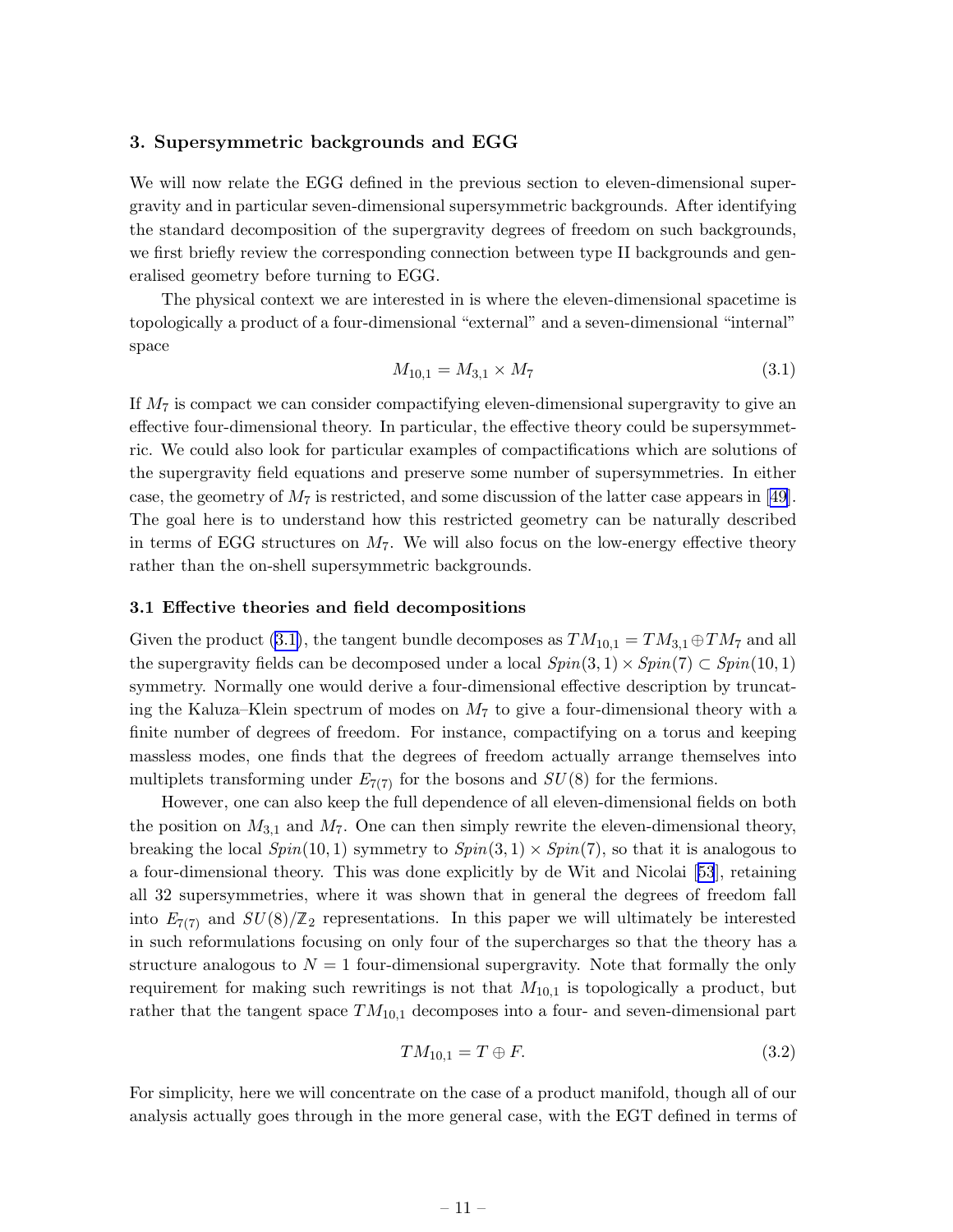F rather than  $TM<sub>7</sub>$ . The analogous analysis in terms of generalised geometry for type II compactifications was given in[[11](#page-32-0), [20](#page-33-0)].

Let us briefly note how the fields decompose under  $Spin(3,1) \times Spin(7)$ . Our conventions for eleven-dimensional supergravity are summarised in appendix [A.1.](#page-25-0) The degrees of freedom are the metric  $g_{MN}$ , three-form  $A_{MNP}$  and gravitino  $\Psi_M$ . Consider first the  $Spin(3,1)$  scalars. The eleven-dimensional metric decomposes as a warped product

$$
ds^{2}(M_{11}) = e^{2E} g_{\mu\nu}^{(4)} dx^{\mu} dx^{\nu} + g_{mn} dx^{m} dx^{n}, \qquad (3.3)
$$

where  $\mu = 0, 1, 2, 3$  denote coordinates on the external space. To get a conventionally normalised Einstein term in the four-dimensional effective theory we must take

$$
e^{-2E} = \sqrt{\det g},\tag{3.4}
$$

where det g is the determinant of  $g_{mn}$ . In a conventional compactification, deformations of the internal metric  $g_{mn}$  lead to scalar moduli fields in the effective theory. Moduli fields can also arise from the flux F. Keeping only  $Spin(3,1)$  scalar parts, one can decompose

$$
F = *_{7}\tilde{\mathcal{F}} \wedge e^{4E} \epsilon_{(4)} + \mathcal{F}
$$
\n(3.5)

where  $\mathcal{F} \in \Lambda^4 T^* M_7$  and  $\tilde{\mathcal{F}} \in \Lambda^7 T^* M_7$  and  $\epsilon_{(4)} = \sqrt{-g^{(4)}} dx^0 \wedge \cdots \wedge dx^3$ . The elevendimensional equation of motion and Bianchi identify [\(A.4\)](#page-26-0) then decompose as

$$
d\tilde{\mathcal{F}} + \frac{1}{2}\mathcal{F} \wedge \mathcal{F} = 0, \qquad d(e^{4E} *_{7} \tilde{\mathcal{F}}) = 0, d\mathcal{F} = 0, \qquad d(e^{4E} *_{7} \tilde{\mathcal{F}}) + e^{4E} *_{7} \tilde{\mathcal{F}} \wedge \mathcal{F} = 0
$$
\n(3.6)

so one can introduce, locally,

$$
\mathcal{F} = dA, \n\tilde{\mathcal{F}} = d\tilde{A} - \frac{1}{2}A \wedge \mathcal{F},
$$
\n(3.7)

where  $A \in \Lambda^3 T^* M_7$  and  $\tilde{A} \in \Lambda^6 T^* M_7$ . By definition,  $\mathcal F$  and  $\tilde{\mathcal F}$  are globally elements of  $\Lambda^4T^*M$  and  $\Lambda^7T^*M$  respectively. Thus on  $U_{(\alpha)} \cap U_{(\beta)}$  we have

$$
dA_{(\alpha)} - dA_{(\beta)} = 0
$$
  
\n
$$
d\tilde{A}_{(\alpha)} - d\tilde{A}_{(\beta)} = \frac{1}{2} (A_{(\alpha)} - A_{(\beta)}) \wedge dA_{(\beta)}
$$
\n(3.8)

This implies that the potentials A and  $\tilde{A}$  must patch precisely as given by [\(2.24](#page-8-0)). We see that the twisting of the EGT([2.23\)](#page-7-0) is precisely that corresponding to the supergravity potentials. Furthermore, given the discussion of the previous section [2.3](#page-9-0) the scalar degrees of freedom  $g_{mn}$  and  $\tilde{A}_{mnp}$  and  $\tilde{A}_{m_1...m_6}$  scalars can be combined together as an EGM or equivalently an almost complex structure  $J$  on  $E$ .

Turning briefly to the remaining fields, there are 28 bosonic  $Spin(3,1)$  vector degrees of freedom coming from off-diagonal components of the metric  $g_{\mu m}$  and from  $A_{\mu mn}$ . One usually also introduces the corresponding dual potentials giving a total of 56. Finally for the fermionic degrees of freedom we decompose the eleven-dimensional gamma matrices as

$$
\Gamma^{\mu} = e^{-E} \gamma^{\mu} \otimes \mathbb{1} \qquad \Gamma^{m} = i \gamma_{(4)} \otimes \gamma^{m}.
$$
 (3.9)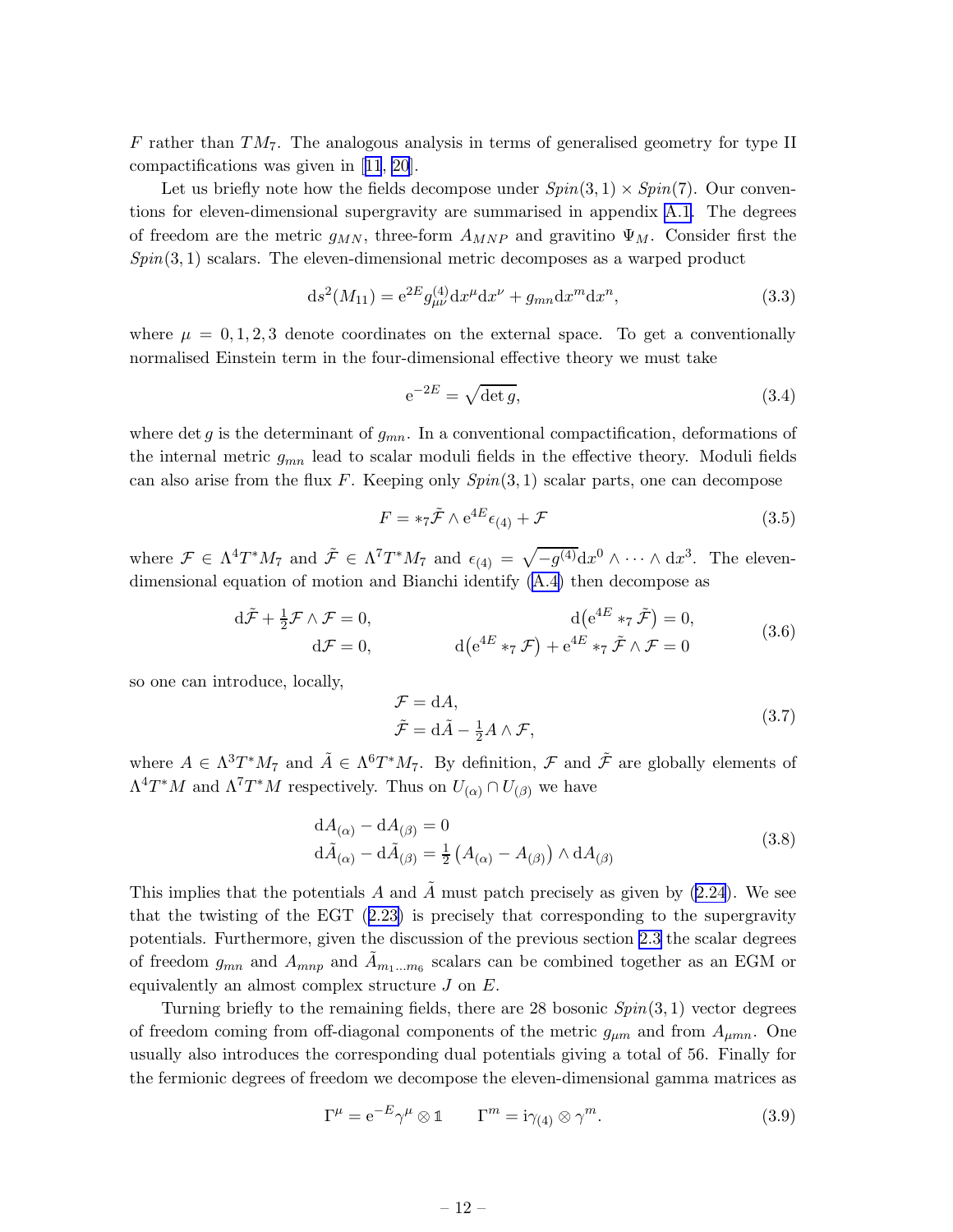<span id="page-13-0"></span>The seven-dimensional gamma-matrix conventions are defined in [A.2,](#page-26-0) while the fourdimensional gamma matrices are chosen to satisfy  $\{\gamma_{\mu}, \gamma_{\nu}\}=2g^{(4)}_{\mu\nu}\mathbb{1}$  and  $\gamma_{\mu_1...\mu_4}=\gamma_{(4)}\epsilon^{(4)}_{\mu_1...\mu_4}$ . The real eleven-dimensional spinors correspondingly decompose as

$$
\epsilon = e^{E/2}\theta_+ \otimes \zeta^c + e^{E/2}\theta_- \otimes \zeta
$$
  
32 = (2,8) + (\bar{2}, \bar{8})

where  $i\gamma_{(4)}\theta_{\pm} = \pm \theta_{\pm}$  (with  $\theta_{+}^{c} = D\theta_{+}^{*} = \theta_{-}$  and  $-\gamma_{\mu}^{*} = D^{-1}\gamma_{\mu}D_{\mu}$  are chiral fourdimensional spinors and  $\zeta^c$  is a complex  $Spin(7)$  spinor. The factor of  $e^{E/2}$  and the choice of labelling  $\zeta$  versus  $\zeta^c$  are conventional. Thus  $\Psi_\mu$  decomposes as eight spin- $\frac{3}{2}$  fermions, while  $\Psi_m$  gives 56 spin- $\frac{1}{2}$  fermions.

As discussed in appendix [A.2](#page-26-0) there is a natural embedding of  $SU(8)$  in the Clifford algebra Cliff(7,0; R) with the complex  $Spin(7)$  spinors transforming in the fundamental representation. In reformulating the eleven-dimensional theory, all the degrees of freedom, fermionicand bosonic arrange as  $SU(8)$  representations [[53](#page-34-0)]. Thus we can actually promote the  $Spin(3,1) \times Spin(7)$  symmetry to  $Spin(3,1) \times SU(8)$ . This decomposition corresponds to the  $N = 8$  four-dimensional supergravity multiplet. It is summarized in table 1 where  $\mathbf{r}_s$  transforms as the r representation of  $SU(8)$  with  $Spin(3,1)$  spin s.

$$
g_{mn}, A_{mnp}, \tilde{A}_{m_1...m_6}: 35_0 + 35_0 \t \Psi_m: 56_{1/2}
$$
  

$$
g_{\mu m}, A_{\mu mn} + \text{duals}: 28_1 + 28_1 \t \Psi_\mu: 8_{3/2}
$$
  

$$
g_{\mu\nu}^{(4)}: 1_2
$$

**Table 1:** Decomposition of eleven-dimensional supergravity fields under  $Spin(3,1) \times SU(8)$ 

To summarise, from a EGG perspective, the scalar degrees of freedom define an  $SU(8)/\mathbb{Z}_2$  structure on the EGT. Given this structure (or rather the existence of a double cover  $SU(8)$  structure, which is not always guaranteed) one can then define  $SU(8)$  spinors and hence the fermionic degrees of freedom. This is the EGG analogue of requiring a metric, or  $O(d)$  structure, and hence a set of vielbeins, before one can define ordinary spinors on a curved manifold.

## 3.2 Review of generalized geometry of  $N = 2$  type II backgrounds

The generic effective four-dimensional  $N = 2$  supersymmetric theories arising from type II supergravity compactified on  $M_{3,1} \times M_6$  were analysed in terms of generalised geometry in [\[11](#page-32-0), [20](#page-33-0)]. The structure was as follows.

Themetric and B-field on  $M_6$  combine into a generalised metric ([2.5](#page-4-0)). This defines a  $O(6) \times O(6)$  structure on the generalised tangent space [\(2.11\)](#page-5-0), that is the decomposition  $E = C^+ \oplus C^-$ . Assuming the double cover  $Spin(6) \times Spin(6)$  exists, one can define  $Spin(6)$ spinors on  $C^+$  and  $C^-$  separately. In terms of the original ten-dimensional spinors one has the decomposition

$$
\epsilon^1 = \theta_+^1 \otimes \zeta_-^1 + \theta_-^1 \otimes \zeta_+^1
$$
  
\n
$$
\epsilon^2 = \theta_+^2 \otimes \zeta_\pm^2 + \theta_-^2 \otimes \zeta_\mp^2
$$
\n(3.11)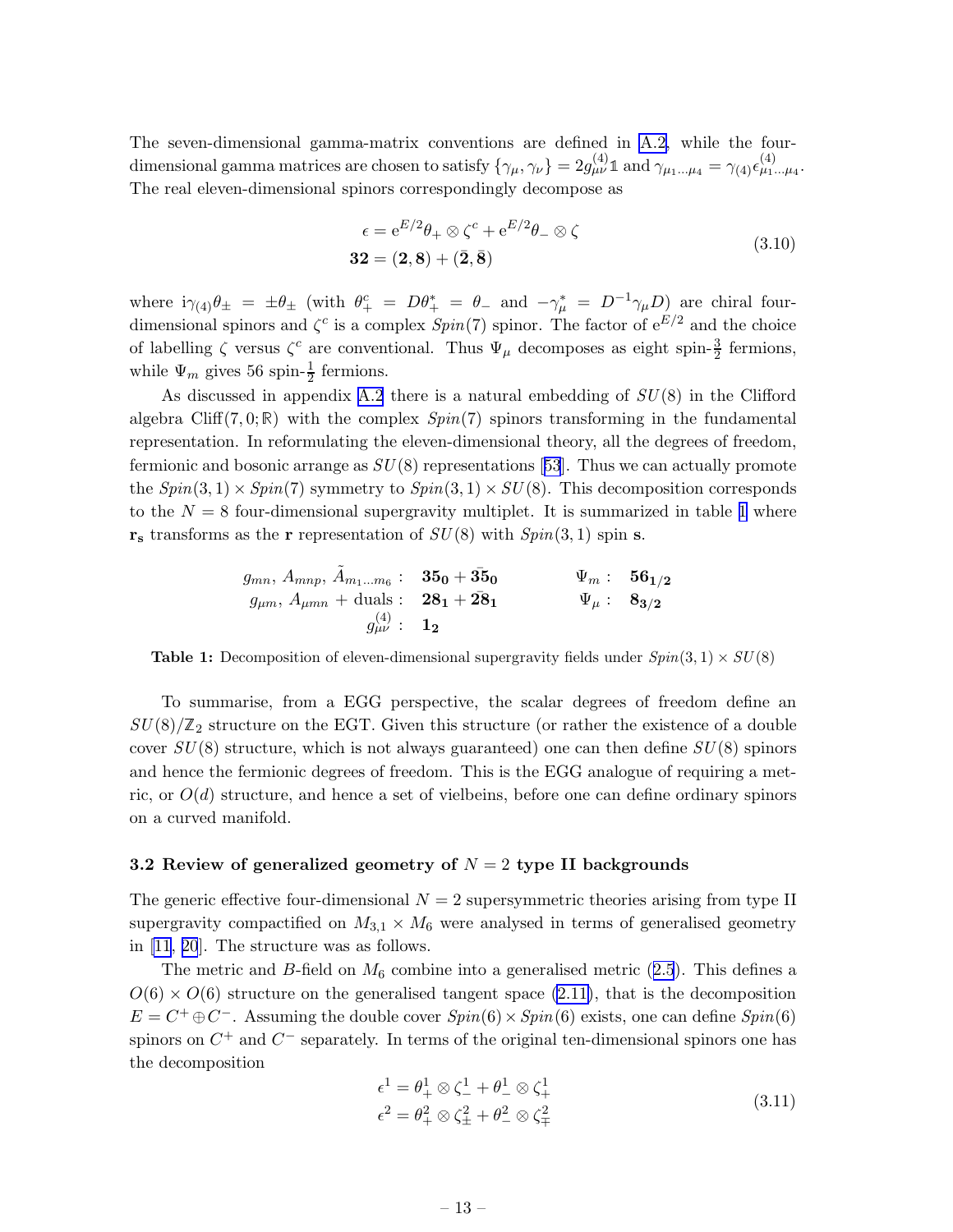<span id="page-14-0"></span>where in the second line one takes the upper sign for type IIA and the lower for type IIB. (Here  $\zeta_{\pm}$  are complex, chiral  $Spin(6)$  spinors, with  $\zeta_{-} = \zeta_{+}^{c}$ .) The two spinors  $\zeta_{+}^{1}$  and  $\zeta_{+}^{2}$ naturally transform under the two spin groups  $Spin(6) \times Spin(6)$ .

Next, we want to concentrate on effective theories with  $N = 2$  supersymmetry in four dimensions. This means, we want to identify a fixed pair of spinors  $(\zeta_+^1, \zeta_+^2)$ . The eight four-dimensional supersymmetric parameters are then parametrised by  $(\theta_+^1, \theta_+^2)$ . In order to be able to use these supersymmetries to decompose all modes of the ten-dimensional fields into  $N=2$  multiplets, we must require that  $(\zeta_+^1, \zeta_+^2)$  are non-vanishing and globally defined. (We can then project the supersymmetry from an action on  $M_{9,1}$  to an action on  $M_{3,1}$ .) But this condition is the same as requiring each spinor to define an  $SU(3)$  structure. Thus we have

$$
N = 2 \text{ effective theory} \Leftrightarrow SU(3) \times SU(3) \text{ structure on } E. \tag{3.12}
$$

The structure can be defined by the existence of the generalised metric  $G$  on  $E$  together with a pair of  $Spin(6) \times Spin(6)$  spinors  $(\zeta^1_+, \zeta^2_+).$ 

A conventional  $SU(3)$  structure can similarly be defined by a ordinary metric g together with a globally defined, nowhere vanishing spinor  $\zeta_{+}$ . However, one can also define the structure by a pair of real forms  $J \in \Lambda^2 T^* M_6$  and  $\rho \in \Lambda^3 T^* M_6$ . In the case where the  $SU(3)$  structure is integrable, that is when  $M_6$  is a Calabi–Yau manifold, J is the Kähler form and  $\rho$  is the real part of the holomorphic three-form<sup>2</sup>  $\Omega = \rho + i\hat{\rho}$ . Generically  $(J, \rho)$ only define a  $SU(3)$  structure if  $J \wedge \rho = 0$  and  $J \wedge J \wedge J = \frac{3}{2}$  $\frac{3}{2}\rho\wedge\hat{\rho}.$ 

It is natural to ask if the  $SU(3) \times SU(3)$  structure can be similarly defined in terms of  $O(6, 6)$  objects. It can, and the representations in question are the spinors of  $Spin(6, 6)$ . Theseare defined as follows. (For more details see appendix A of [[20\]](#page-33-0).) For  $E_0 = TM_6 \oplus$  $T^*M_6$  the spinor bundle  $S(E_0)$  is isomorphic to the bundle of forms

$$
S(E) = (\Lambda^7 T^* M_6)^{-1/2} \otimes \Lambda^* T^* M_6. \tag{3.13}
$$

More generally, for E, an extension of the form  $(2.11)$ , on any patch  $U_{(\alpha)}$ , a spinor  $\Upsilon_{(\alpha)} \in$  $S(E)$  is a sum of forms, with the patching

$$
\Upsilon_{(\alpha)} = e^{-d\Lambda_{(\alpha\beta)}} \Upsilon_{(\beta)},\tag{3.14}
$$

where the action is by wedge product. Spinors of  $O(6, 6)$  are Majorana–Weyl. The positive and negative helicity spin bundles  $S^{\pm}(E)$  are locally isomorphic to the bundles of even and odd forms  $\Lambda^{\text{even}/\text{odd}}T^*M_6$ . The Clifford action on  $\Upsilon \in S(E)$ , viewed as a sum of forms, is given by

$$
(x + \xi) \cdot \Upsilon = i_x \Upsilon + \xi \wedge \Upsilon. \tag{3.15}
$$

The usual spinor bilinear form on  $S(E)$  is given by the Mukai pairing  $\langle \cdot, \cdot \rangle$  on forms. Explicitly

$$
\langle \Upsilon, \Upsilon' \rangle = \sum_{p} (-)^{[(p+1)/2]} \Upsilon_{(p)} \wedge \Upsilon'_{(6-p)}, \qquad (3.16)
$$

<sup>&</sup>lt;sup>2</sup>Note that  $\hat{\rho}$  can be determined as a homogeneous function of  $\rho$  of degree one.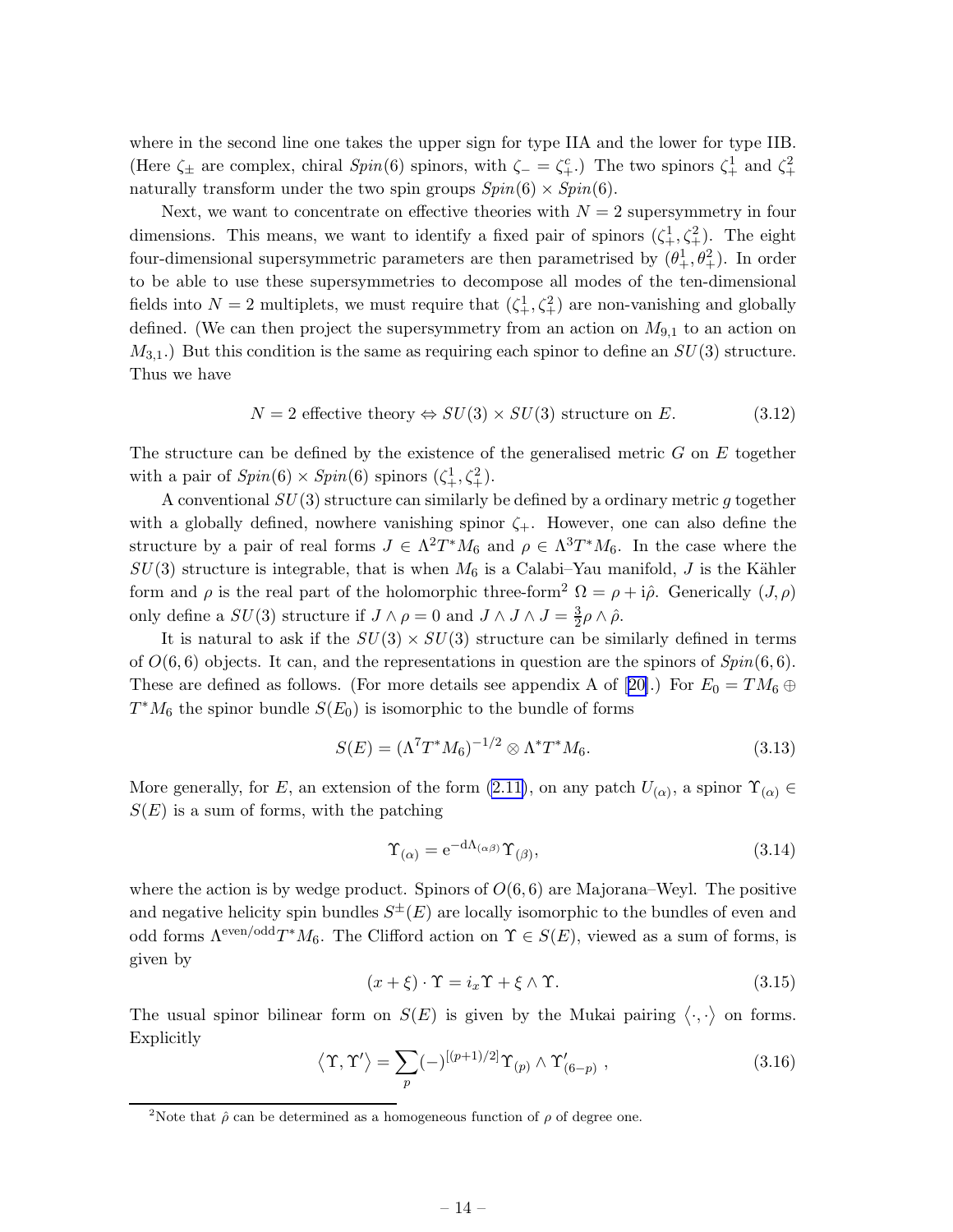<span id="page-15-0"></span>where the subscripts denote the degree of the component forms in  $\Lambda^* T^* M_6$  and  $[(p+1)/2]$ takes the integer part of  $(p+1)/2$ . Note that, given the isomorphism [\(3.13\)](#page-14-0), the ordinary exterior derivative defines a natural generalised Dirac operator  $d: S^{\pm}(E) \to S^{\mp}(E)$ .

Given a generalised metric G, on can decompose  $Spin(6,6)$  spinors under  $Spin(6) \times$ Spin(6). Projecting each subspace  $C^{\pm}$  onto TM defines a common Spin(6) subgroup. Under this group  $\Upsilon \in S(E)$  transform as a bispinor, that is, as an element of Cliff(6,0; R). Explicitly one can write real  $\Upsilon^{\pm} \in S^{\pm}$  as

$$
\Upsilon^{\pm} = \zeta_{+} \bar{\zeta}'_{\pm} \pm \zeta_{-} \bar{\zeta}'_{\mp} , \qquad (3.17)
$$

where  $\zeta_+$ ,  $\zeta'_+$  are ordinary  $Spin(6)$  spinors and elements of the  $Spin(d)$  bundles  $S^+(C^+)$ and  $S^+(C^-)$  respectively. From this perspective  $\Upsilon^{\pm}$  is a matrix. It can be expanded as

$$
\Upsilon^{\pm} = \sum_{p} \frac{1}{8p!} \Upsilon^{\pm}_{m_1...m_p} \gamma^{m_1...m_p}, \qquad (3.18)
$$

with

$$
\Upsilon_{m_1...m_p}^{\pm} = \text{tr}(\Upsilon^{\pm} \gamma_{m_p...m_1}) \in \Lambda^p T^* M_6,
$$
\n(3.19)

and where  $\gamma^m$  are  $Spin(6)$  gamma-matrices and the trace is over the  $Spin(6)$  indices. For  $\Upsilon^+$  only the even forms are non-zero, while for  $\Upsilon^-$  the odd forms are non-zero. This gives an explicit realisation of the isomorphism between  $S^{\pm}(E)$  and  $\Lambda^{\text{even}/\text{odd}}T^*M_6$ .

One can introduce a pair of  $Spin(6) \times Spin(6)$  spinors which define the  $SU(3) \times SU(3)$ structure. Write the complex objects

$$
\Phi^{+} := e^{-B} \zeta_{+}^{1} \bar{\zeta}_{+}^{2}, \qquad \Phi^{-} := e^{-B} \zeta_{+}^{1} \bar{\zeta}_{-}^{2}, \tag{3.20}
$$

where again  $e^{-B}$  acts by wedge product. Note that in the special case where  $\zeta_+^1 = \zeta_+^2$ , the two  $SU(3)$  structures are the same, and we have

$$
\Phi^{+} = \frac{1}{8} e^{-B - iJ}, \qquad \Phi^{-} = -\frac{1}{8} e^{-B} \Omega.
$$
 (3.21)

Generically, each  $\Phi^{\pm}$  individually defines an  $SU(3,3)$  structure on E. Provided these structures are compatible, together they define a common  $SU(3) \times SU(3)$  structure. The requirements of compatibility, in terms of the Mukai pairing [\(3.16\)](#page-14-0) is that [\[11](#page-32-0)]

$$
\langle \Phi^+, V \cdot \Phi^- \rangle = \langle \bar{\Phi}^+, V \cdot \Phi^- \rangle = 0 \quad \forall V \in E,
$$
  

$$
\langle \Phi^+, \bar{\Phi}^+ \rangle = \langle \Phi^-, \bar{\Phi}^- \rangle.
$$
 (3.22)

If $\Phi^{\pm}$  are given by (3.20) they are automatically compatible [[10\]](#page-32-0). However, one can also reverse the logic. The  $SU(3,3)$  structures can actually be defined using only the real parts  $\Upsilon^{\pm} = \text{Re }\Phi^{\pm}$ . Furthermore any pair of  $Spin(6,6)$  spinors  $(\Upsilon^{+}, \Upsilon^{-})$  satisfying the conditions (3.22) define an  $SU(3) \times SU(3)$  structure. So

$$
SU(3) \times SU(3) \text{ structure on } E \Leftrightarrow (\Upsilon^+, \Upsilon^-). \tag{3.23}
$$

The spinor bundles  $S^{\pm}(E)$  are 32-dimensional. The compatibility requirement (3.22) gives 13 conditions. Thus the space of  $(\Upsilon^+\Upsilon^-)$  is 51-dimensional. Different structures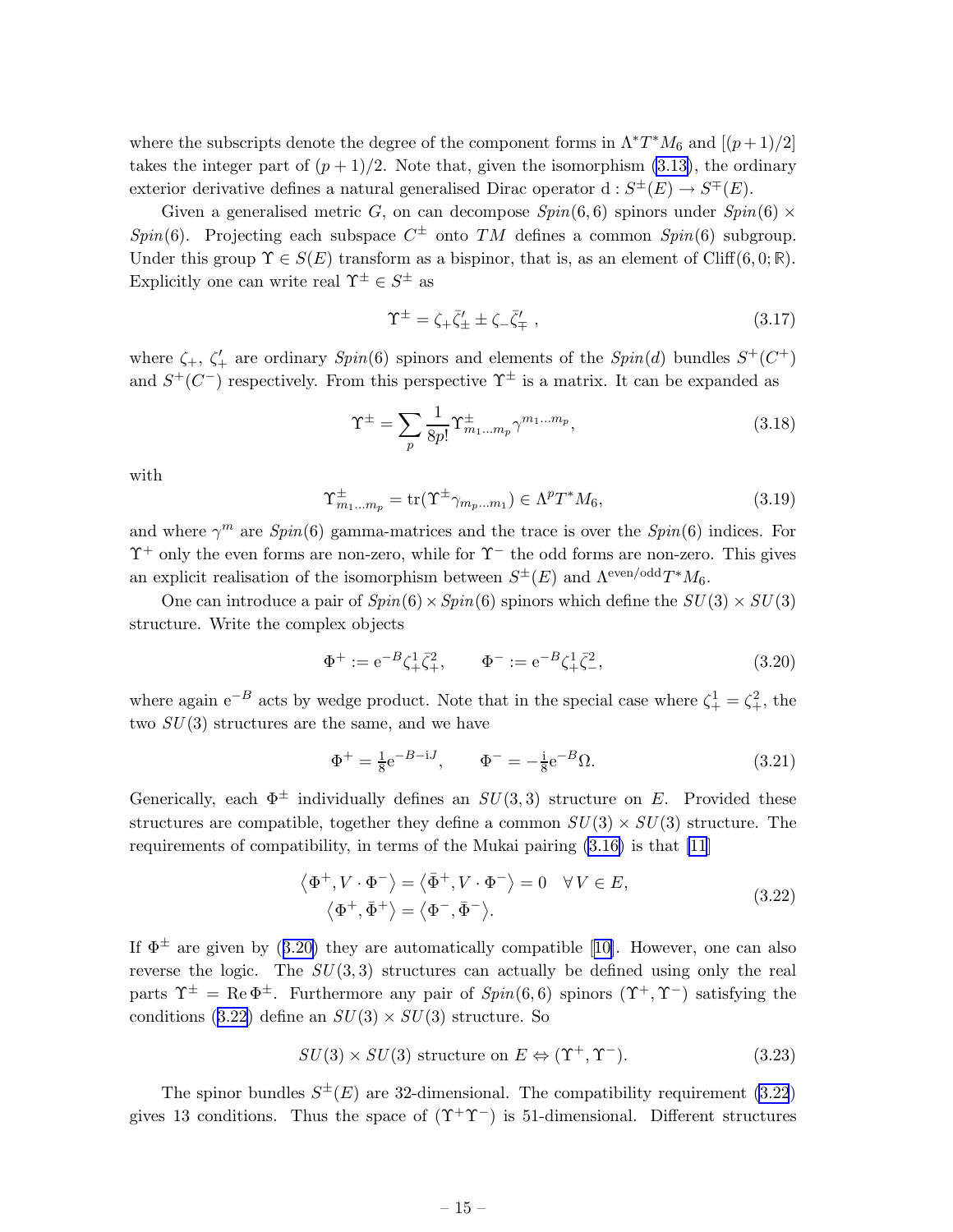<span id="page-16-0"></span> $(\zeta^+, \zeta^-)$  can be related by  $O(6,6)$  transformations. Since a given structure is  $SU(3) \times SU(3)$ invariant, the space of all structures should be related to the coset space  $\Sigma = O(6,6)/SU(3) \times SU(3)$ , which is 50-dimensional. From this perspective the compatible pair  $(\Upsilon^+, \Upsilon^-)$  give an embedding, as a one-dimensional family of orbits,

$$
(\Upsilon^+, \Upsilon^-) : \frac{O(6,6)}{SU(3) \times SU(3)} \times \mathbb{R}^+ \hookrightarrow S^+(E) \oplus S^-(E). \tag{3.24}
$$

The additional  $\mathbb{R}^+$  factor corresponds simply to an overall rescaling of the generalised spinors.

The key point of introducing all these structures is that they provide a very simple wayto characterise the effective theory. As shown in [[11](#page-32-0), [20\]](#page-33-0),  $\Phi^{\pm}$  parametrise a special Kähler space underlying the vector or hypermultiplet scalar degrees of freedom, and there are simple expressions for the  $N = 2$  analogues of the superpotential in terms of  $\Phi^{\pm}$ .

## 3.3  $N = 1$  M-theory backgrounds, EGG and  $SU(7)$  structures

We would now like to identify the analogue of the  $N = 2$   $SU(3) \times SU(3)$  structure of type II theories for  $N = 1$  compactifications of eleven-dimensional supergravity. An  $SU(3) \times SU(3)$  structure is the generalised geometrical extension of a conventional supersymmetric  $SU(3)$  structure and hence, when on-shell, generalises the notion of a Calabi– Yau three-fold. The structure introduced here is similarly the EGG generalisation of a  $G_2$ structure on a seven-dimensional manifold.

Identifying an  $N = 1$  background requires picking out four preferred supersymmetries out of 32, or equivalently a fixed seven-dimensional spinor  $\zeta$  in the general decomposition([3.10\)](#page-13-0). This decomposition is the most general compatible with four-dimensional Lorentz invariance [\[65](#page-35-0)], and generically defines a complex  $\zeta$  on the internal space. Given an EGM G we have an  $SU(8)/\mathbb{Z}_2$  structure on E, and  $\zeta$  transforms as the fundamental representation 8 of double cover  $SU(8)$ . To define a generic low-energy effective theory the spinor  $\zeta$  must be globally defined and nowhere vanishing. The stabilizer group in  $SU(8)$ of a fixed element of the vector 8 representation is  $SU(7)$ . Thus, given a fixed spinor  $\zeta$  at each point of  $M$ , we see that

$$
N = 1 \text{ effective theory} \Leftrightarrow SU(7) \text{ structure on } E. \tag{3.25}
$$

The projection  $E \to TM_7$  defines a  $GL(7,\mathbb{R})$  subgroup of  $E_{7(7)}$ . Given a EGM G, this defines a  $Spin(7) \subset SU(8)$  subgroup. We can then decompose  $\zeta$  into real  $Spin(7)$  spinors,

$$
\zeta = \zeta_1 + i\zeta_2 \tag{3.26}
$$

Each  $\zeta_i$  is stabilised by a  $G_2 \in Spin(7)$  subgroup. Thus from the point of the view of the ordinary tangent space  $TM_7$ , if  $\zeta_i$  are globally defined and non-vanishing we have a pair of  $G_2$  structures. However, all we really require is a globally defined non-vanishing complex  $\zeta$ . Thus in general we may not have either  $G_2$  structure. In analogy to the case where  $\zeta$  is real and we have a single  $G_2$  structure, we can define the complex bilinears

$$
\varphi_{mnp} = i\bar{\zeta}^c \gamma_{mnp} \zeta \quad \text{and} \quad \psi_{mnpq} = (\ast \tau \varphi)_{mnpq} = -\bar{\zeta}^c \gamma_{mnpq} \zeta. \tag{3.27}
$$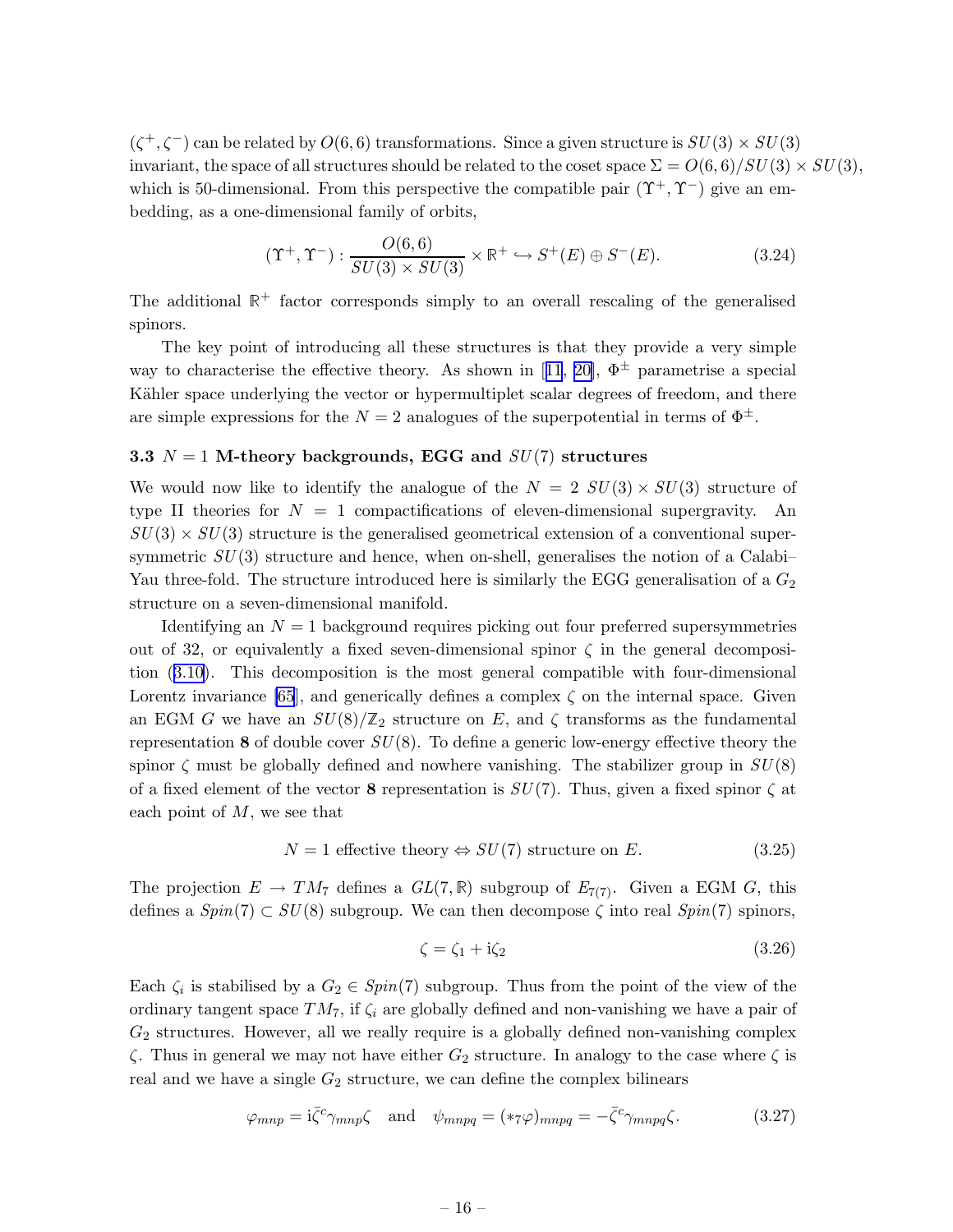<span id="page-17-0"></span>Locally, the pair of  $\zeta_i$  are preserved by a  $SU(3)$  group.

We have seen that one way to define the structure is as the pair of EGM and  $SU(8)$ spinor  $(G,\zeta)$ . However, as in the type II case, we can also find an element lying in a particular orbit in an  $E_{7(7)}$  representation which can also be used to define the structure. We expect that it can be defined as a spinor bilinear. As we discuss in a moment, this space should also correspond to the  $N = 1$  chiral multiplet space in the four-dimensional effective theory.

Decomposing under  $SU(7)$ , the 56 representation has no singlets so cannot have elements stabilized by  $SU(7)$ . The adjoint 133 does have a singlet. In terms of the spinor  $\zeta$ , the singlet in  $\mu \in \mathbf{133}$ , using its decomposition  $\mathbf{133} = \mathbf{63} + \mathbf{35} + \mathbf{35}$  under  $SU(8)$ , can be written as

$$
\mu_0 = (\mu_0{}^{\alpha}{}_{\beta}, \mu_0{}_{\alpha\beta\gamma\delta}, \bar{\mu}_0{}^{\alpha\beta\gamma\delta}), \n= (\zeta^{\alpha}\bar{\zeta}_{\beta} - \frac{1}{8}(\bar{\zeta}\zeta)\delta^{\alpha}{}_{\beta}, 0, 0).
$$
\n(3.28)

However, it is easy to see that this is stabilized by  $U(7)$  rather than  $SU(7)$ . The next smallest  $E_{7(7)}$  representation is **912**. (See appendix [B.2](#page-28-0) for our conventions for  $E_{7(7)}$  representations.) We can define the following  $SU(7)$ -singlet complex element in terms of its  $SU(8)$  decomposition, that is  $912 = 36 + 420 + 36 + 420$ ,

$$
\phi_0 = (\phi_0^{\alpha\beta}, \phi_0^{\alpha\beta\gamma}, \bar{\phi}_0^{\alpha\beta}, \bar{\phi}_0^{\alpha\beta}, \bar{\phi}_0^{\alpha\beta})
$$
\n
$$
= (\zeta^{\alpha}\zeta^{\beta}, 0, 0, 0), \qquad (3.29)
$$

Finally we can form the structure together with the form-field potentials

$$
\phi = e^{A + \tilde{A}} \phi_0. \tag{3.30}
$$

Such a  $\phi$  does indeed define a generic  $SU(7)$  structure.

To see this, we first note that under an infinitesimal  $E_{7(7)}$  transformation we have

$$
\delta\phi_0^{\alpha\beta} = (\mu^{\alpha}{}_{\gamma}\zeta^{\gamma})\zeta^{\beta} + \zeta^{\alpha}(\mu^{\beta}{}_{\gamma}\zeta^{\gamma}),
$$
  
\n
$$
\delta\phi_0^{\alpha\beta\gamma}{}_{\delta} = 0,
$$
  
\n
$$
\delta\bar{\phi}_0{}_{\alpha\beta} = 0,
$$
  
\n
$$
\delta\bar{\phi}_0{}_{\alpha\beta\gamma}{}^{\delta} = \mu_{\alpha\beta\gamma\epsilon}\zeta^{\epsilon}\zeta^{\delta}.
$$
\n(3.31)

Thus  $\phi_0$  is stabilized by elements of  $E_{7(7)}$  satisfying

$$
\mu^{\alpha}{}_{\beta}\zeta^{\beta} = 0, \qquad \mu_{\alpha\beta\gamma\delta}\zeta^{\delta} = 0. \tag{3.32}
$$

Since  $\bar{\mu}_{\alpha\beta\gamma\delta} = * \mu_{\alpha\beta\gamma\delta}$ , the second condition can only be satisfied if  $\mu_{\alpha\beta\gamma\delta} = 0$ . Since  $\mu^{\alpha}{}_{\beta\gamma\delta}$ is an element of the adjoint of  $SU(8)$  we see that  $\phi_0$  is indeed stabilised by  $SU(7)$ . Since  $e^{A+\tilde{A}} \in E_{7(7)}$  the stabilizer of  $\phi$  must also be  $SU(7)$ . Finally, note that the  $SU(8)$  representations were defined using the gamma matrices  $\hat{\gamma}^a$  defined using the seven dimensional metric g. Since action by  $e^{A+\tilde{A}}$  generates a generic EGM, we see that (when taken with the choice of generic g and spinor  $\zeta$ , which are implicit when we write (3.29)) the action of  $e^{A+\tilde{A}}$  must generate a generic element of the orbit under  $E_{7(7)}$ .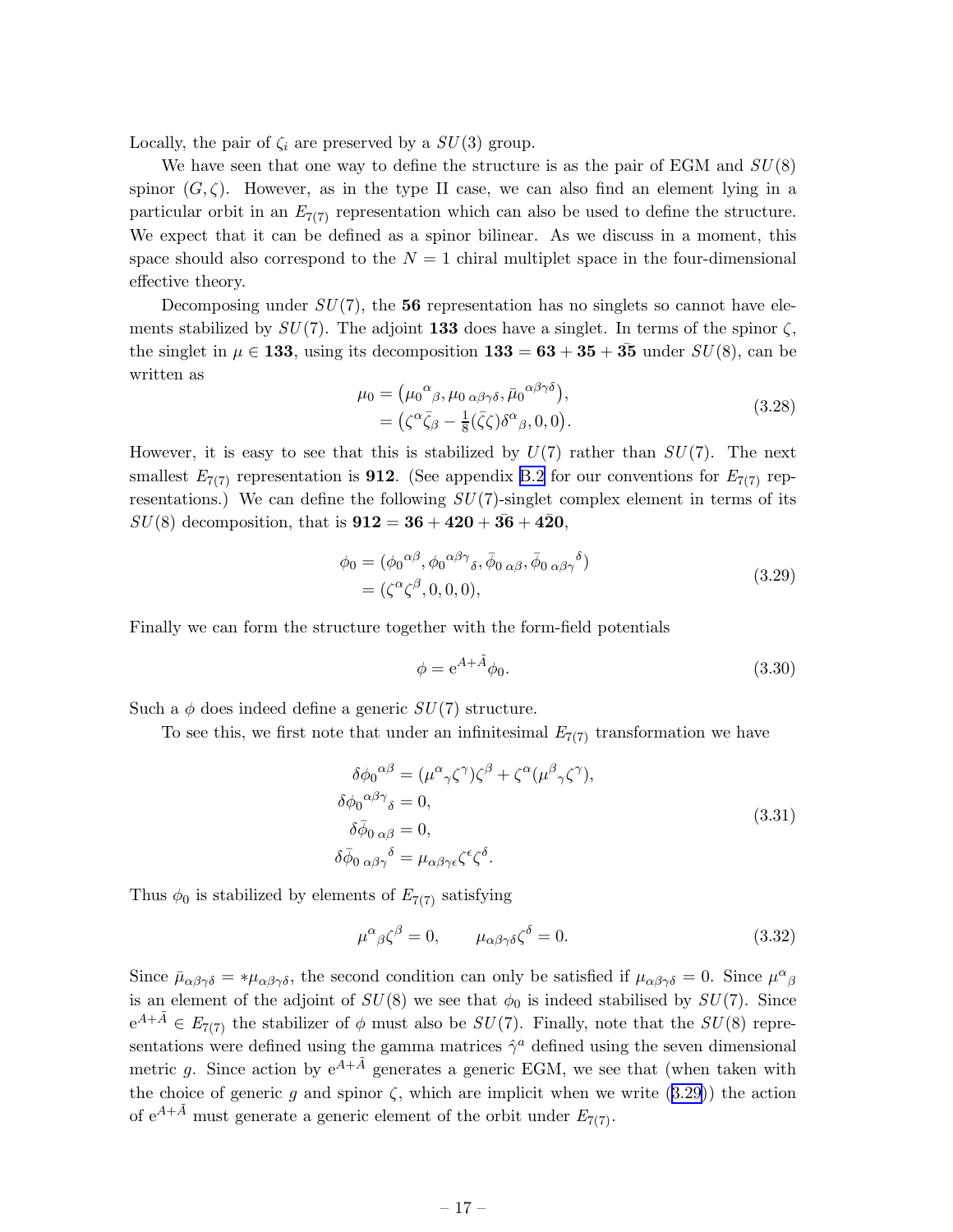<span id="page-18-0"></span>Note that we could also define a real object  $\lambda = \text{Re}\,\phi$ 

$$
\lambda = e^{A + \tilde{A}} (\zeta^{\alpha} \zeta^{\beta}, 0, \bar{\zeta}_{\alpha} \bar{\zeta}_{\beta}, 0), \qquad (3.33)
$$

which also manifestly defines the same  $SU(7)$  structure. Let  $N(E)$  be the **912** representation space based on the EGT E, at each point  $x \in M_7$ , we can view  $\lambda$  as an embedding of the coset space

$$
\lambda: \frac{E_{7(7)}}{SU(7)} \times \mathbb{R}^+ \hookrightarrow N(E),\tag{3.34}
$$

where the  $\mathbb{R}^+$  factor simply corresponds to a rescaling of  $\lambda$ . We will call this orbit subspace Σ. There should then be a natural complex structure on Σ which allows one to define the holomorphic  $\phi$ . This is in analogy to  $\Upsilon^{\pm}$  and  $\Phi^{\pm}$  in generalised geometry. Note that  $\lambda$  far from fills out the whole of the 912 representation space. Rather we are considering a very particular orbit. One could always write down the particular non-linear conditions which define the orbit, that is, the analogues of [\(3.22](#page-15-0)).

Finally let us also consider how the supergravity fields decompose under the  $SU(7)$ subgroup and how these correspond to different  $N = 1$  multiplets. We have for  $SU(7) \subset$  $SU(8)$ 

$$
8 = 7 + 1,
$$
  $35 = 35,$   
 $28 = 21 + 7,$   $56 = 35 + 21.$  (3.35)

This means we can arrange the degrees of freedom as in table 2. Note that the coset space

|                     | multiplet $SU(7)$ rep fields |                                       |
|---------------------|------------------------------|---------------------------------------|
| chiral              | 35                           | $g_{mn}, A_{mnp}, A_{m_1m_7}, \Psi_m$ |
| vector              | 21                           | $g_{\mu m}, A_{\mu n p}, \Psi_m$      |
| spin- $\frac{3}{2}$ |                              | $g_{\mu m}, A_{\mu n p}, \Psi_{\mu}$  |
| gravity             |                              | $g_{\mu\nu},\,\Psi_{\mu}$             |

**Table 2:** Multiplet structure under  $SU(7)$ 

 $E_{7(7)}/SU(7)$  actually decomposes into  $35 + 7 + 3\overline{5} + \overline{7}$ . Thus there are more degrees of freedom in  $\lambda$  than chiral degrees of freedom. The same phenomenon appears in the type II case and is associated to the gauge freedom of the extra spin- $\frac{3}{2}$  multiplets. One solution is to assume in a given truncation of the theory that there are no 7 degrees of freedom. Note that in this picture we expect there to be a natural Kähler metric on the coset space  $\Sigma = E_{7(7)}/SU(7) \times \mathbb{R}^+$  corresponding to the Kähler metric on the chiral scalar field space of  $N = 1$  theories [\[66\]](#page-35-0).

## 4. Application: the effective superpotential

In the previous section we found the objects defining the  $SU(7)$  structure relevant to  $N = 1$ reformulations of eleven-dimensional supergravity. The elements  $\phi \in \Sigma$  should correspond to the chiral multiplet degrees of freedom. As such there should be an analogue of the four-dimensional superpotential W, as a holomorphic function of  $\phi$ . In this section, we will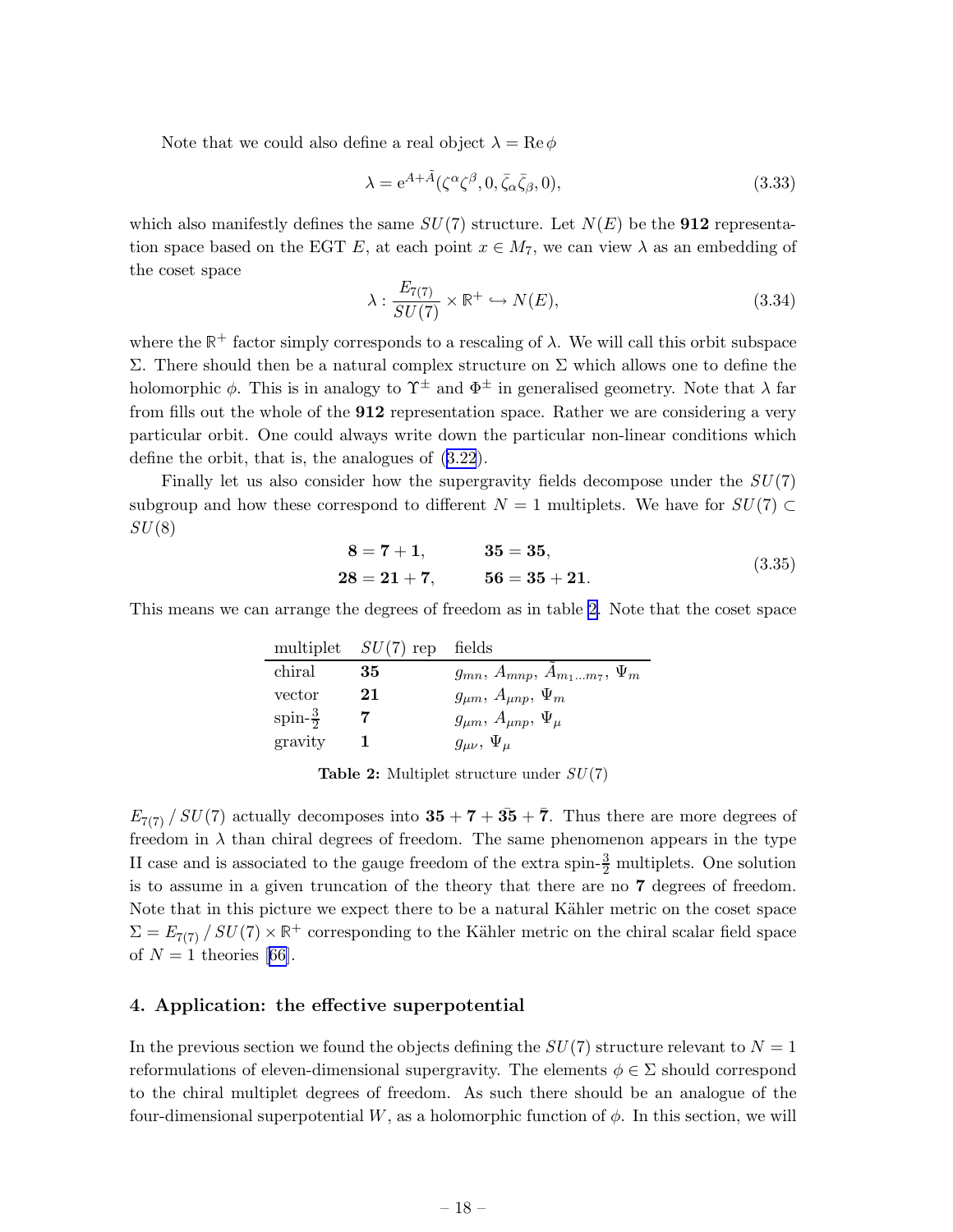<span id="page-19-0"></span>derive the generic structure of W and show that it can be written in an  $E_{7(7)}$  covariant form. This is the analogue of the corresponding generalised geometry calculation in the caseof type II given in [[11,](#page-32-0) [20](#page-33-0)]. Note that the structure of W, for the special case of a  $G_2$ structure was previously derived in [\[60](#page-35-0)].

#### 4.1 Generic form of the effective superpotential

We will read off  $W$  from the variation of the four-dimensional gravitino. Recall that the  $N = 1$  gravitino variations are given by

$$
\delta\psi_{\mu+} = \nabla_{\mu}\theta_{+} + \frac{1}{2}ie^{K/2}W\gamma_{\mu}\theta_{-} + \dots,
$$
\n(4.1)

where W is the superpotential and K the Kähler potential. The expressions for  $e^{K/2}W$  can then be derived directly from the eleven-dimensional gravitino variation (see appendix [A.1](#page-25-0) for our conventions)

$$
\delta\Psi_M = \nabla_M \epsilon + \frac{1}{288} \left( \Gamma_M{}^{NPQR} - 8\delta_M^N \Gamma^{PQR} \right) F_{MNPQ} + \dots,\tag{4.2}
$$

where the dots denote terms depending on  $\Psi_M$ .

We must first identify the correctly normalised four-dimensional gravitino  $\psi_{\mu}$ . A naive decomposition  $\Psi_M = (\Psi_\mu, \Psi_m)$  and identifying  $\psi_\mu$  as part of  $\Psi_\mu$ , leads to cross-terms in the kinetic energy, so instead we first need to diagonalise the four-dimensional gravitino kinetic energy term. This requires the following shift

$$
\tilde{\Psi}_{\mu} := \Psi_{\mu} + \frac{1}{2} \Gamma_{\mu} \Gamma^{m} \Psi_{m}.
$$
\n(4.3)

One further has to rescale by a factor of  $e^E$ , and hence identify the four-dimensional gravitino  $\psi_{\mu}$  as the  $SU(7)$  singlet part

$$
\tilde{\Psi}_{\mu} = e^{E/2} \psi_{\mu+} \otimes \zeta^{c} + e^{E/2} \psi_{\mu+}^{c} \otimes \zeta + \dots \tag{4.4}
$$

where the dots denote non-singlet terms. This rescaling by  $e^{E/2}$  is the reason for adopting theconventions in the spinor decomposition given in ([3.10\)](#page-13-0). Given we can rescale  $\zeta^c$  by including factors in  $\theta_+$ , we can always choose a normalisation

$$
\bar{\zeta}\zeta = 1.\tag{4.5}
$$

This allows us to introduce the projectors

$$
\Pi_{+} := \frac{1}{2} (1 + i\gamma_{(4)}) \otimes \zeta^{c} \bar{\zeta}^{c}
$$
\n
$$
\Pi_{-} := \frac{1}{2} (1 - i\gamma_{(4)}) \otimes \zeta \bar{\zeta}
$$
\n
$$
(4.6)
$$

such that

$$
e^{-E/2}\Pi_+\tilde{\Psi}_\mu = \psi_{\mu+} \otimes \zeta^c. \tag{4.7}
$$

It is now straightforward to calculate  $\delta\psi_\mu$  in terms of  $\zeta^c$ ,  $\mathcal F$  and  $\tilde{\mathcal F}$ . By definition

$$
\delta\psi_{\mu}\otimes\zeta^{c} = e^{-E/2}\Pi_{+}\delta\tilde{\Psi}_{\mu} = e^{-E/2}\Pi_{+}\left(\delta\Psi_{\mu} + \frac{1}{2}\Gamma_{\mu}\Gamma^{m}\delta\Psi_{m}\right)
$$

$$
= \nabla_{\mu}\theta_{+}\otimes\zeta^{c} + \frac{1}{2}ie^{K/2}W\gamma_{\mu}\theta_{-}\otimes\zeta^{c},
$$
(4.8)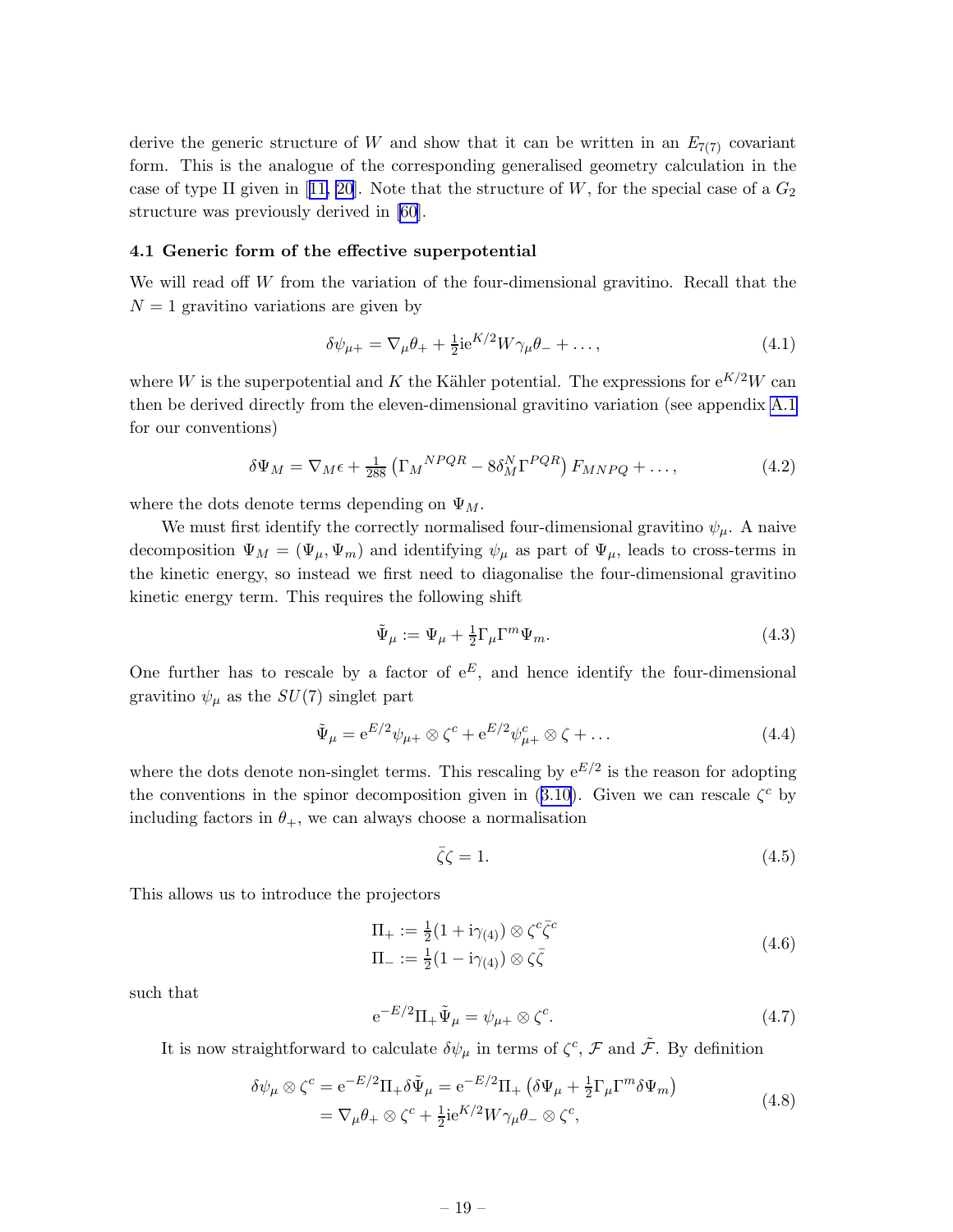<span id="page-20-0"></span>which gives

$$
e^{K/2}W = \frac{1}{4}ie^{E}\left(4\bar{\zeta}^{c}\gamma^{m}\nabla_{m}\zeta + \frac{1}{4!}\mathcal{F}_{mnpq}\bar{\zeta}^{c}\gamma^{mnpq}\zeta - i*\tau\,\tilde{\mathcal{F}}\bar{\zeta}^{c}\zeta\right). \tag{4.9}
$$

We have used the fact that  $\bar{\zeta}^c \gamma^m \zeta = 0$  identically to remove  $\nabla_m E$  terms. This expression can be put in a more standard form by writing:

$$
\zeta \bar{\zeta}^c = \frac{1}{8} (\bar{\zeta}^c \zeta) \mathbb{1} - \frac{1}{8 \cdot 3!} (\bar{\zeta}^c \gamma_{mnp} \zeta^c) \gamma^{mnp}.
$$
\n(4.10)

Thus, since  $\bar{\zeta}^c \gamma^m \zeta = \bar{\zeta}^c \gamma^{mn} \zeta = 0$ , we have

$$
\begin{aligned}\n(\bar{\zeta}^c \gamma^m \nabla_m \zeta)(\bar{\zeta}^c \zeta) &= \bar{\zeta}^c \gamma^m \nabla_m (\zeta \bar{\zeta}^c) \zeta \\
&= \frac{\mathbf{i}}{8 \cdot 3!} \nabla_m \varphi_{npq} (\bar{\zeta}^c \gamma^m \gamma^{npq} \zeta) \\
&= -\frac{\mathbf{i}}{8 \cdot 4!} (\mathbf{d}\varphi)_{mnpq} (\ast \tau \varphi)^{mnpq} \\
&= -\frac{\mathbf{i}}{8} \ast \tau (\varphi \wedge \mathbf{d}\varphi),\n\end{aligned} \tag{4.11}
$$

where we used [\(3.27](#page-16-0)). Similarly,

$$
\frac{1}{4!} \mathcal{F}_{mnpq} \bar{\zeta}^c \gamma^{mnpq} \zeta = -\ast_7 (\mathcal{F} \wedge \varphi). \tag{4.12}
$$

Hence

$$
*_7 e^{K/2} W = \frac{1}{8} e^{E} \left[ \frac{1}{\bar{\zeta}^c \zeta} \varphi \wedge d\varphi - 2i \mathcal{F} \wedge \varphi + 2 \tilde{\mathcal{F}} \bar{\zeta}^c \zeta \right]
$$
  

$$
= \frac{1}{8} \bar{\zeta}^c \zeta e^{E} \left[ d(\tilde{\varphi} - iA) \wedge (\tilde{\varphi} - iA) + 2d\tilde{A} - id(A \wedge \tilde{\varphi}) \right]
$$
(4.13)

where we have introduced the renormalised  $\tilde{\varphi} = \varphi / \bar{\zeta}^c \zeta$ .

In the case where  $\zeta^c = \zeta$  we have a global  $G_2$  structure, our normalisation conven-tion [\(4.5](#page-19-0))implies that  $\bar{\zeta}^c \zeta = 1$  and one finds that (4.13) agrees with that derived in [[60\]](#page-35-0). The generic  $SU(7)$  case differs form the simple  $G_2$  case as through the pre-factor  $\bar{\zeta}^c \zeta$  and the fact that  $\tilde{\varphi}$  is no longer real.

#### 4.2 An  $E_{7(7)}$  covariant expression

In this section we show that one may rewrite the superpotential term  $(4.13)$  in a manifestly  $E_{7(7)}$  invariant form using the  $SU(7)$  structure  $\phi \in \mathbf{912}$ . This is the analogue of the  $O(6,6)$ invariant expressions for the  $N = 2$  prepotentials given in [\[20](#page-33-0)] for type IIA and IIB theories compactified on  $SU(3) \times SU(3)$  structure backgrounds.

We first need to introduce an embedding of the derivative operator into an  $E_{7(7)}$  representation. Given the  $GL(7)$  decomposition of the EGT given in [\(2.15](#page-6-0)), we see that, assuming for the moment we have a metric g, we can introduce an operator

$$
D = (D^{ab}, D_{ab}) \in \mathbf{56} \tag{4.14}
$$

with

$$
D^{mn} = D^{m8} = D_{mn} = 0, \qquad D_{m8} = (\det g)^{1/4} \nabla_m.
$$
 (4.15)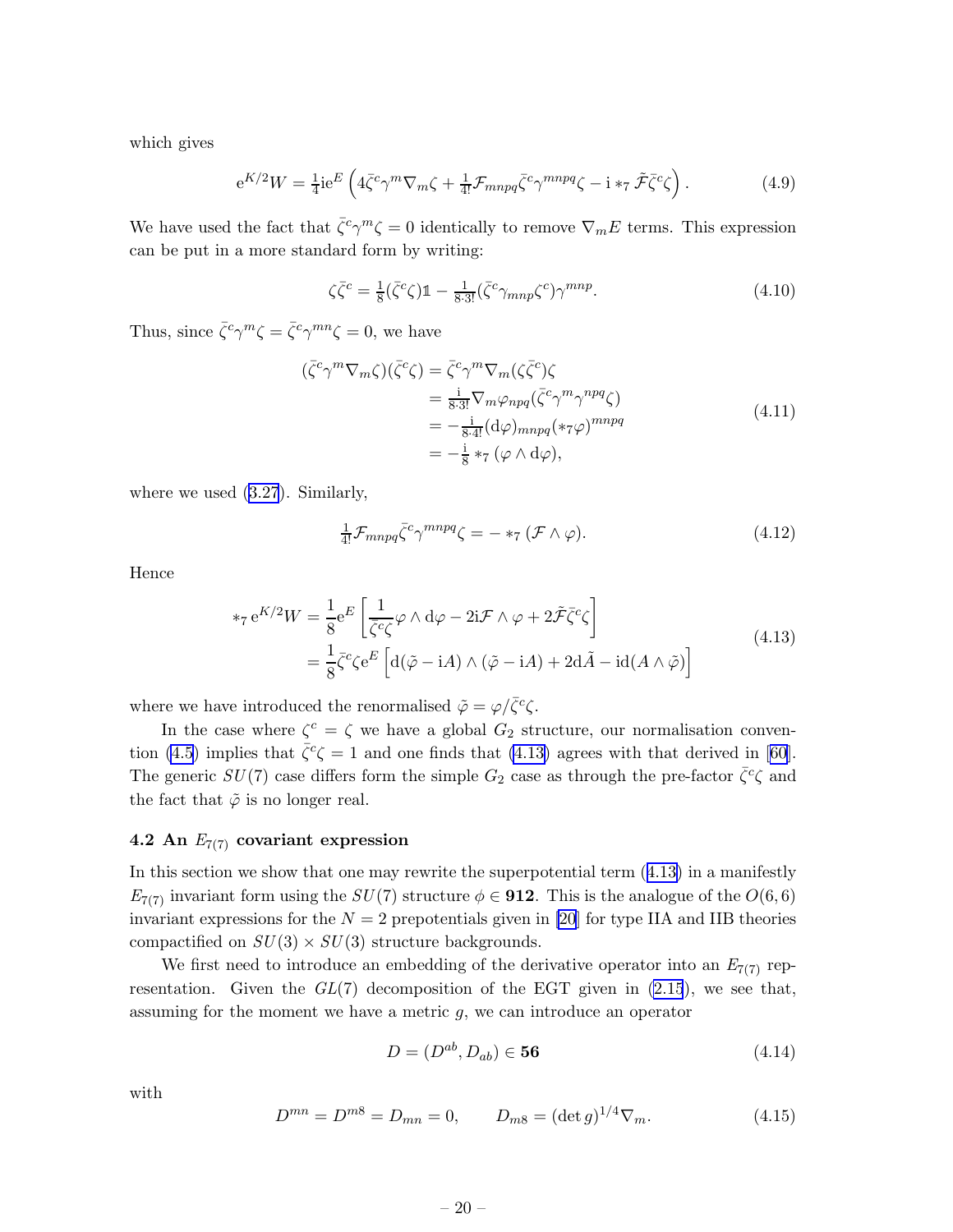<span id="page-21-0"></span>Transforming to spinor indices gives

$$
D = (D^{\alpha\beta}, \bar{D}_{\alpha\beta}) = \left(-\frac{1}{2\sqrt{2}}\gamma^{m\alpha\beta}\nabla_m, \frac{1}{2\sqrt{2}}\gamma^m_{\alpha\beta}\nabla_m\right). \tag{4.16}
$$

Given the derivative operator we can define its action on  $\phi \in \mathbf{912}$ . In particular using the productbetween  $56$  and  $912$  (see [\(B.15\)](#page-29-0) or ([B.31](#page-31-0))) we can define an object in the 133 representation which we denote as  $(D \cdot \phi)^{AB} = D_C \phi^{C(AB)}$  (where indices are raised and lowered using the symplectic structure  $\Omega_{AB}$ ).

The claim is that the superpotential can be written as

$$
(D \cdot \phi) \phi = -\left(\frac{3}{4\sqrt{2}} e^{-E} e^{K/2} W\right) \phi,
$$
\n(4.17)

where  $(D \cdot \phi)$   $\phi \in \mathbf{912}$  denotes the adjoint action of  $D \cdot \phi$  on  $\phi$  itself. The statement is that  $(D \cdot \phi)$   $\phi$  is itself an  $SU(7)$  singlet, proportional to  $\phi$  and W is related to the constant of proportionality. Note that we expect W to be a holomorphic function of  $\phi$ , since  $\phi$  encodes the chiral multiplet scalar fields, whereas the Kähler potential should be a function of both  $\phi$  and its complex conjugate. This suggests we should identify  $e^E$  and  $e^{K/2}$ , or equivalently  $e^{-K} = \text{const.} \times \sqrt{\det g}$ . We return to this briefly in section [5](#page-23-0).

To show (4.17) requires two steps. First recall that we defined  $\phi = e^{A+\tilde{A}}\phi_0$ . Writing  $h = e^{A + \tilde{A}} \in E_{7(7)}$ , one can then define a new operator  $D_0$  with a connection taking values in the adjoint of  $E_{7(7)}$  by conjugating by h. Making the  $E_{7(7)}$  indices explicit, we define

$$
D_0^{AB}{}_C = D^A \delta^B{}_C + \kappa^{AB}{}_C,\tag{4.18}
$$

where  $\kappa^{AB}_{\quad C} = (h^{-1})^B{}_E D^A h^E{}_C$ . One then has  $D \cdot \phi = e^{A + \tilde{A}} (D_0 \cdot \phi_0)$  where

$$
(D_0 \cdot \phi_0)^{AB} = \Omega_{CD} \Big( D^C \phi_0^{D(AB)} + \kappa^{C(A} B^{\phi_0^{DE|B})} + \kappa^{C(B} B^{\phi_0^{D|A)E}} \Big), \tag{4.19}
$$

where we have used the fact that  $h^{A}{}_{B}D^{B} = D^{A}$ . The expression (4.17) can thus be rewritten as

$$
(D_0 \cdot \phi_0) \phi_0 = -\left(\frac{3}{4\sqrt{2}} e^{-E} e^{K/2} W\right) \phi_0.
$$
 (4.20)

It is then straightforward to calculate  $(D_0 \cdot \phi_0) \phi_0$ . Using the Hadamard formula

$$
e^{P} Q e^{-P} = Q + [P, Q] + \frac{1}{2} [P, [P, Q]] + ..., \qquad (4.21)
$$

for operators P and Q, one can calculate  $D_0$ . Given the commutator algebra [\(2.20\)](#page-7-0), we have

$$
e^{-A-\tilde{A}}\nabla_m e^{A+\tilde{A}} = \nabla_m + \nabla_m (A+\tilde{A}) + \frac{1}{2} [\nabla_m (A+\tilde{A}), A+\tilde{A}] + \dots
$$
  

$$
= \nabla_m + \nabla_m A + \nabla_m \tilde{A} - \frac{1}{2} \nabla_m A \wedge A
$$
  

$$
:= \nabla_m + \kappa_m.
$$
 (4.22)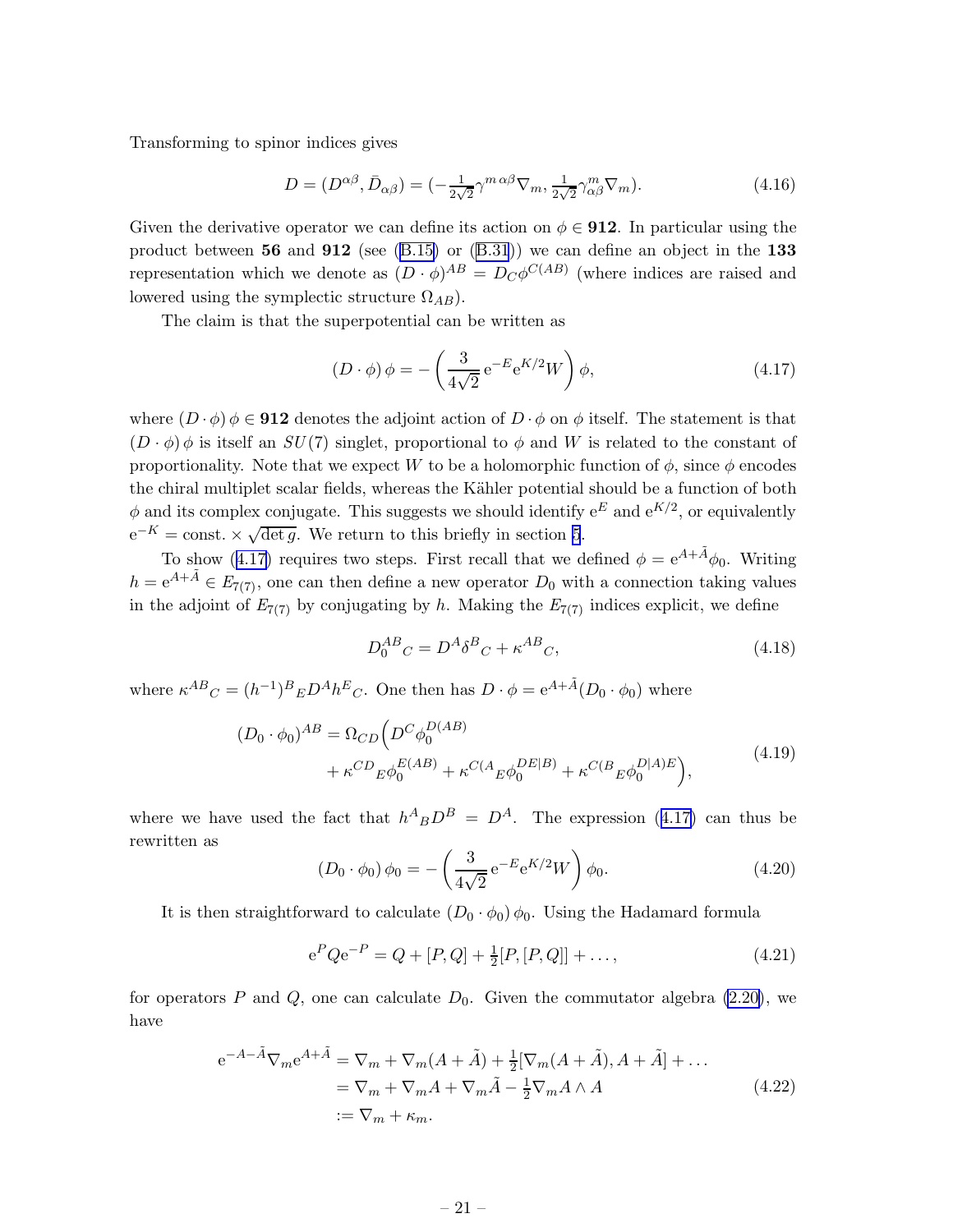Note that this expression truncates at quadratic order. Again the connection  $\kappa_m$  takes valuesin the  $E_{7(7)}$  Lie algebra. In the  $SU(8)/\mathbb{Z}_2$  basis  $\phi_0$  takes the form ([3.29\)](#page-17-0). Hence

$$
(\nabla_m + \kappa_m) \phi_0^{\alpha \beta} = \nabla_m (\zeta^{\alpha} \zeta^{\beta}) + (\kappa_m^{\alpha} \gamma \zeta^{\gamma}) \zeta^{\beta} + \zeta^{\alpha} (\kappa_m^{\beta} \gamma \zeta^{\gamma}),
$$
  
\n
$$
(\nabla_m + \kappa_m) \phi_0^{\alpha \beta \gamma}{}_{\delta} = 0,
$$
  
\n
$$
(\nabla_m + \kappa_m) \bar{\phi}_0 \,{}_{\alpha \beta} = 0,
$$
  
\n
$$
(\nabla_m + \kappa_m) \bar{\phi}_0 \,{}_{\alpha \beta \gamma}{}_{\delta} = \kappa_{m \alpha \beta \gamma \epsilon} \zeta^{\epsilon} \zeta^{\delta}.
$$
\n(4.23)

so that

$$
(D_0 \cdot \phi_0)^{\alpha}{}_{\beta} = \frac{3i}{8\sqrt{2}} \Big[ \nabla_m (\zeta^{\alpha} \zeta^{\gamma}) \gamma^m{}_{\gamma\beta} + \kappa_m{}^{\alpha}{}_{\gamma} \zeta^{\gamma} \zeta^{\delta} \gamma^m{}_{\delta\beta} - \zeta^{\alpha} \gamma^m{}_{\beta}{}_{\gamma} \kappa_m{}^{\gamma}{}_{\delta} \zeta^{\delta} - \zeta^{\alpha} \gamma^m{}^{\gamma\delta} \kappa_m{}_{\gamma\delta\beta\epsilon} \zeta^{\epsilon} \Big] \quad (4.24)
$$
  

$$
(D_0 \cdot \phi_0)_{\alpha\beta\gamma\delta} = -\frac{i}{2\sqrt{2}} \kappa_m{}_{[\alpha\beta\gamma]\epsilon} \zeta^{\epsilon} \gamma^m{}_{\delta]\beta} \zeta^{\theta}.
$$

Finally, again using the identity  $\zeta^{\alpha} \gamma_{\alpha\beta}^{m} \zeta^{\beta} = 0$  we find

$$
[(D_0 \cdot \phi_0) \phi_0]^{\alpha \beta} = -\frac{3i}{4\sqrt{2}} \left( \zeta^\gamma \gamma^m{}_{\gamma \delta} \nabla_m \zeta^\delta + \zeta^\gamma \gamma^m_{\gamma \delta} \kappa_m{}^\delta \epsilon \zeta^\epsilon \right) \zeta^\alpha \zeta^\beta
$$
  
= 
$$
-\frac{3i}{4\sqrt{2}} \left[ \bar{\zeta}^c \gamma^m (\nabla_m + \kappa_m) \zeta \right] \phi_0^{\alpha \beta}, \tag{4.25}
$$

with all other components vanishing. We see that, as claimed,  $(D_0 \cdot \phi_0)$   $\phi_0$  is proportional to  $\phi_0$ .

Finally we recall that  $\kappa_m$  corresponded to an "A-shift" of  $\nabla_m A$  and a "A-shift" of  $\nabla_m \tilde{A} - \frac{1}{2} \nabla_m A \wedge A$ . Only the  $SU(8)/\mathbb{Z}_2$  adjoint component  $\kappa_m{}^{\alpha}{}_{\beta}$  survives in (4.25). Using the decomposition([B.30](#page-31-0)) together with the definitions([B.22](#page-30-0)) we find this component is given by

$$
\kappa_m = \frac{1}{4 \cdot 4!} (\nabla_m A)_{npq} \gamma^{npq} - \frac{1}{4} \mathbf{i} \left[ *_{7} (\nabla_m \tilde{A} - \frac{1}{2} \nabla_m A \wedge A) \right]_n \gamma^n \tag{4.26}
$$

and hence

$$
\bar{\zeta}^c \gamma^m (\nabla_m + \kappa_m) \zeta = \bar{\zeta}^c \gamma^m \nabla_m \zeta + \frac{1}{4 \cdot 4!} \mathcal{F}_{mnpq} \bar{\zeta}^c \gamma^{mnpq} \zeta - i(\ast_7 \tilde{\mathcal{F}}) \bar{\zeta}^c \zeta
$$
\n
$$
= -ie^{-E} e^{K/2} W,
$$
\n(4.27)

as required.

We now return briefly to a subtlety in the definition of  $D$ . As written [\(4.15](#page-20-0)),  $D$  is only defined given a metric g. However  $\phi$  defines an  $SU(7)$  structure on E and hence a metric g (and form fields A and A). Thus, as written, we can think of D as defined in terms of  $\phi$ . This is in contrast with the type II  $SU(3) \times SU(3)$  case. There the exterior derivative defined a natural generalised Dirac operator  $d: S^{\pm}(E) \to S^{\mp}(E)$  independent of the structure (or specifically any metric). It is also in contrast with the final result: the final superpotential can be written([4.13](#page-20-0)) using only the exterior derivative.

The indication is that one can actually define D independently of the metric, such that it has a sensible action on  $\phi$ . In this sense the differential EGG is set up before introducing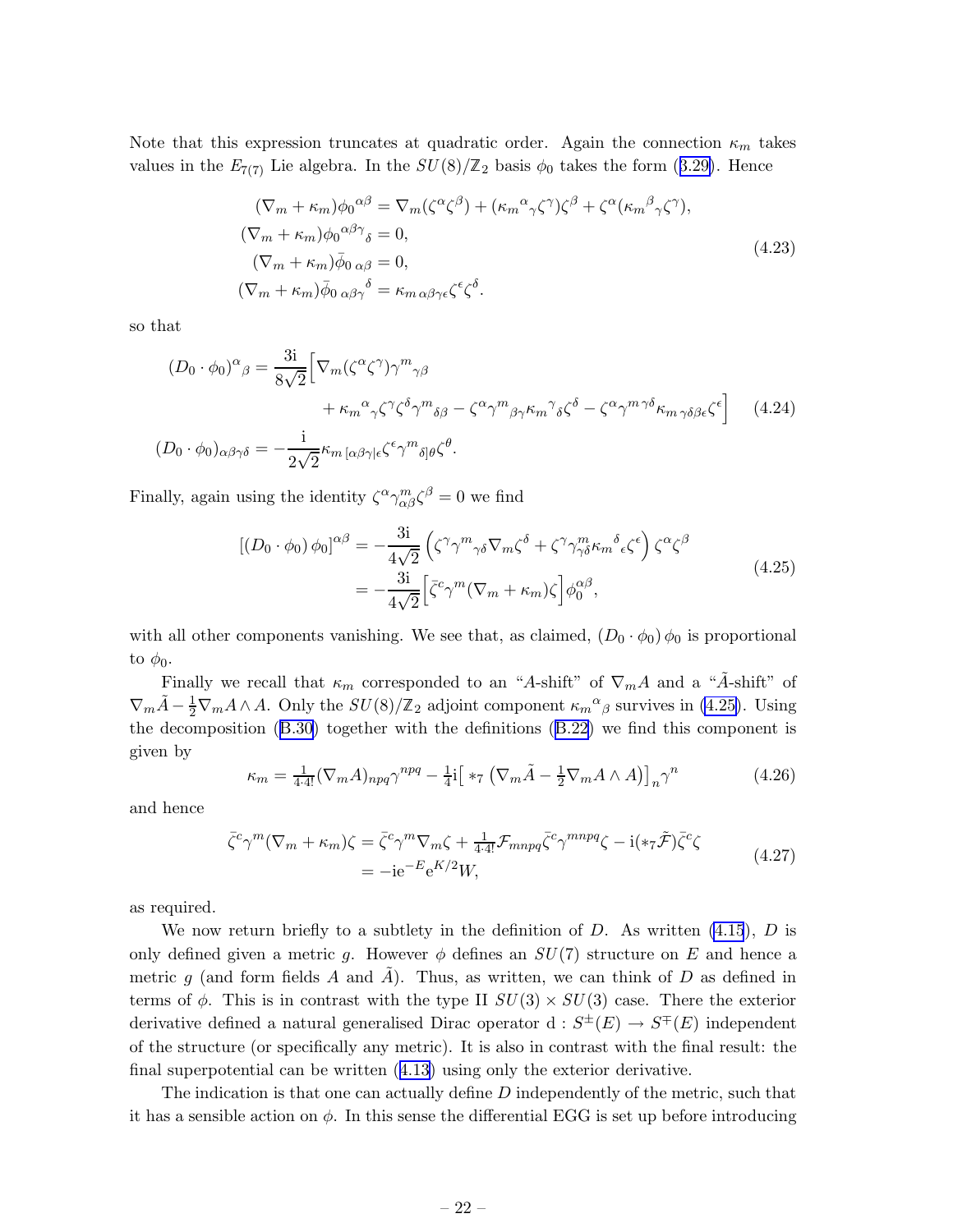<span id="page-23-0"></span>any structure, as is that case in generalised geometry. One would also expect that such a D is dual to the ECB in the same way that the exterior derivative on  $S^{\pm}(E)$  is dual to the ordinary Courant bracket[[4](#page-32-0)]. A subtlety in the generalised geometrical case is that the isomorphism between  $S^{\pm}(E)$  and  $\Lambda^*T^*M$  is not unique: the natural isomorphism is to  $(\Lambda^d T^*M)^{-1/2} \otimes \Lambda^* T^*M$  $(\Lambda^d T^*M)^{-1/2} \otimes \Lambda^* T^*M$  $(\Lambda^d T^*M)^{-1/2} \otimes \Lambda^* T^*M$  [2]. Thus to define the exterior derivative one must rescale by something in  $(\Lambda^d T^*M)^{-1/2}$ . We expect something similar in the definitions of  $\phi$  and D, removing the need for  $(\det g)^{1/4}$  in  $(4.15)$ .

## 5. Conclusions

In this paper we have discussed an extension of generalised geometry applicable to elevendimensional supergravity and for which the symmetry group is the continuous U-duality group $E_{d(d)}$ . The general form of such constructions was recently discussed by Hull [[49\]](#page-34-0). Here we specifically focused on generic  $N = 1$  flux compactifications to four dimensions, for which the relevant symmetry group is  $E_{7(7)}$ . We showed that  $N = 1$  supersymmetry implies that there is  $SU(7)$  structure on this "exceptional generalised geometry" (EGG) defined by an element  $\phi$  in a particular orbit in the **912** representation of  $E_{7(7)}$ . This is the analogue of the pair of generalised spinors  $\Phi^{\pm}$ , each defining a generalised complex structure, which characterise  $N = 2$  type II backgrounds. In the four-dimensional theory it encodes the chiral multiplet scalar degrees of freedom. As an application we showed that the superpotential for generic  $N = 1$  flux compactifications could be written as an  $E_{7(7)}$ -invariant homogeneous, holomorphic function of  $\phi$ .

In fact, almost all the objects appearing in generalised geometry have analogues in EGG. There is an exceptional generalised tangent space  $E$ , now combining vectors, twoforms, five-forms and an eight-index tensor. This is twisted by gerbes which capture the topological information encoded in the patching of the three-form supergravity potential A and its dual  $A$  – the analogues of the NS–NS B-field. There is also a natural exceptional Courant bracket, encoding the differential structure on E. The seven-dimensional metric g and potentials A and A then combine to define an  $SU(8)/\mathbb{Z}_2$  structure on E. This is the analogue of the generalised metric, combining metric and B-field, that defines an  $O(d) \times$  $O(d)$  structure in generalised geometry. If the background has  $N = 1$  supersymmetry this structure is further refined to  $SU(7)$ , while for type II six-dimensional  $N=2$  backgrounds

| generalised geometry         |                      | exceptional generalised geometry                                                            |                      |  |
|------------------------------|----------------------|---------------------------------------------------------------------------------------------|----------------------|--|
| $E_0 = TM \oplus TM^*$       |                      | $E_0 = TM \oplus \Lambda^2 T^*M \oplus \Lambda^5 T^*M \oplus (T^*M \otimes \Lambda^7 T^*M)$ |                      |  |
| structure                    | group                | structure                                                                                   | group                |  |
| $\eta$                       | O(d,d)               | $(\Omega, q)$                                                                               | $E_{7(7)}$           |  |
| Π                            | $GL(d) \times GL(d)$ | $\cdot$                                                                                     | $GL(28,\mathbb{C})$  |  |
| G                            | O(2d)                | G                                                                                           | O(56)                |  |
| $(\eta, \Pi)$ or $(\eta, G)$ | $O(d) \times O(d)$   | $(\Omega, q, J)$ or $(\Omega, q, G)$                                                        | $SU(8)/\mathbb{Z}_2$ |  |

Table 3: Comparing generalised and exceptional generalised geometry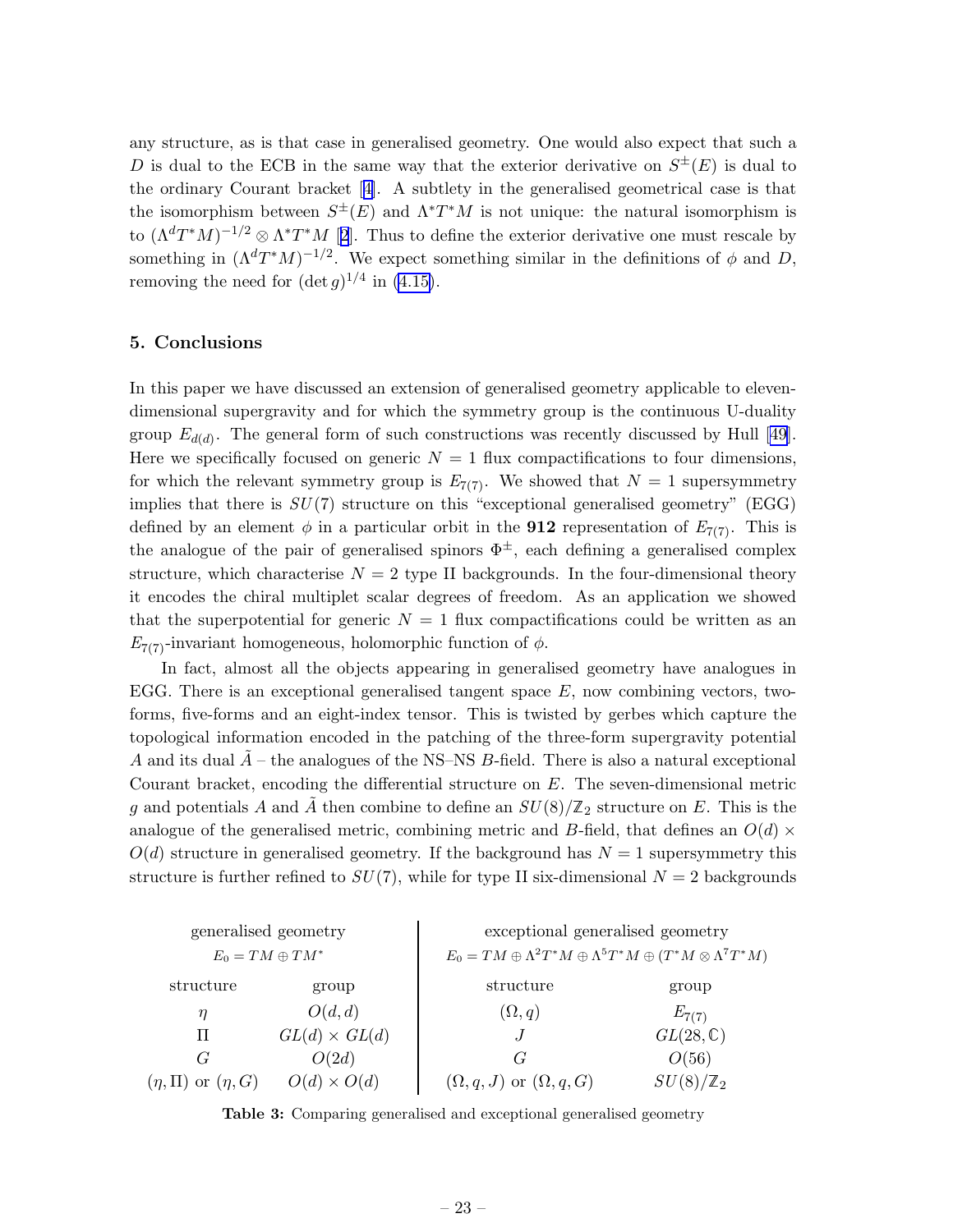the generalised structure is  $SU(3) \times SU(3) \subset O(6) \times O(6)$ . These parallels are partially summarised in table [3.](#page-23-0)

There are a number of obvious extensions of this work one would like to consider. Directly related to the results described here are the questions, first, of the definition of the derivative operator  $D$  and, secondly, of the form of the Kähler potential [\[66](#page-35-0)]. As discussed in section [4.2,](#page-20-0)we expect that the definition  $(4.15)$  $(4.15)$  $(4.15)$  of D can be replaced with one written in terms of the ordinary partial derivative without need for a metric. This should, in an appropriate sense following[[4](#page-32-0)], be the dual of the exceptional Courant bracket defined in [\(2.29\)](#page-9-0).

As for the superpotential the Kähler potential (or rather the Kähler metric) can be calculated directly by identifying the four-dimensional kinetic terms in the decomposition of the eleven-dimensional theory. One would again expect the potential to be a  $E_{7(7)}$ invariant. We know from the work on type II theories [\[11](#page-32-0), [20](#page-33-0)] that  $e^{-K}$  is proportional to the metric density  $\sqrt{\det g}$ . A similarly relation here would be compatible with the expression [\(4.17](#page-21-0)) for W being a holomorphic function of  $\phi$ .

Inthe type II case we also find [[11](#page-32-0), [20\]](#page-33-0) that  $e^{-K}$  is proportional to the Hitchin functional[[1](#page-32-0), [67](#page-35-0)]. This is true both for the ordinary geometrical case for backgrounds parametrised by an  $SU(3)$  structure and for the extension to the generalised geometrical Hitchin functional for  $SU(3,3)$  structures  $\Phi^{\pm}$ . Hitchin has already introduced a functional for a conventional  $G_2$  structure. One expects that the  $E_{7(7)}$ -invariant Kähler potential should be the EGG generalisation of this functional for  $SU(7)$  structures defined by  $\phi$ which includes the potential  $A$  and  $A$  degrees of freedom. This also should be the natural generalisation of the action for topological M-theory [\[68](#page-35-0)]. As the generalised geometrical functionals necessarily arose at one-loop in the topological B-model [\[30](#page-33-0)], one conjecture is that the putative EGG  $SU(7)$  functional would appear at one-loop in topological Mtheory. However, note that the extension could also be to the generalised geometrical  $G_2 \times G_2$  functional [\[69](#page-35-0)].

An obvious question to address is to consider not the four-dimensional effective theory but the on-shell supersymmetric backgrounds[[66\]](#page-35-0). For type II theories, satisfying the sixdimensional Killing spinor equations is equivalent to simple differential conditions on the  $SU(3) \times SU(3)$  $SU(3) \times SU(3)$  $SU(3) \times SU(3)$  structures  $(\Phi^+, \Phi^-)$  [[6](#page-32-0), [8, 10, 15\]](#page-32-0). One expects a very similar relation in EGG for the  $SU(7)$  structure  $\phi$  using the operator D. These "integrability" conditions on the generalised geometry and EGG structures are the generalisations of the G-structure and intrinsic torsion classification of supersymmetric backgrounds[[70](#page-35-0)].

One can also repeat the analysis here for compactifications of eleven-dimensional supergravity to other dimensions, or for that matter for type II theories where the EGG "geometrises" the Ramond–Ramond degrees of freedom [\[49\]](#page-34-0). There will also be relations between backgrounds in different dimensions. For instance the four-dimensional type II  $N = 2$  backgrounds [\[11](#page-32-0), [20\]](#page-33-0) should be encoded in the dimensional reduction of the  $N = 1$ backgrounds discussed here. In particular, one notes that in terms of the generalised structures  $O(6,6) \subset E_{7(7)}$  and for supersymmetry  $SU(3) \times SU(3) \subset SU(7)$ .

Let us end by noting two further connections. Hull's work [\[49](#page-34-0)] was partly motivated by the existence of non-geometrical backgrounds [\[40](#page-34-0)]–[[48\]](#page-34-0). The exceptional generalised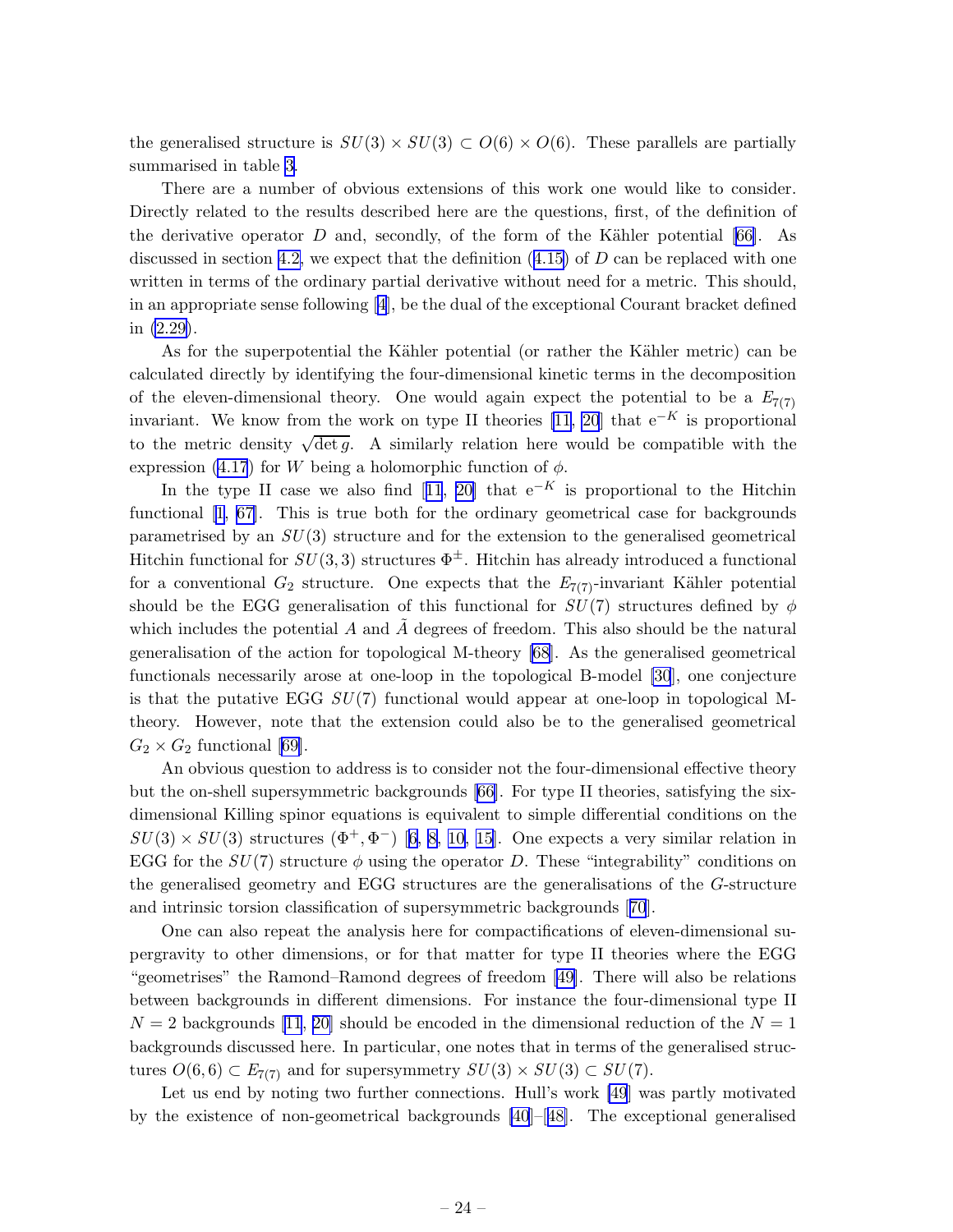<span id="page-25-0"></span>tangent space [\(2.26](#page-8-0)) is patched not by generic elements of  $E_{7(7)}$  but only elements in the subgroup  $GL(7) \ltimes G_{closed}(M)$ , that is the usual geometrical patching of the tangent spaces together with A- and A-shifts (by exact forms). It is very natural to extend the twisting togeneric  $E_{7(7)}$  bundles as discussed in [[49](#page-34-0)]. Such spaces cannot directly describe nongeometrical backgrounds since the underlying space  $M$  is still a conventional manifold. Nonetheless they are closely connected to the doubled T-fold and U-fold geometries of[[40\]](#page-34-0). Itwas argued recently [[71\]](#page-35-0) that the generic four-dimensional  $N = 8$  gauged supergravity theories arise from compactification on a 56-dimensional "megatorus" U-fold. Interestingly suchgeneric supergravities are encoded by an embedding tensor [[72\]](#page-35-0) which, like  $\phi$ , lies in the **912** representation of  $E_{7(7)}$ . Here, we have focused on  $N = 1$  theories rather than  $N = 8$  in four dimensions. The appearance of the **912** representation is nonetheless indirectly connected to the embedding tensor. For  $N = 8$ , the embedding tensor appears (via the T-tensor) in the supersymmetry variations of the eight gravitinos and 56 spin- $\frac{1}{2}$ fields. Decomposing under  $SU(8)$  the 36 representation appears in the former and the 420 in the latter. In order to define an  $N = 1$  theory, we further decompose under  $SU(7)$ . The 36 representation decomposes as  $36 = 1 + 7 + 28$ . The first term goes with the  $N = 1$  gravitino and corresponds to the superpotential term  $(4.1)$ . In addition the 420 representation decomposes as  $420 = 224 + 140 + 35 + 21$ . The chiral multiplets are the 35 representation (see table [2](#page-18-0)), and so the  $35$  term in the T-tensor corresponds the derivative of the superpotential with respect to the chiral scalars. Thus the structure  $\phi$  and the  $N = 8$ embedding tensor share a common 35 representation under the  $SU(7)$  decomposition.

#### Acknowledgments

We would like to thank Jerome Gauntlett, Jan Louis and, in particular, Mariana Graña and Chris Hull for helpful discussions. P. P. P. thanks the FCT (part of the Portuguese Ministry of Education) for financial support under scholarship SFRH/BD/10889/2002. D. W. is supported by a Royal Society University Research Fellowship and thanks the Aspen Center for Physics, CEA/Saclay and the Isaac Newton Institute for Mathematical Sciences for hospitality during the completion of this work.

## A. Conventions

#### A.1 Eleven-dimensional supergravity

We adopt conventions where the eleven-dimensional supergravity action takes the form (see for instance [\[60](#page-35-0)])

$$
S = \frac{1}{2\kappa^2} \int_{M_{11}} \sqrt{-g} \left( R - \bar{\Psi}_M \Gamma^{MNP} D_N \Psi_P \right) - \frac{1}{2} F \wedge *F - \frac{1}{6} A \wedge F \wedge F + \dots, \tag{A.1}
$$

while the variation of the gravitino  $\Psi_M$  is given by

$$
\delta\Psi_M = \nabla_M \epsilon + \frac{1}{288} \left( \Gamma_M{}^{NPQR} - 8\delta_M^N \Gamma^{PQR} \right) F_{MNPQ} + \dots \tag{A.2}
$$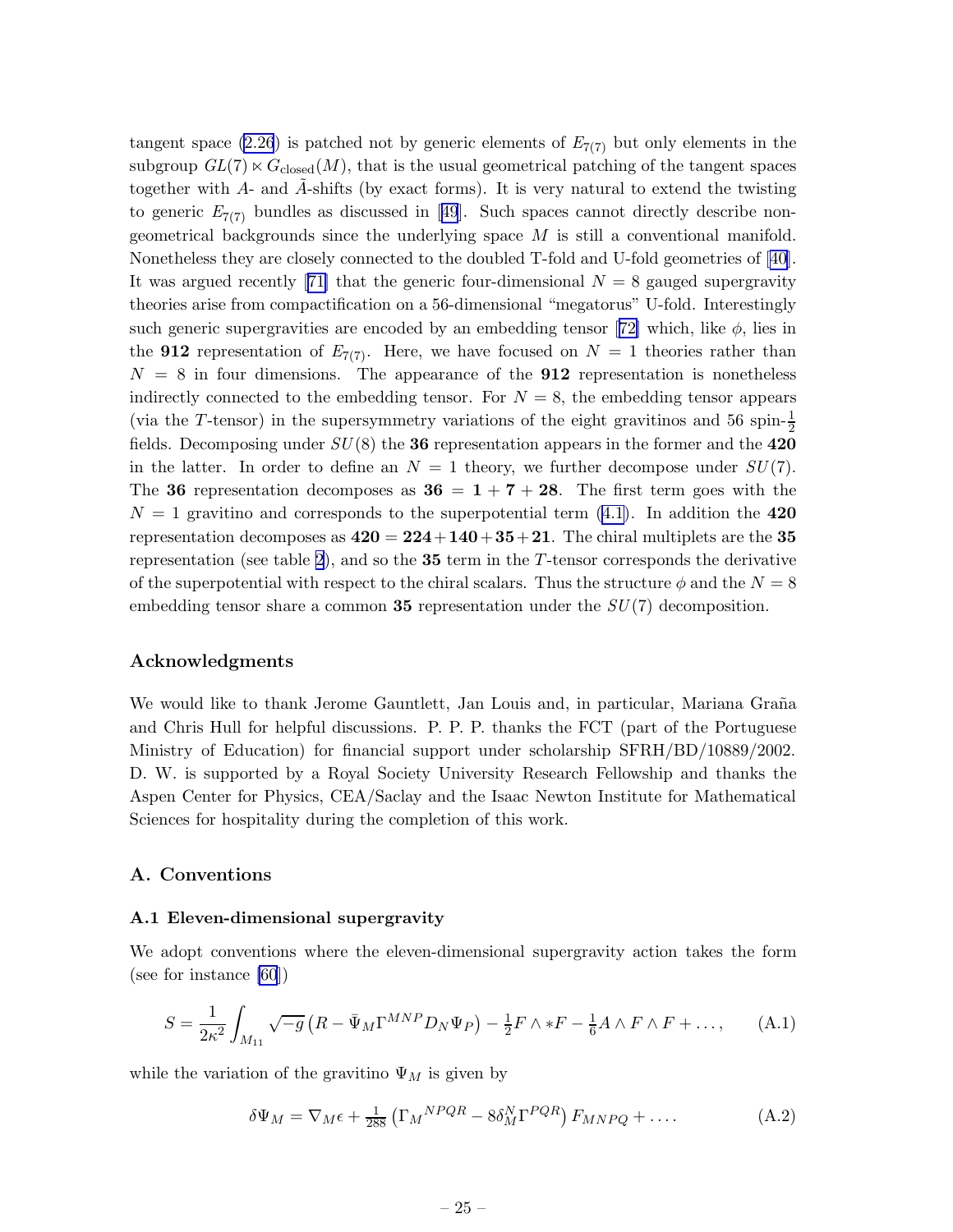<span id="page-26-0"></span>(The dots represent four-fermi terms and terms coupling  $\Psi_M$  and F.) Here  $M, N =$  $0, 1, \ldots, 10$  are eleven-dimensional indices, the metric g has signature  $(-, +, \ldots, +)$  and  $\Gamma_M$  are the eleven-dimensional gamma matrices satisfying

$$
\{\Gamma_M, \Gamma_N\} = 2g_{MN}\mathbb{1},\tag{A.3}
$$

with  $\Gamma_{M_1...M_{11}} = \mathbb{1}_{\epsilon_{M_1...M_{11}}}$  where the volume form  $\epsilon$  is given by  $\epsilon = \sqrt{-g} \, dx^0 \wedge \cdots \wedge dx^{10}$ . The spinors  $\epsilon$  and  $\Psi_M$  are Majorana. Given the intertwining relation  $-\Gamma_M^T = C^{-1}\Gamma_M C$ , we define the conjugate spinor  $\bar{\Psi}_M = \Psi_M^T C^{-1}$ . Note that the equation of motion and Bianchi identity for the flux  $F$  read

$$
d * F + \frac{1}{2}F \wedge F = 0, \qquad dF = 0.
$$
 (A.4)

## A.2  $Cliff(7,0)$  and seven-dimensional spinors

Let us also fix our conventions for  $Spin(7)$  (see also Appendix C of [\[50](#page-34-0)]). The Clifford algebra Cliff(7,0; R) is generated by the gamma matrices  $\gamma_m$  with  $m = 1, \ldots, 7$  satisfying

$$
\{\gamma_m, \gamma_n\} = 2g_{mn}\mathbb{1}.\tag{A.5}
$$

One finds Cliff(7,0; R)  $\approx GL(8,\mathbb{C})$  and hence the spinor representation of the Clifford algebra is complex and eight-dimensional. We define the intertwiners  $A$  and  $C$  by

$$
\gamma_M^{\dagger} = A \gamma_m A^{-1}, \qquad -\gamma_m^T = C^{-1} \gamma_m C, \qquad (A.6)
$$

with  $A^{\dagger} = A$ ,  $C^{T} = C$  and such that  $-\gamma_{m}^{*} = D^{-1}\gamma_{m}D$  with  $D = CA^{T}$ . Given a spinor  $\zeta$ we define the conjugate spinors

$$
\bar{\zeta}^c = \zeta^{c\dagger} A, \qquad \zeta = D\zeta^{c*}.
$$
\n(A.7)

Furthermore, we write

$$
\gamma_{m_1...m_7} = \gamma_{(7)} \epsilon_{m_1...m_7} \tag{A.8}
$$

with  $\epsilon = \sqrt{g} dx^1 \wedge \cdots \wedge dx^7$ . Note that one can choose the gamma matrices such that  $\gamma_{(7)} = i$ . The intertwiner A provides an hermitian metric on the spinor space, which is invariant under the subgroup  $SU(8) \subset \text{Cliff}(7,0;\mathbb{R})$ , with a Lie algebra spanned by  $\{\gamma_{m_1,m_2},\gamma_{m_1m_2m_3},\gamma_{m_1...m_6},\gamma_{m_1...m_7}\}.$ 

The even part of the Clifford algebra generated by the  $\gamma_{mn}$  has Cliff(7,0; R)<sub>even</sub>  $\simeq$  $GL(8,\mathbb{R})$  and hence a real spinor representation with  $\zeta = \zeta^c$ . Thus the spin group  $Spin(7) \subset$ Cliff(7,0; R)<sub>even</sub> similarly has a real spinor representation. For real spinors,  $\bar{\zeta} = \zeta^T C^{-1}$ , and  $C^{-1}$  provides metric on the spin space. This is invariant under a  $Spin(8)$  group with Lie algebra spanned by  $\{\gamma_{m_1m_2}, \gamma_{m_1...m_6}\}$ . This can alternatively be described by, for  $a,b=1,\ldots 8$ 

$$
\hat{\gamma}_{ab} = \begin{cases}\n(\det g)^{-1/4} \gamma_{mn} & \text{if } a = m, b = n \\
(\det g)^{1/4} \gamma_m \gamma_{(7)} & \text{if } a = m, b = 8 \\
-(\det g)^{1/4} \gamma_n \gamma_{(7)} & \text{if } a = 8, b = n\n\end{cases}
$$
\n(A.9)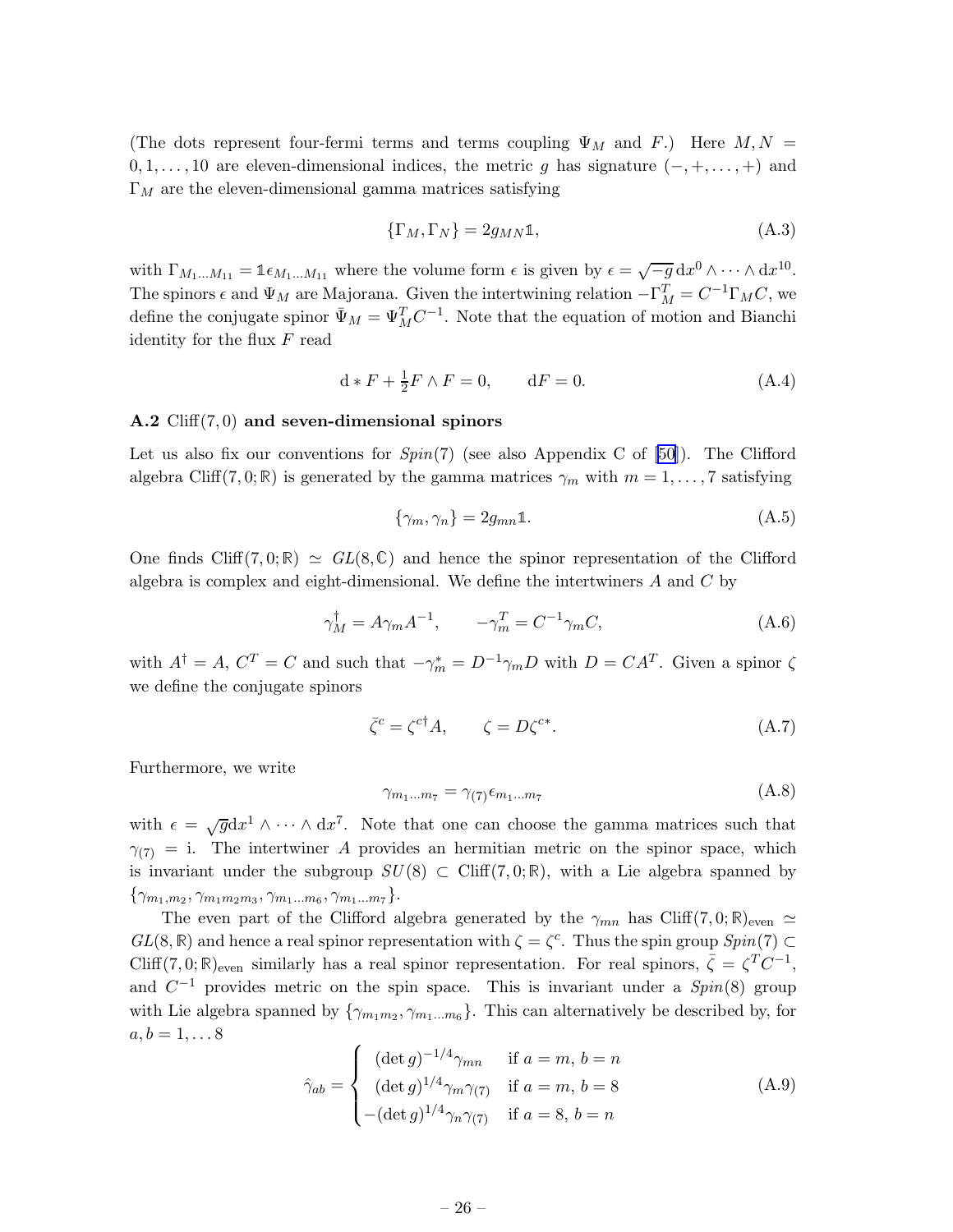<span id="page-27-0"></span>which generate the  $Spin(8)$  Lie algebra with metric

$$
\hat{g}_{ab} = (\det g)^{-1/4} \begin{pmatrix} g_{mn} & 0 \\ 0 & \det g \end{pmatrix}.
$$
 (A.10)

Here we have introduced some factors of det g to match the form of  $\hat{g}$  used elsewhere in the paper (in particular the decomposition under  $GL(7,\mathbb{R})$  given in section [B.3](#page-29-0)). With these conventions, the spinors  $\zeta$  are of positive chirality with respect to  $Spin(8)$ .

If we make the spinor indices explicit writing  $\zeta^{\alpha}$  with  $\alpha = 1, \ldots, 8$  we can raise and lower spinor indices using the metric  $C^{-1}$  so, for instance,

$$
\hat{\gamma}_{ab\,\alpha\beta} = C_{\alpha\gamma}^{-1} \hat{\gamma}_{ab}{}^{\gamma}{}_{\beta}, \qquad \hat{\gamma}_{ab}{}^{\alpha\beta} = \hat{\gamma}_{mn}{}^{\alpha}{}_{\gamma} C^{\gamma\beta}.
$$
\n(A.11)

One also has the useful completeness relations, reflecting Spin(8) triality,

$$
\hat{\gamma}_{ab}{}^{\alpha\beta}\hat{\gamma}^{ab}{}_{\gamma\delta} = 16\delta^{[\alpha}_{[\gamma}\delta^{\beta]}_{\delta]},
$$
\n
$$
\hat{\gamma}_{ab}{}^{\alpha\beta}\hat{\gamma}^{cd}{}_{\alpha\beta} = 16\delta^{[c}_{[a}\delta^{d]}_{b]}.
$$
\n(A.12)

## B. The exceptional Lie group  $E_{7(7)}$

In this appendix we review some of the properties of the group  $E_{7(7)}$  relevant to this paper. A detailed definition of  $E_{7(7)}$  and an fairly exhaustive description of its properties can be found in Appendix B of [\[50](#page-34-0)] which itself refers to the original work by Cartan[[73](#page-35-0)].

#### B.1 Definition and the 56 representation

The group  $E_{7(7)}$  can be defined by its action on the basic 56-dimensional representation as follows. Let W be a real 56-dimensional vector space with a symplectic product  $\Omega$ , then  $E_{7(7)}$  is a subgroup of  $Sp(56, \mathbb{R})$  leaving invariant a particular quartic invariant q.

Explicitly one can define  $\Omega$  and q using the  $SL(8,\mathbb{R}) \subset E_{7(7)}$  subgroup. If V is an eight-dimensional vector space, on which  $SL(8,\mathbb{R})$  acts in the fundamental representation, then the 56 representation decomposes as

$$
56 = 28 + 28'
$$
 (B.1)

the 28 representation corresponding to  $\Lambda^2 V$  and the 28' to  $\Lambda^2 V^*$ . Note that using  $\epsilon \in \Lambda^8 V$ , the totally antisymmetric form preserved by the  $SL(8,\mathbb{R})$  action on V, one can identify  $\Lambda^2 V^*$ with  $\Lambda^6 V$ . In summary, one identifies

$$
W = \Lambda^2 V \oplus \Lambda^2 V^* \tag{B.2}
$$

and writes  $X \in W$  as the pair  $(x^{ab}, x'_{ab})$  where  $a, b = 1, \ldots, 8$ .

The symplectic product  $\Omega$  is then given by, where  $A = 1, \ldots, 56$ 

$$
\Omega(X,Y) = \Omega_{AB} X^A Y^B = x^{ab} y'_{ab} - x'_{ab} y^{ab},\tag{B.3}
$$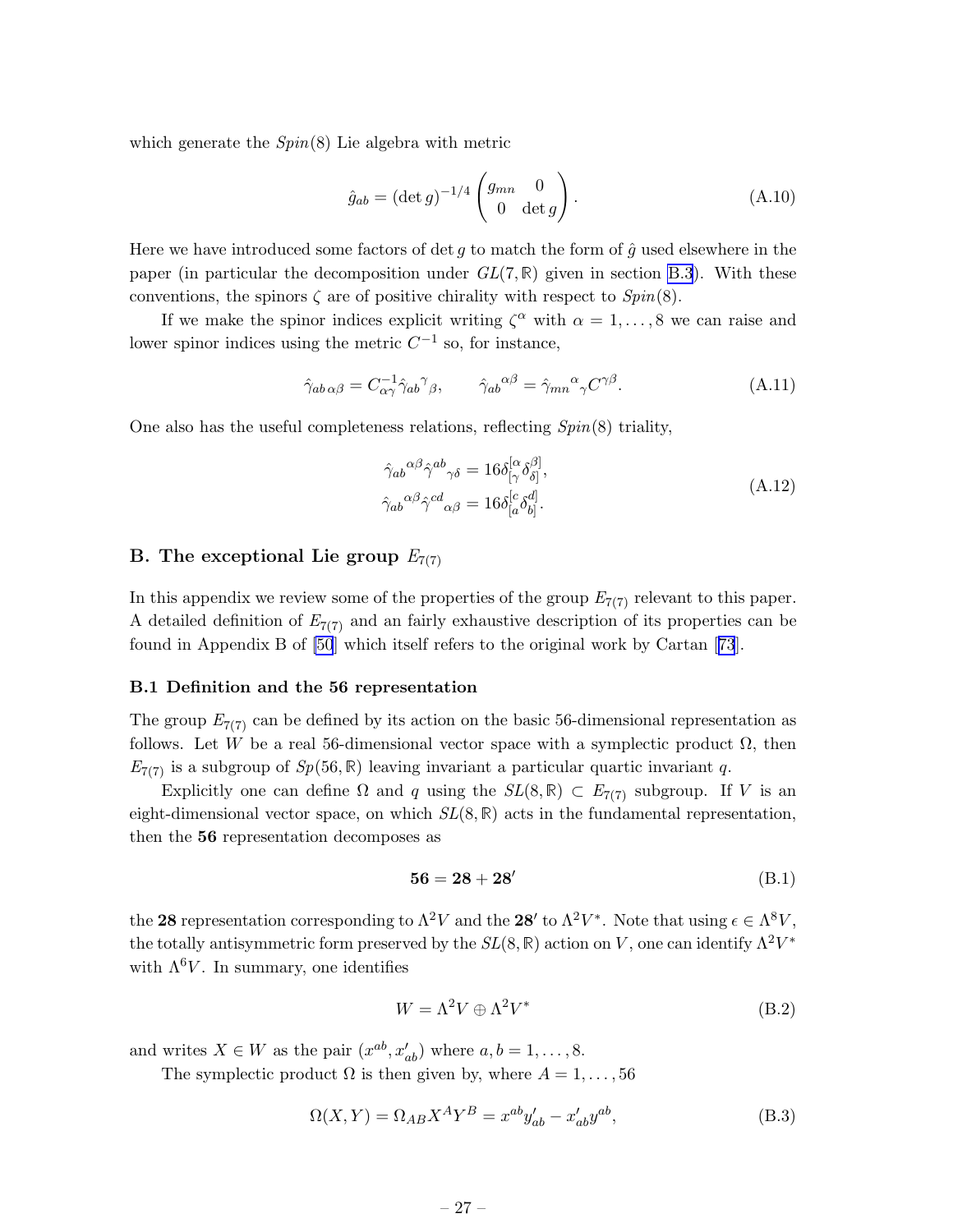<span id="page-28-0"></span>and the quartic invariant  $q$  is

$$
q(X) = q_{ABCD} X^A X^B X^C X^D
$$
  
=  $x^{ab} x'_{bc} x^{cd} x'_{da} - \frac{1}{4} x^{ab} x'_{ab} x^{cd} x'_{cd}$   
+  $\frac{1}{96} \left( \epsilon_{abcdefgh} x^{ab} x^{cd} x^{ef} x^{gh} + \epsilon^{abcdefgh} x'_{ab} x'_{cd} x'_{ef} x'_{gh} \right)$  (B.4)

In what follows it will be useful to use a matrix notation where we write

$$
X^{A} = \begin{pmatrix} x^{aa'} \\ x'_{aa'} \end{pmatrix}
$$
 (B.5)

such that the symplectic form

$$
\Omega_{AB} = \begin{pmatrix} 0 & \delta_a^b \delta_{a'}^{b'} \\ \delta_b^a \delta_{b'}^{a'} & 0 \end{pmatrix}
$$
 (B.6)

Throughout it is assumed that all pairs of primed and unprimed indices  $(a, a')$  etc are antisymmetrised.

## B.2 The 133 and 912 representations

There are two other representations of interest in this paper. First is the adjoint. By definition it is a 133-dimensional subspace A of the Lie algebra  $sp(56, \mathbb{R})$ . It decomposes under  $SL(8,\mathbb{R})$  as

$$
A = (V \otimes V^*)_0 \oplus \Lambda^4 V^*
$$
  
\n
$$
\mu = (\mu^a{}_b, \mu_{abcd})
$$
  
\n133 = 63 + 70, (B.7)

where  $(V \otimes V^*)_0$  denotes traceless matrices, so  $\mu^a{}_a = 0$ . The action on the 56 representation is given by  $\overline{a}$ 

$$
\delta x^{ab} = \mu^{a}{}_{c} x^{cb} + \mu^{b}{}_{c} x^{ac} + *\mu^{abcd} x'_{cd},
$$
  
\n
$$
\delta x'_{ab} = -\mu^{c}{}_{a} x'_{cb} - \mu^{c}{}_{b} x'_{ac} + \mu_{abcd} x^{cd},
$$
\n(B.8)

with  $*\mu^{a_1...a_4} = \frac{1}{4!} \epsilon^{a_1...a_8} \mu_{a_5...a_8}$ . In terms of the matrix notation we have  $\delta X^A = \mu^A{}_B X^B$ with

$$
\mu^{A}{}_{B} = \begin{pmatrix} 2\mu^{a}{}_{b}\delta^{a'}_{b'} & * \mu^{aa'bb'} \\ \mu_{aa'bb'} & -2\mu^{b}{}_{a}\delta^{b'}_{a'} \end{pmatrix} . \tag{B.9}
$$

Note that  $\mu^{AB} = \mu^A{}_C \Omega^{-1}{}^{CB}$  is a symmetric matrix. Taking commutators of the adjoint action gives the Lie algebra  $\mu'' = [\mu, \mu']$ 

$$
\mu''^{a}{}_{b} = (\mu^{a}{}_{c}\mu'^{c}{}_{b} - \mu'^{a}{}_{c}\mu^{c}{}_{b}) + \frac{1}{3}(*\mu^{ac_{1}c_{2}c_{3}}\mu'_{bc_{1}c_{2}c_{3}} - *\mu'^{ac_{1}c_{2}c_{3}}\mu_{bc_{1}c_{2}c_{3}}),
$$
\n
$$
\mu''_{abcd} = 4(\mu^{e}{}_{[a}\mu'_{bcd]e} + \mu'^{e}{}_{[a}\mu_{bcd]e}).
$$
\n(B.10)

The other representation of interest in this paper is the 912. The representation space N decomposes under  $SL(8,\mathbb{R})$  as

$$
N = S2V \oplus (\Lambda3V \otimes V*)0 \oplus S2V* \oplus (\Lambda3V* \otimes V)0\n\phi = (\phiab, \phiabcd, \phi'ab, \phi'abcd)\n912 = 36 + 420 + 36' + 420',
$$
\n(B.11)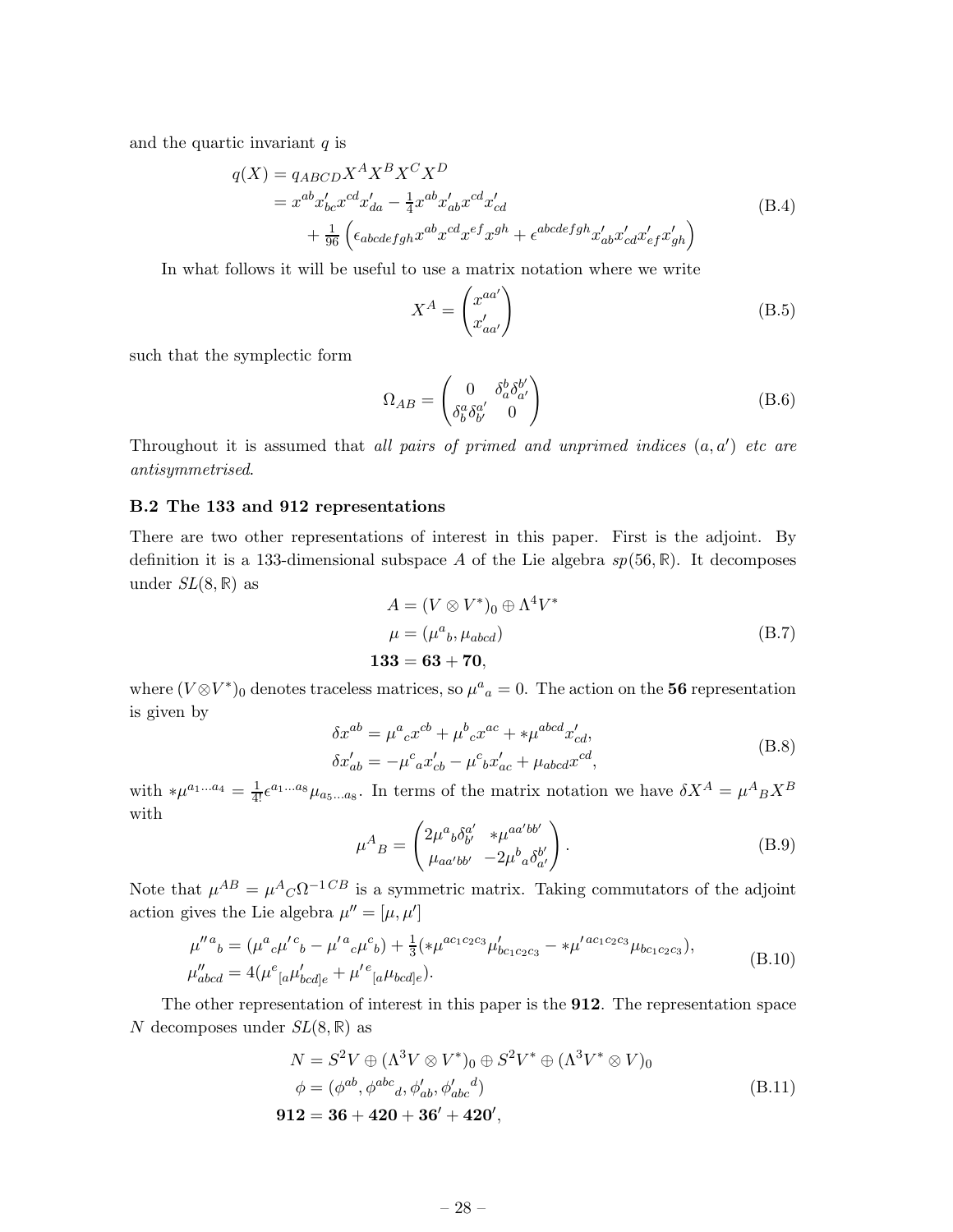<span id="page-29-0"></span>where  $S^nV$  denotes the symmetric product and  $(\Lambda^3V \otimes V^*)_0$  denotes traceless tensors, so  $\phi^{abc}{}_c = 0$ . The adjoint action of  $E_{7(7)}$  on  $\phi$  is given by

$$
\delta\phi^{ab} = \mu^{a}{}_{c}\phi^{cb} + \mu^{b}{}_{c}\phi^{ac} - \frac{1}{3}(*\mu^{acde}\phi'_{cde}^{b} + *\mu^{bcde}\phi'_{cde}^{a}),
$$
  
\n
$$
\delta\phi^{abc}{}_{d} = 3\mu^{[a}{}_{e}\phi^{bc]e}{}_{d} - \mu^{e}{}_{d}\phi^{abc}{}_{e} + *\mu^{abce}\phi'_{ed} + *\mu^{ef[ab}\phi'_{efd}{}^{c]} - *\mu^{efg[a}\phi'_{efg}^{b}\delta^{c]}_{d},
$$
  
\n
$$
\delta\phi'_{ab} = -\mu^{c}{}_{a}\phi'_{cb} - \mu^{c}{}_{b}\phi'_{ac} - \frac{1}{3}(\mu_{acde}\phi^{cde}{}_{b} + \mu_{bcde}\phi^{cde}{}_{a}),
$$
  
\n
$$
\delta\phi'_{abc}{}^{d} = -3\mu^{e}{}_{[a}\phi'_{bc]e}{}^{d} + \mu^{d}{}_{e}\phi'_{abc}{}^{e} + \mu_{abce}\phi^{ed} + \mu_{ef[ab}\phi^{efd}{}_{c]} - \mu_{efg[a}\phi^{efg}{}_{b}\delta^{d}_{c]}.
$$
  
\n(B.12)

In terms of  $Sp(56, \mathbb{R})$  indices, we have  $\phi^{ABC}$ , corresponding to the Young tableau  $\frac{|A|C|}{|B|}$  with  $\phi^{ABC} \Omega_{AB} = 0$ . The different components are given by

$$
\phi^{aa'bb'cc'} = -\frac{1}{12} (\epsilon^{abb'cc'efg} \phi'_{efg}^{a'} - \epsilon^{baa'cc'efg} \phi'_{efg}^{b'}),
$$
  
\n
$$
\phi^{aa'bb'}_{cc'} = 2\phi^{ab} \delta^{a'}_c \delta^{b'}_{c'} - \phi^{aa'b}{}_c \delta^{b'}_{c'} + \phi^{bb'a}{}_c \delta^{a'}_{c'},
$$
  
\n
$$
\phi^{aa'}{}_{bb'}{}^{cc'} = \phi^{ac} \delta^{a'}_b \delta^{c'}_{b'} - 2\phi^{aa'c}{}_b \delta^{c'}_{b'} - \phi^{cc'a}{}_b \delta^{a'}_{b'},
$$
\n(B.13)

with  $\phi^{aa'}_{\phantom{aa'}bb'}c^{c'} = -\phi_{bb'}{}^{aa'cc'}$  and identical expressions for  $\phi_{aa'b'b'cc'}$  etc. but with raised and lowered indices reversed.

Finally we will also need the tensor product

$$
56 \times 912 = 133 + \dots
$$
 (B.14)

In terms of  $Sp(56, \mathbb{R})$  indices we have  $\mu^{AB} = X^C \Omega_{CD} \phi^{D(AB)}$ , while in terms of  $SL(8, \mathbb{R})$ components one finds

$$
\mu^{a}{}_{b} = \frac{3}{4} \left( x^{ac} \phi'_{cb} - x'_{bc} \phi^{ca} \right) + \frac{3}{4} \left( x^{cd} \phi'_{cdb}{}^{a} - x'_{cd} \phi^{cda}{}_{b} \right),
$$
\n
$$
\mu_{abcd} = -3 \left( \phi'_{[abc}{}^{e} x'_{d]e} + \frac{1}{4!} \epsilon_{abcdm_1...m_4} \phi^{m_1 m_2 m_3}{}_{e} x^{m_4 e} \right).
$$
\n(B.15)

#### **B.3** A  $GL(7)$  subgroup

As described in section [2.2](#page-5-0), the tangent space structure group embeds in the action of  $E_{7(7)}$ on the EGT. To make this embedding explicit we must identify a particular  $GL(7,\mathbb{R})\subset$  $SL(8,\mathbb{R}) \subset E_{7(7)}$  subgroup. In this appendix we identify this group and give explicit expressions for part of the  $E_{7(7)}$  action in terms of  $GL(7,\mathbb{R})$  (that is spacetime tensor) representations.

We start with the embedding of  $GL(7,\mathbb{R})$  in  $SL(8,\mathbb{R})$  given by the matrix

$$
\begin{pmatrix}\n(\det M)^{-1/4} M^m{}_n & 0 \\
0 & (\det M)^{3/4}\n\end{pmatrix} \in SL(8, \mathbb{R}),
$$
\n(B.16)

where  $M \in GL(7,\mathbb{R})$ . If  $GL(7,\mathbb{R})$  acts linearly on the seven-dimensional vector space F this corresponds to the decomposition of the eight-dimensional representation space  $V$  as

$$
V = (\Lambda^7 F)^{-1/4} F \oplus (\Lambda^7 F)^{3/4}.
$$
 (B.17)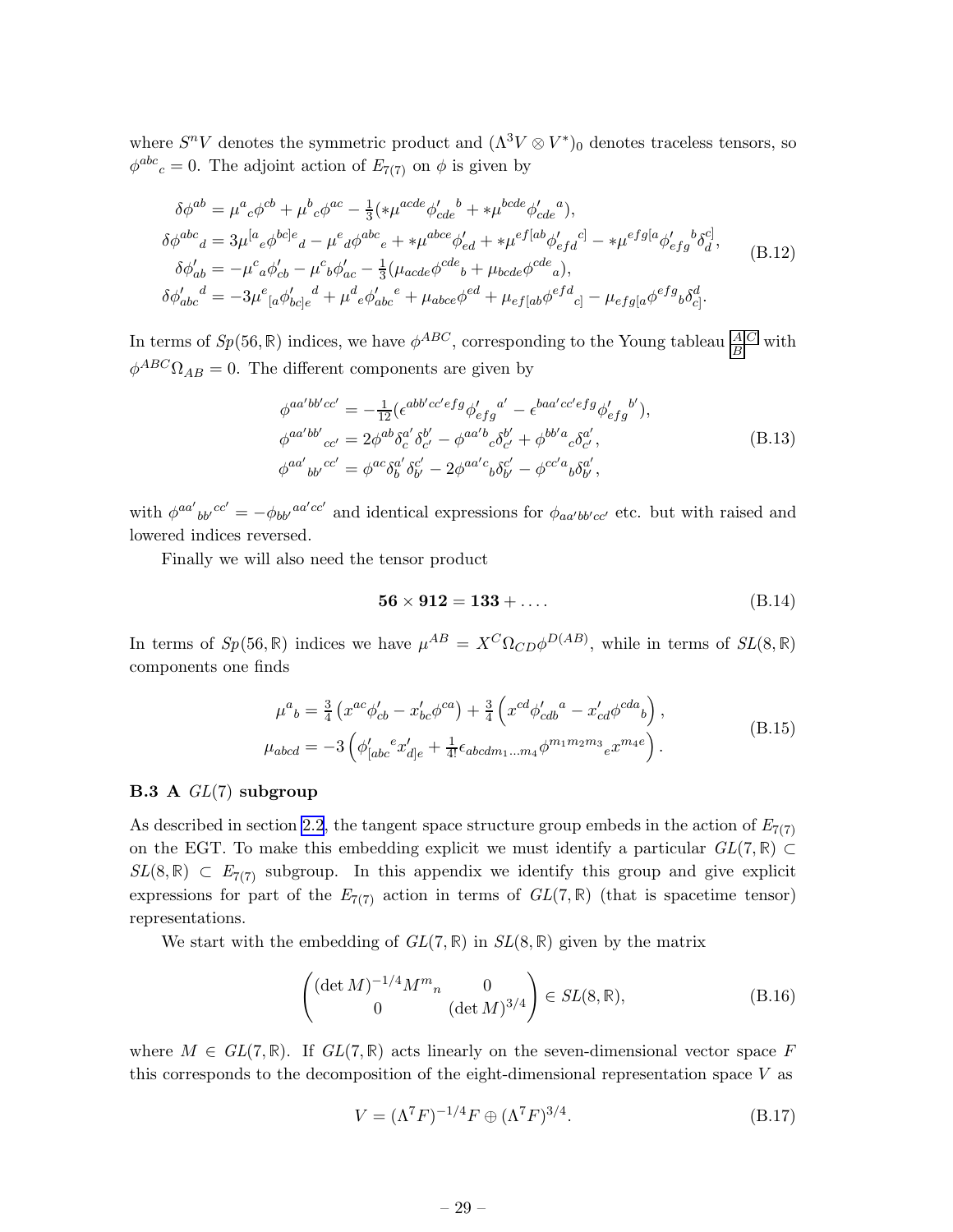<span id="page-30-0"></span>The56 representation ([B.2\)](#page-27-0) of  $E_{7(7)}$  then decomposes as<sup>3</sup>

$$
W = (\Lambda^7 F^*)^{-1/2} \otimes \left[ F \oplus \Lambda^2 F^* \oplus \Lambda^5 F^* \oplus F^* \otimes (\Lambda^7 F^*) \right]. \tag{B.18}
$$

We can write an element of W as

$$
X = x + \omega + \sigma + \tau,\tag{B.19}
$$

where  $x \in (\Lambda^7 F^*)^{-1/2} \otimes F$  etc. If we write the index  $m = 1, \ldots, 7$  for the fundamental  $GL(7,\mathbb{R})$  representation, note that, ignoring the tensor density factor  $(\Lambda^7 F^*)^{-1/2}$ ,  $\tau$  has the index structure  $\tau_{m,n_1...n_7}$ , where n labels the  $F^*$  factor and  $n_1 \ldots n_7$  the  $\Lambda^7 F^*$  factor. We can make the identification between  $GL(7,\mathbb{R})$  indices and  $SL(8,\mathbb{R})$  indices explicit by writing (again ignoring the  $(\Lambda^7 F^*)^{-1/2}$  factor)

$$
x^{m8} = x^m \t x^{mn} = \sigma_{1...7}^{mn}
$$
  
\n
$$
x'_{m8} = \tau_{m,1...7} \t x'_{mn} = \omega_{mn},
$$
  
\n(B.20)

where  $\sigma_{p_1...p_7}^{mn} = (7!/5!) \delta_{[p_1}^m \delta_{p_2}^n \sigma_{p_3...p_7]}$ .

We can similarly decompose the 133 representation. We find

$$
A = (V \otimes V^*)_0 \oplus \Lambda^4 V^* = F \otimes F^* \oplus \Lambda^6 F \oplus \Lambda^6 F^* \oplus \Lambda^3 F \oplus \Lambda^3 F^*.
$$
 (B.21)

We will be particularly interested in the action of the  $\Lambda^3 F^*$  and  $\Lambda^6 F^*$  parts of 133 on X. Identifying

$$
\mu_{mnp8} = \frac{1}{2} A_{mnp} \in \Lambda^3 V^*
$$
\n
$$
\mu^m_8 = -A'^m_{1...7} \in \Lambda^6 V^*
$$
\n(B.22)

where  $A''_{p_1...p_7} = (7!/6!) \delta^m_{[p_1} \tilde{A}_{p_2...p_7]}$  we have the action in the Lie algebra

$$
(A + \tilde{A}) \cdot X = i_x A + (i_x \tilde{A} + A \wedge \omega) + (j A \wedge \sigma - j \tilde{A} \wedge \omega).
$$
 (B.23)

Here we have introduced a new notation. The symbol  $j$  denotes the first pure  $F^*$  index of sections of  $F^* \otimes (\Lambda^7 F^*)$ . Hence

$$
(j\alpha^{(p+1)} \wedge \beta^{(7-p)})_{m,n_1...n_7} := \frac{7!}{p!(7-p)!} \alpha_{m[n_1...n_p} \beta_{n_{p+1}...n_7]}
$$
(B.24)

## B.4 The  $SU(8)/\mathbb{Z}_2$  subgroup and spinor indices

The maximal compact subgroup of  $E_{7(7)}$  is  $SU(8)/\mathbb{Z}_2$ . In the supersymmetry transformations, the spinors transform in the fundamental representation under (the double cover)  $SU(8)$ . Thus it is often useful to have the decomposition of the various  $E_{7(7)}$  representations in terms of  $SU(8)/\mathbb{Z}_2$ .

In particular, one can use the common  $Spin(8)$  subgroup to relate the decompositions under $SL(8,\mathbb{R})$  and  $SU(8)/\mathbb{Z}_2$ . Let  $\hat{\gamma}^{ab}$  be  $Spin(8)$  gamma matrices defined in ([A.9](#page-26-0)). We

<sup>&</sup>lt;sup>3</sup>Note that, up to the  $(\Lambda^7 F^*)^{-1/2}$  factor, the same embedding of  $GL(7,\mathbb{R})$  was identified in [\[74](#page-36-0)]. This followedfrom an analysis of  $E_{11}$  representations in [[57\]](#page-34-0).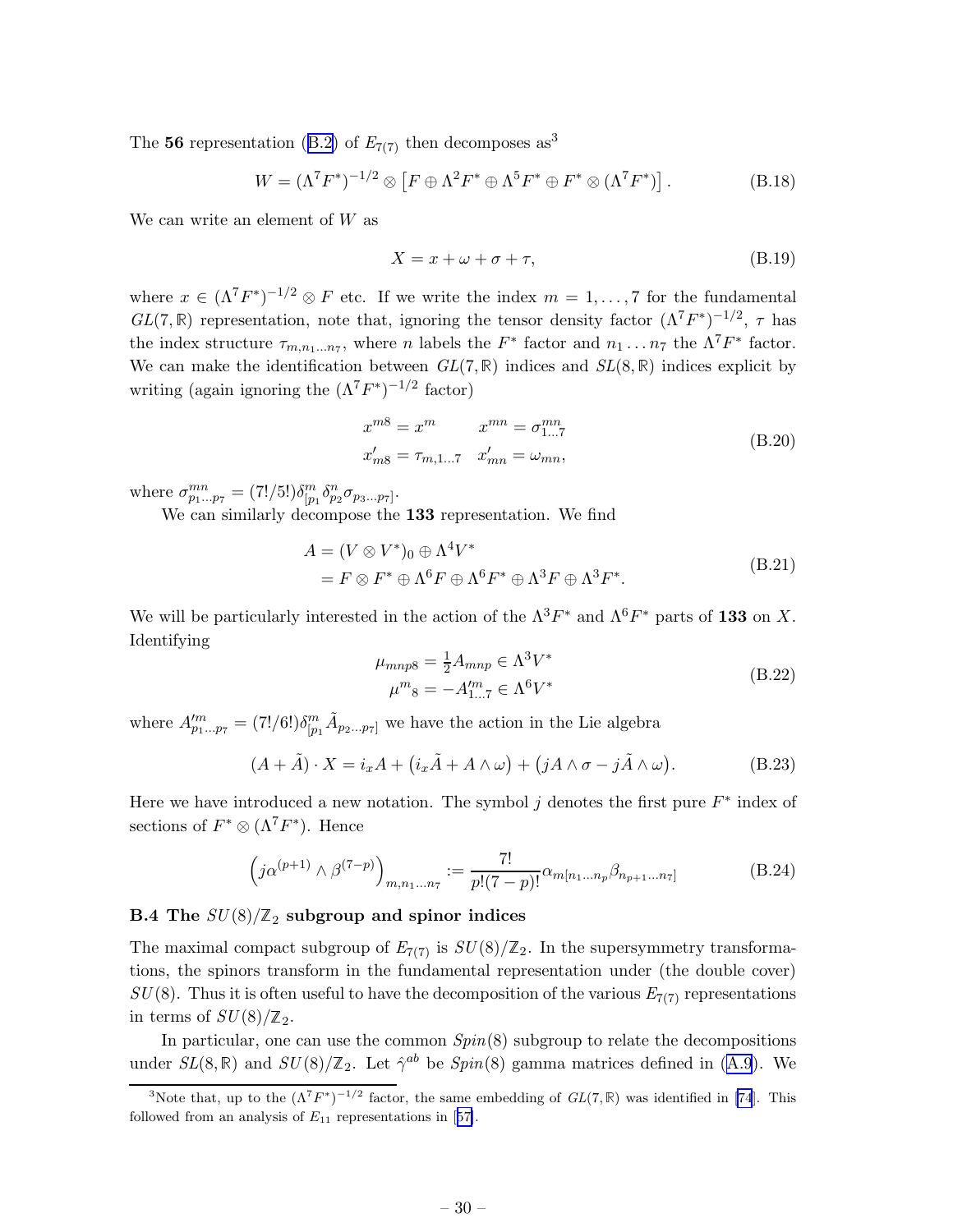<span id="page-31-0"></span>can raise and lower  $SL(8,\mathbb{R})$  indices using the metric  $\hat{g}$ . Similarly, spinor indices can be raised a lowered using  $C^{-1}$ . Under  $SU(8)/\mathbb{Z}_2$  the 56 representation decomposes as

$$
X = (x^{\alpha\beta}, \bar{x}_{\alpha\beta})
$$
  
**56 = 28 + 28.** (B.25)

If the symplectic product takes the form

$$
\Omega(X,Y) = \mathbf{i} \left( x^{\alpha \beta} \bar{y}_{\alpha \beta} - \bar{x}_{\alpha \beta} y^{\alpha \beta} \right) \tag{B.26}
$$

then  $(x^{ab}, x'_{ab})$  and  $(x^{\alpha\beta}, \bar{x}_{\alpha\beta})$  are related by

$$
x^{\alpha\beta} = \frac{1}{4\sqrt{2}} (x^{ab} + ix'^{ab}) \hat{\gamma}_{ab}{}^{\alpha\beta},
$$
  
\n
$$
\bar{x}_{\alpha\beta} = \frac{1}{4\sqrt{2}} (x^{ab} - ix'^{ab}) \hat{\gamma}_{ab \alpha\beta},
$$
\n(B.27)

with  $\hat{\gamma}_{ab}{}^{\alpha\beta}$  and  $\hat{\gamma}_{ab\alpha\beta}$  given by [\(A.11](#page-27-0)), or equivalently

$$
\begin{pmatrix} x^{\alpha\beta} \\ \bar{x}_{\alpha\beta} \end{pmatrix} = \frac{1}{4\sqrt{2}} \begin{pmatrix} \hat{\gamma}_{ab}{}^{\alpha\beta} & i\hat{\gamma}^{ab}{}^{\alpha\beta} \\ \hat{\gamma}_{ab}{}_{\alpha\beta} & -i\hat{\gamma}^{ab}{}_{\alpha\beta} \end{pmatrix} \begin{pmatrix} x^{ab} \\ x'_{ab} \end{pmatrix}
$$
 (B.28)

Recall that the  $SU(8)$  subgroup of Cliff(7,0; R) leaves the norm  $\overline{\zeta}\zeta$  invariant. Since the defining 56 representation decomposes as a spinor bilinear, both the <sup>1</sup> and −<sup>1</sup> elements in  $SU(8)$  leave X invariant and hence we see explicitly that the subgroup of interest of  $E_{7(7)}$ is actually  $SU(8)/\mathbb{Z}_2$ .

Viewing a 56-dimensional index either as a pair of  $SL(8,\mathbb{R})$  indices or as a pair of spinor indices, the relation (B.28) can be used to convert between  $SL(8,\mathbb{R})$  and  $SU(8)/\mathbb{Z}_2$  decompositions of any other  $E_{7(7)}$  representations. In particular, decomposing the adjoint representation  $\mu$  under  $SU(8)/\mathbb{Z}_2$  as  $133 = 63 + 35 + 35$  and writing  $\mu = (\mu^{\alpha}{}_{\beta}, \mu^{\alpha\beta\gamma\delta}, \bar{\mu}_{\alpha\beta\gamma\delta}),$ with  $\bar{\mu}_{\alpha\beta\gamma\delta} = \mu_{\alpha\beta\gamma\delta}$  and  $\mu^{\alpha}{}_{\alpha} = 0$ , one finds

$$
\delta x^{\alpha\beta} = \mu^{\alpha}{}_{\gamma} x^{\gamma\beta} + \mu^{\beta}{}_{\gamma} x^{\alpha\gamma} + \mu^{\alpha\beta\gamma\delta} \bar{x}_{\gamma\delta},
$$
  
\n
$$
\delta \bar{x}_{\alpha\beta} = -\mu^{\gamma}{}_{\alpha} \bar{x}_{\gamma\beta} - \mu^{\gamma}{}_{\beta} \bar{x}_{\alpha\gamma} + \bar{\mu}_{\alpha\beta\gamma\delta} x^{\gamma\delta},
$$
\n(B.29)

with

$$
\mu^{\alpha}{}_{\beta} = \frac{1}{4} \mu_{ab}^{-} \hat{\gamma}^{ab \alpha}{}_{\beta} - \frac{1}{48} i \mu_{abcd}^{-} \hat{\gamma}^{abcd \alpha}{}_{\beta},
$$
\n
$$
\mu^{\alpha\beta\gamma\delta} = \frac{1}{16} \left( 2\mu_{ac}^{+} g_{bd}^{(8)} + i \mu_{abcd}^{+} \right) \hat{\gamma}^{ab} \left[ \alpha^{\beta} \hat{\gamma}^{cd} \gamma^{\delta} \right].
$$
\n(B.30)

where  $\mu_{ab}^{\pm} = \frac{1}{2}$  $\frac{1}{2}(\mu_{ab} \pm \mu_{ba})$  and  $\mu_{abcd}^{\pm} = \frac{1}{2}$  $\frac{1}{2}(\mu_{abcd} \pm *\mu_{abcd})$ , and the anti-symmetrisation in the second line is only over  $\alpha$ ,  $\beta$ ,  $\gamma$  and  $\delta$ . Note that in both lines the contraction with the relevant combination of gamma matrices automatically projects onto  $\mu_{ab}^{\pm}$  and  $\mu_{abcd}^{\pm}$ , so one could in practice leave out the  $\pm$  superscripts.

Finally we can similarly introduce the decomposition of the 912 representation under  $SU(8)/\mathbb{Z}_2$ , writing  $\phi = (\phi^{\alpha\beta}, \phi^{\alpha\beta\gamma}, \bar{\phi}_{\alpha\beta}, \bar{\phi}_{\alpha\beta\gamma})$ . The adjoint action of  $E_{7(7)}$  then takes exactly the same form as in  $(B.12)$  but with spinor indices replacing  $SL(8)$  indices. We can also write the  $56 \times 912 \rightarrow 133$  product in terms of spinor indices. One find

$$
\mu^{\alpha}{}_{\beta} = \frac{3}{4} \mathbf{i} \left( x^{\alpha \gamma} \bar{\phi}_{\gamma \beta} - \bar{x}_{\beta \gamma} \phi^{\gamma \alpha} \right) + \frac{3}{4} \mathbf{i} \left( x^{\gamma \delta} \bar{\phi}_{\gamma \delta \beta}{}^{\alpha} - \bar{x}_{\gamma \delta} \phi^{\gamma \delta \alpha}{}_{\beta} \right),
$$
\n
$$
\mu_{\alpha \beta \gamma \delta} = -3 \mathbf{i} \left( \bar{\phi}_{\left[ \alpha \beta \gamma \right]}{}^{\epsilon} \bar{x}_{\delta}{}_{\left] \epsilon} + \frac{1}{4!} \epsilon_{\alpha \beta \gamma \delta \mu_1 \dots \mu_4} \phi^{\mu_1 \mu_2 \mu_3}{}_{\epsilon} x^{\mu_4 \epsilon} \right).
$$
\n(B.31)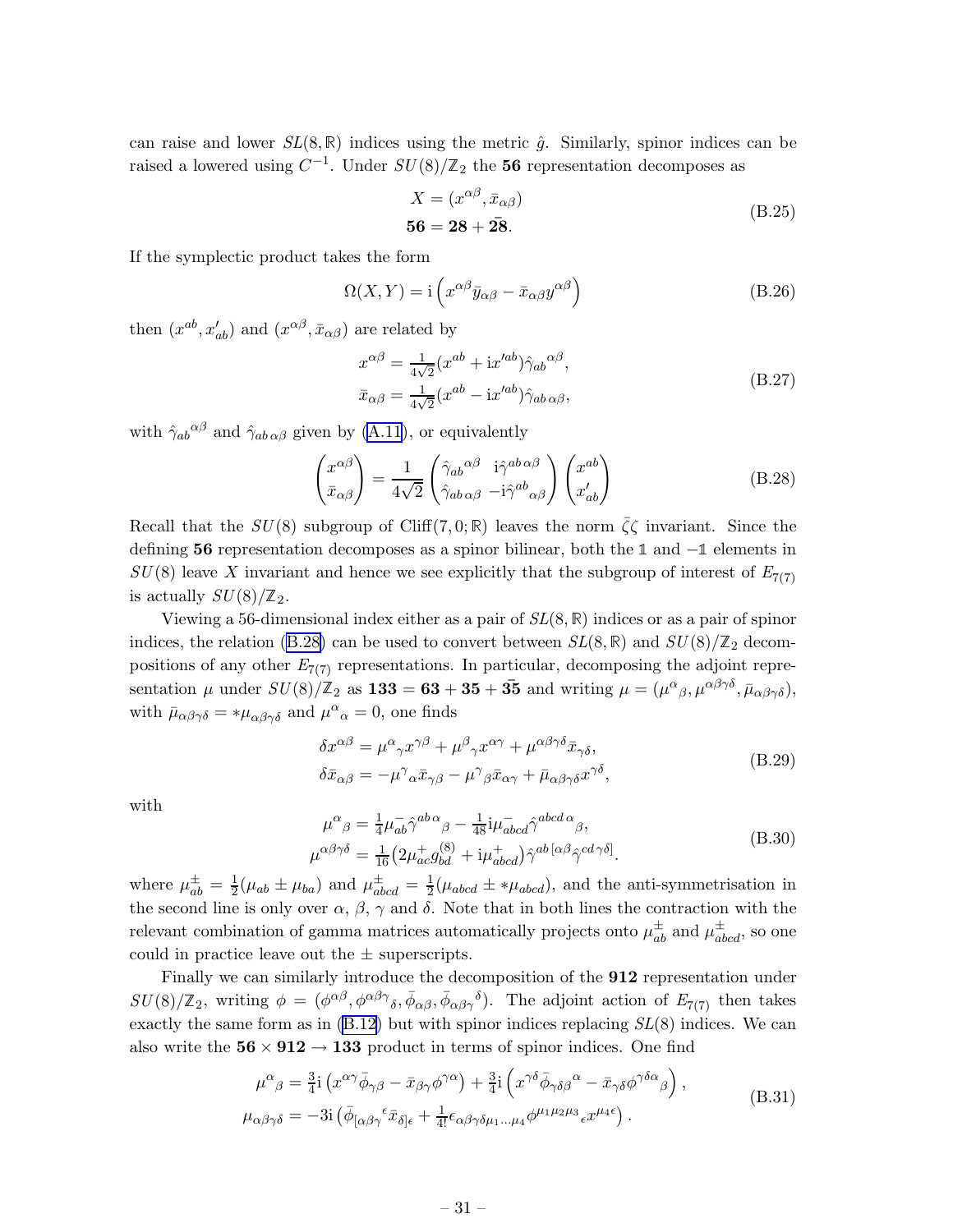<span id="page-32-0"></span>Theadditional factor of i as compared to the  $SL(8)$  expression ([B.15](#page-29-0)) comes from the addition factor of i between the  $SL(8)$  and  $SU(8)/\mathbb{Z}_2$  expressions for the symplectic form [\(B.3](#page-27-0)) and([B.26](#page-31-0)) respectively.

## References

- [1] N. Hitchin, "Generalized Calabi-Yau manifolds," Quart. J. Math. Oxford Ser. 54 (2003) 281 [arXiv:math.dg/0209099].
- [2] M. Gualtieri, "Generalized Complex Geometry," Oxford University DPhil thesis (2004) [arXiv:math.DG/0401221].
- [3] N. Hitchin, "Instantons, Poisson structures and generalized Kähler geometry," Commun. Math. Phys. 265, 131 (2006) [arXiv:math.dg/0503432].
- [4] N. Hitchin, "Brackets, forms and invariant functionals," arXiv:math.dg/0508618.
- [5] S. Gurrieri, J. Louis, A. Micu and D. Waldram, "Mirror symmetry in generalized Calabi-Yau compactifications," Nucl. Phys. B 654, 61 (2003) [arXiv:hep-th/0211102].
- [6] M. Grana, R. Minasian, M. Petrini and A. Tomasiello, "Supersymmetric backgrounds from generalized Calabi-Yau manifolds," JHEP 0408 (2004) 046 [arXiv:hep-th/0406137].
- [7] P. Grange and R. Minasian, "Modified pure spinors and mirror symmetry," Nucl. Phys. B 732, 366 (2006) [arXiv:hep-th/0412086].
- [8] C. Jeschek and F. Witt, "Generalised  $G_2$ -structures and type IIB superstrings," JHEP 0503 (2005) 053 [arXiv:hep-th/0412280].
- [9] P. Berglund and P. Mayr, "Non-perturbative superpotentials in F-theory and string duality," arXiv:hep-th/0504058.
- [10] M. Grana, R. Minasian, M. Petrini and A. Tomasiello, "Generalized structures of  $N = 1$ vacua," JHEP 0511 (2005) 020 [arXiv:hep-th/0505212].
- [11] M. Graña, J. Louis and D. Waldram, "Hitchin functionals in  $N = 2$  supergravity," JHEP 0601 (2006) 008 [arXiv:hep-th/0505264].
- [12] P. Koerber, "Stable D-branes, calibrations and generalized Calabi-Yau geometry," JHEP 0508, 099 (2005) [arXiv:hep-th/0506154].
- [13] L. Martucci and P. Smyth, "Supersymmetric D-branes and calibrations on general  $N = 1$ backgrounds," JHEP 0511, 048 (2005) [arXiv:hep-th/0507099].
- [14] M. Graña, "Flux compactifications in string theory: A comprehensive review," Phys. Rept. 423, 91 (2006) [arXiv:hep-th/0509003].
- [15] C. Jeschek and F. Witt, "Generalised geometries, constrained critical points and Ramond-Ramond fields," arXiv:math/0510131.
- [16] I. Benmachiche and T. W. Grimm, "Generalized  $N = 1$  orientifold compactifications and the Hitchin functionals," Nucl. Phys. B 748, 200 (2006) [arXiv:hep-th/0602241].
- [17] J. Louis and S. Vaula, " $N = 1$  domain wall solutions of massive type II supergravity as generalized geometries," JHEP 0608, 058 (2006) [arXiv:hep-th/0605063].
- [18] R. Minasian, M. Petrini and A. Zaffaroni, "Gravity duals to deformed SYM theories and generalized complex geometry," JHEP 0612, 055 (2006) [arXiv:hep-th/0606257].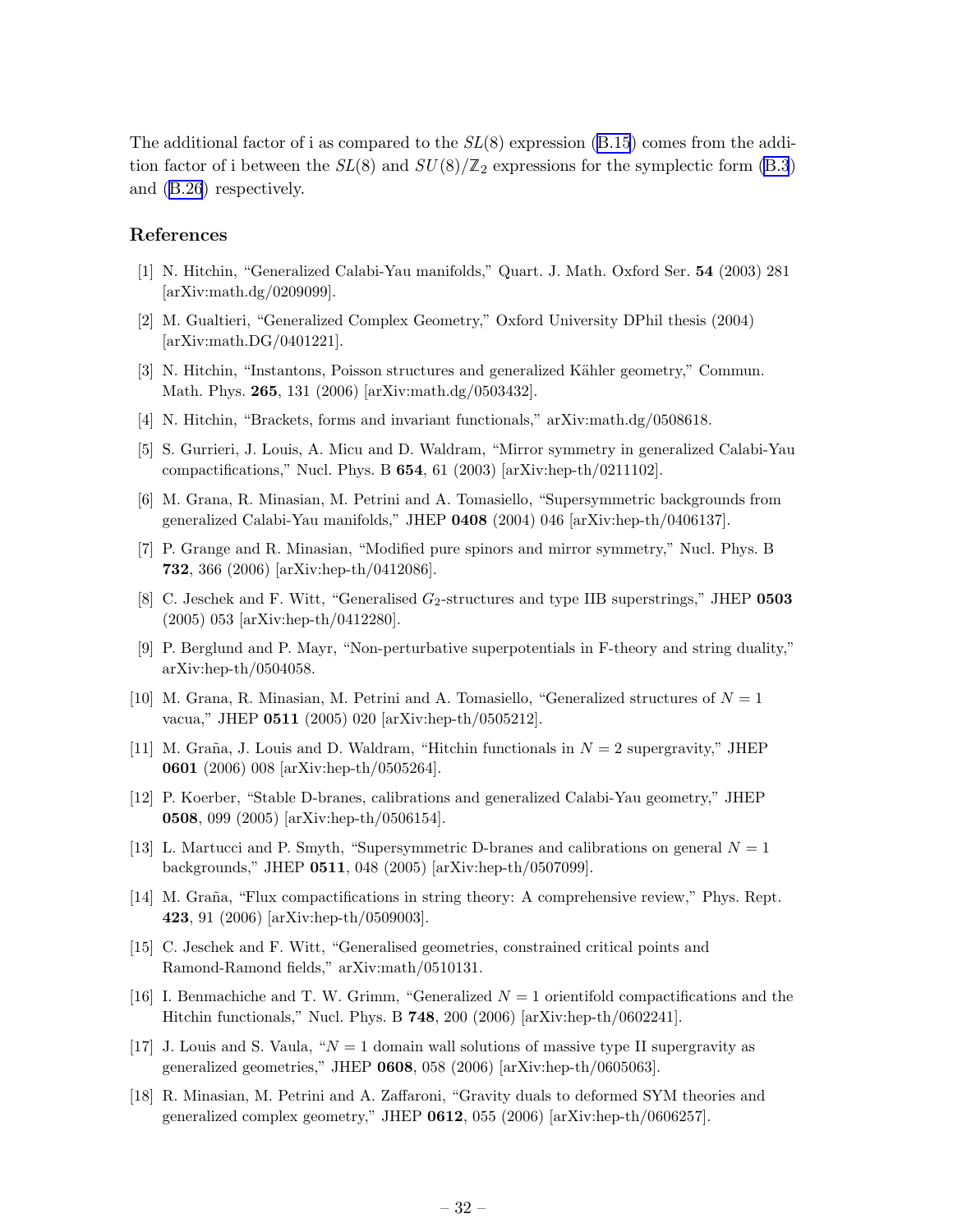- <span id="page-33-0"></span>[19] M. Grana, R. Minasian, M. Petrini and A. Tomasiello, "A scan for new  $N = 1$  vacua on twisted tori," JHEP 0705 (2007) 031 [arXiv:hep-th/0609124].
- [20] M. Grana, J. Louis and D. Waldram, " $SU(3) \times SU(3)$  compactification and mirror duals of magnetic fluxes," arXiv:hep-th/0612237.
- [21] A. Tomasiello, "Reformulating Supersymmetry with a Generalized Dolbeault Operator," arXiv:0704.2613 [hep-th].
- [22] S. Morris, "Doubled geometry versus generalized geometry," Class. Quant. Grav. 24, 2879 (2007).
- [23] P. Koerber and D. Tsimpis, "Supersymmetric sources, integrability and generalized-structure compactifications," JHEP 0708, 082 (2007) [arXiv:0706.1244 [hep-th]].
- [24] D. Cassani and A. Bilal, "Effective actions and  $N = 1$  vacuum conditions from  $SU(3) \times SU(3)$  compactifications," JHEP 0709, 076 (2007) [arXiv:0707.3125 [hep-th]].
- [25] A. Butti, D. Forcella, L. Martucci, R. Minasian, M. Petrini and A. Zaffaroni, "On the geometry and the moduli space of beta-deformed quiver gauge theories," arXiv:0712.1215 [hep-th].
- [26] A. Kapustin, "Topological strings on noncommutative manifolds," Int. J. Geom. Meth. Mod. Phys. 1, 49 (2004) [arXiv:hep-th/0310057].
- [27] A. Kapustin and Y. Li, "Topological sigma-models with H-flux and twisted generalized complex manifolds," arXiv:hep-th/0407249.
- [28] U. Lindstrom, M. Rocek, R. von Unge and M. Zabzine, "Generalized K¨ahler geometry and manifest  $N = (2, 2)$  supersymmetric nonlinear sigma-models," JHEP 0507, 067 (2005)  $arXiv:hep-th/0411186$ .
- [29] R. Zucchini, "Generalized complex geometry, generalized branes and the Hitchin sigma model," JHEP 0503 (2005) 022 [arXiv:hep-th/0501062].
- [30] V. Pestun and E. Witten, "The Hitchin functionals and the topological B-model at one loop," Lett. Math. Phys. 74, 21 (2005) [arXiv:hep-th/0503083].
- [31] U. Lindstrom, M. Rocek, R. von Unge and M. Zabzine, "Generalized K¨ahler manifolds and off-shell supersymmetry," Commun. Math. Phys. 269, 833 (2007) [arXiv:hep-th/0512164].
- [32] V. Pestun, "Topological strings in generalized complex space," Adv. Theor. Math. Phys. 11, 399 (2007) [arXiv:hep-th/0603145].
- [33] A. Kapustin and E. Witten, "Electric-magnetic duality and the geometric Langlands program," arXiv:hep-th/0604151.
- [34] W. Merrell, L. A. P. Zayas and D. Vaman, "Gauged (2,2) Sigma Models and Generalized Kahler Geometry," JHEP 0712, 039 (2007) [arXiv:hep-th/0610116].
- [35] A. Kapustin and A. Tomasiello, "The general (2,2) gauged sigma model with three-form flux," JHEP 0711, 053 (2007) [arXiv:hep-th/0610210].
- [36] U. Lindstrom, M. Rocek, I. Ryb, R. von Unge and M. Zabzine, "New  $N = (2, 2)$  vector multiplets," JHEP 0708, 008 (2007) [arXiv:0705.3201 [hep-th]].
- [37] N. Halmagyi and A. Tomasiello, "Generalized Kähler Potentials from Supergravity," arXiv:0708.1032 [hep-th].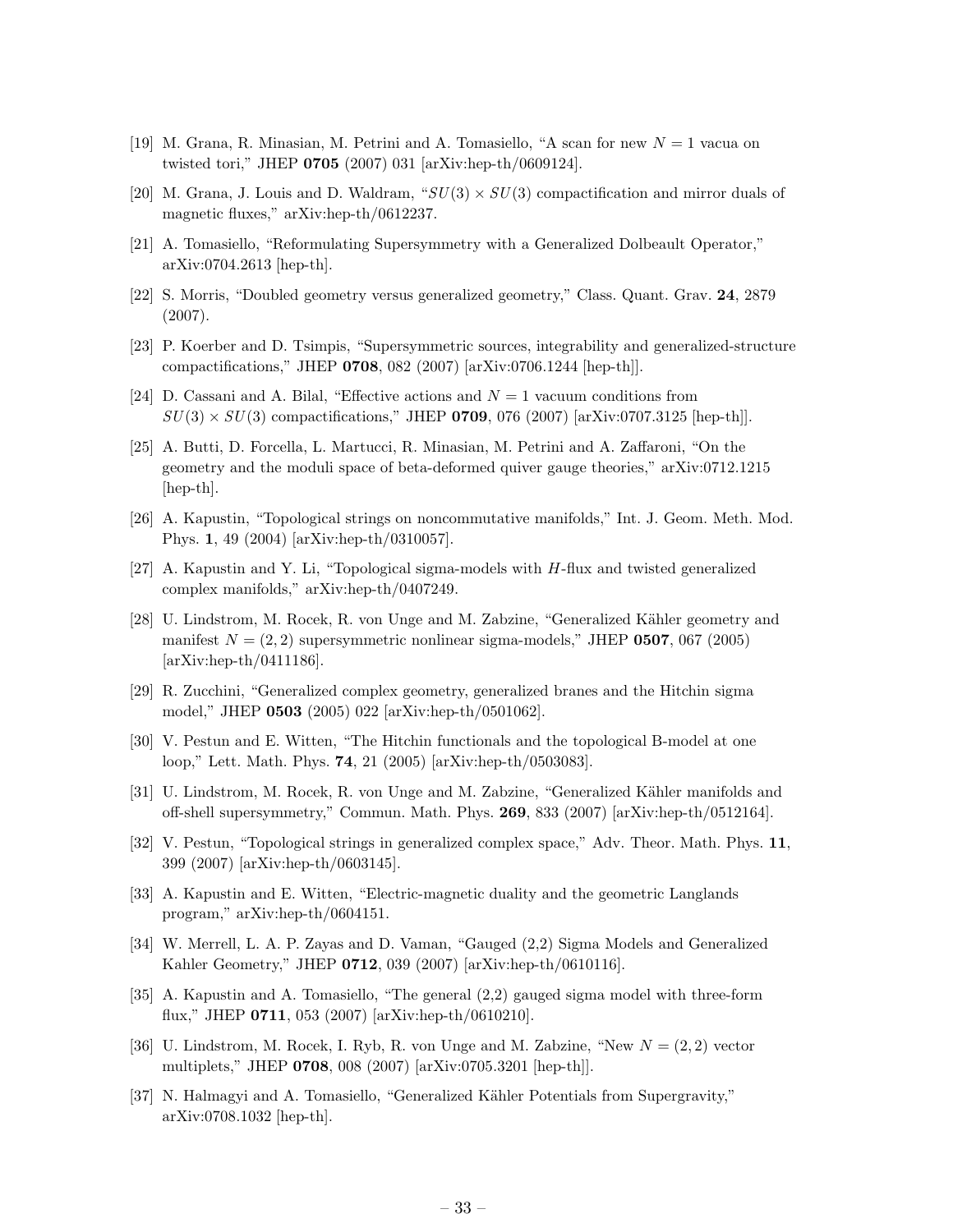- <span id="page-34-0"></span>[38] P. Grange and S. Schafer-Nameki, "Towards mirror symmetry à la SYZ for generalized Calabi-Yau manifolds," JHEP 0710, 052 (2007) [arXiv:0708.2392 [hep-th]].
- [39] A. Lawrence, T. Sander, M. B. Schulz and B. Wecht, "Torsion and Supersymmetry Breaking," arXiv:0711.4787 [hep-th].
- [40] C. M. Hull, "A geometry for non-geometric string backgrounds," JHEP 0510, 065 (2005) [arXiv:hep-th/0406102].
- [41] J. Shelton, W. Taylor and B. Wecht, "Nongeometric flux compactifications," JHEP 0510 (2005) 085 [arXiv:hep-th/0508133].
- [42] A. Dabholkar and C. Hull, "Generalised T-duality and non-geometric backgrounds," JHEP 0605 (2006) 009 [arXiv:hep-th/0512005].
- [43] C. M. Hull, "Global Aspects of T-Duality, Gauged Sigma Models and T-Folds," JHEP 0710 (2007) 057 [arXiv:hep-th/0604178].
- [44] C. M. Hull, "Doubled geometry and T-folds," JHEP 0707 (2007) 080 [arXiv:hep-th/0605149].
- [45] J. Shelton, W. Taylor and B. Wecht, "Generalized flux vacua," JHEP 0702, 095 (2007) [arXiv:hep-th/0607015].
- [46] P. Grange and S. Schafer-Nameki, "T-duality with H-flux: Non-commutativity, T-folds and  $G \times G$  structure," Nucl. Phys. B 770, 123 (2007) [arXiv:hep-th/0609084].
- [47] R. A. Reid-Edwards, "Geometric and non-geometric compactifications of IIB supergravity," arXiv:hep-th/0610263.
- [48] C. M. Hull and R. A. Reid-Edwards, "Gauge Symmetry, T-Duality and Doubled Geometry," arXiv:0711.4818 [hep-th].
- [49] C. M. Hull, "Generalised geometry for M-theory," arXiv:hep-th/0701203.
- [50] E. Cremmer and B. Julia, "The SO(8) Supergravity," Nucl. Phys. B 159 (1979) 141.
- [51] B. Julia in Supergravity and Superspace, eds. S. W. Hawking and M. Rocek, CUP, Cambridge (1981); B. Julia, "Infinite Lie Algebras In Physics," in Unified field theories and beyond : proceedings, 5th Johns Hopkins Workshop on Current Problems in Particle Theory, Johns Hopkins, Baltimore (1981).
- [52] C. M. Hull and P. K. Townsend, "Unity of superstring dualities," Nucl. Phys. B 438 (1995) 109 [arXiv:hep-th/9410167].
- [53] B. de Wit and H. Nicolai, " $D = 11$  Supergravity With Local  $SU(8)$  Invariance," Nucl. Phys. B 274, 363 (1986).
- [54] H. Nicolai, " $D = 11$  Supergravity with Local  $SO(16)$  Invariance," Phys. Lett. B 187, 316 (1987).
- [55] K. Koepsell, H. Nicolai and H. Samtleben, "An exceptional geometry for  $d = 11$ supergravity?," Class. Quant. Grav. 17, 3689 (2000) [arXiv:hep-th/0006034].
- [56] P. C. West, " $E_{11}$  and M theory," Class. Quant. Grav. 18, 4443 (2001) [arXiv:hep-th/0104081].
- [57] P. C. West, " $E_{11}$ ,  $SL(32)$  and central charges," Phys. Lett. B 575, 333 (2003) [arXiv:hep-th/0307098].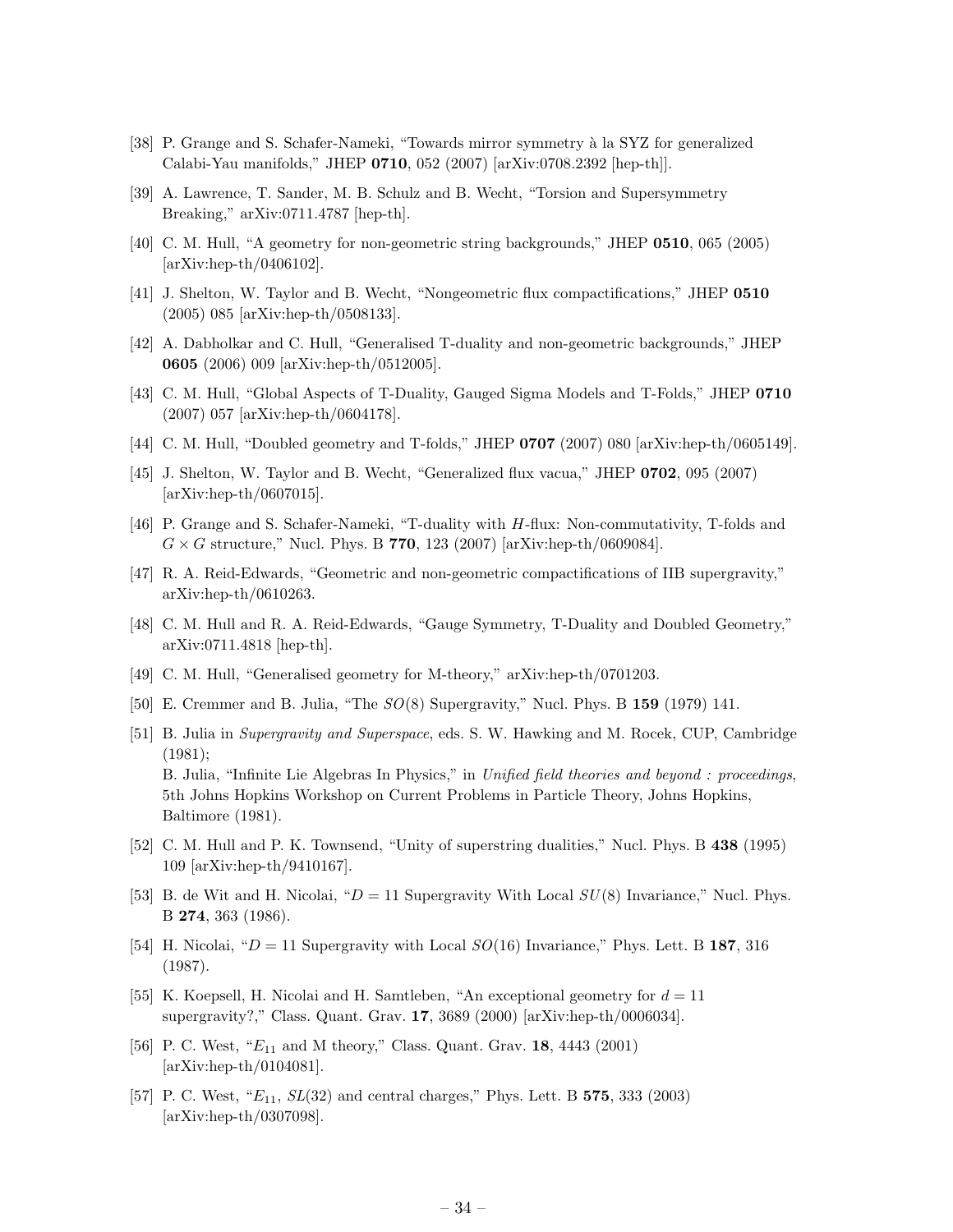- <span id="page-35-0"></span>[58] F. Riccioni and P. C. West, "E(11)-extended spacetime and gauged supergravities," JHEP 0802, 039 (2008) [arXiv:0712.1795 [hep-th]].
- [59] T. Damour, M. Henneaux and H. Nicolai, "E(10) and a 'small tension expansion' of M theory," Phys. Rev. Lett. 89, 221601 (2002) [arXiv:hep-th/0207267]; A. Kleinschmidt and H. Nicolai, " $E(10)$  and  $SO(9,9)$  invariant supergravity," JHEP 0407, 041 (2004) [arXiv:hep-th/0407101].
- [60] T. House and A. Micu, "M-theory compactifications on manifolds with  $G_2$  structure," Class. Quant. Grav. 22 (2005) 1709 [arXiv:hep-th/0412006].
- [61] N. J. Hitchin, "Lectures on special Lagrangian submanifolds," arXiv:math/9907034.
- [62] A. Giveon, M. Porrati and E. Rabinovici, "Target space duality in string theory," Phys. Rept. 244, 77 (1994) [arXiv:hep-th/9401139].
- [63] C. M. Hull, "Gravitational duality, branes and charges," Nucl. Phys. B 509, 216 (1998) [arXiv:hep-th/9705162].
- [64] E. Cremmer, B. Julia, H. Lu and C. N. Pope, "Dualisation of dualities. II: Twisted self-duality of doubled fields and superdualities," Nucl. Phys. B 535 (1998) 242 [arXiv:hep-th/9806106].
- [65] A. Lukas and P. M. Saffin, "M-theory compactification, fluxes and  $AdS_4$ ," Phys. Rev. D 71 (2005) 046005 [arXiv:hep-th/0403235].
- [66] P. Pires Pacheco and D. Waldram, work in progress.
- [67] N. J. Hitchin, "The geometry of three-forms in six and seven dimensions," arXiv:math/0010054.
- [68] R. Dijkgraaf, S. Gukov, A. Neitzke and C. Vafa, "Topological M-theory as unification of form theories of gravity," Adv. Theor. Math. Phys. 9, 603 (2005) [arXiv:hep-th/0411073], N. Nekrasov, "A la recherche de la M-theorie perdue. Z theory: Casing M/F theory," arXiv:hep-th/0412021, A. A. Gerasimov and S. L. Shatashvili, "Towards integrability of topological strings. I: Three-forms on Calabi-Yau manifolds," JHEP 0411, 074 (2004) [arXiv:hep-th/0409238].
- [69] J. de Boer, P. de Medeiros, S. El-Showk and A. Sinkovics, " $G_2$  Hitchin functionals at one loop," arXiv:0706.3119 [hep-th].
- [70] J. P. Gauntlett, D. Martelli, S. Pakis and D. Waldram, "G-structures and wrapped NS5-branes," Commun. Math. Phys. 247, 421 (2004) [arXiv:hep-th/0205050] ; J. P. Gauntlett and S. Pakis, "The geometry of  $D = 11$  Killing spinors," JHEP 0304, 039 (2003) [arXiv:hep-th/0212008].
- [71] G. Dall'Agata, N. Prezas, H. Samtleben and M. Trigiante, "Gauged Supergravities from Twisted Doubled Tori and Non-Geometric String Backgrounds," arXiv:0712.1026 [hep-th].
- [72] B. de Wit, H. Samtleben and M. Trigiante, "On Lagrangians and gaugings of maximal supergravities," Nucl. Phys. B **655**, 93 (2003) [arXiv:hep-th/0212239]; B. de Wit, H. Samtleben and M. Trigiante, "The maximal  $D = 4$  supergravities," JHEP 0706, 049 (2007) [arXiv:0705.2101 [hep-th]].
- [73] E. Cartan "Oeuvres completes T1 , Part 1 (These)," Gauthier-Villars Paris 1952